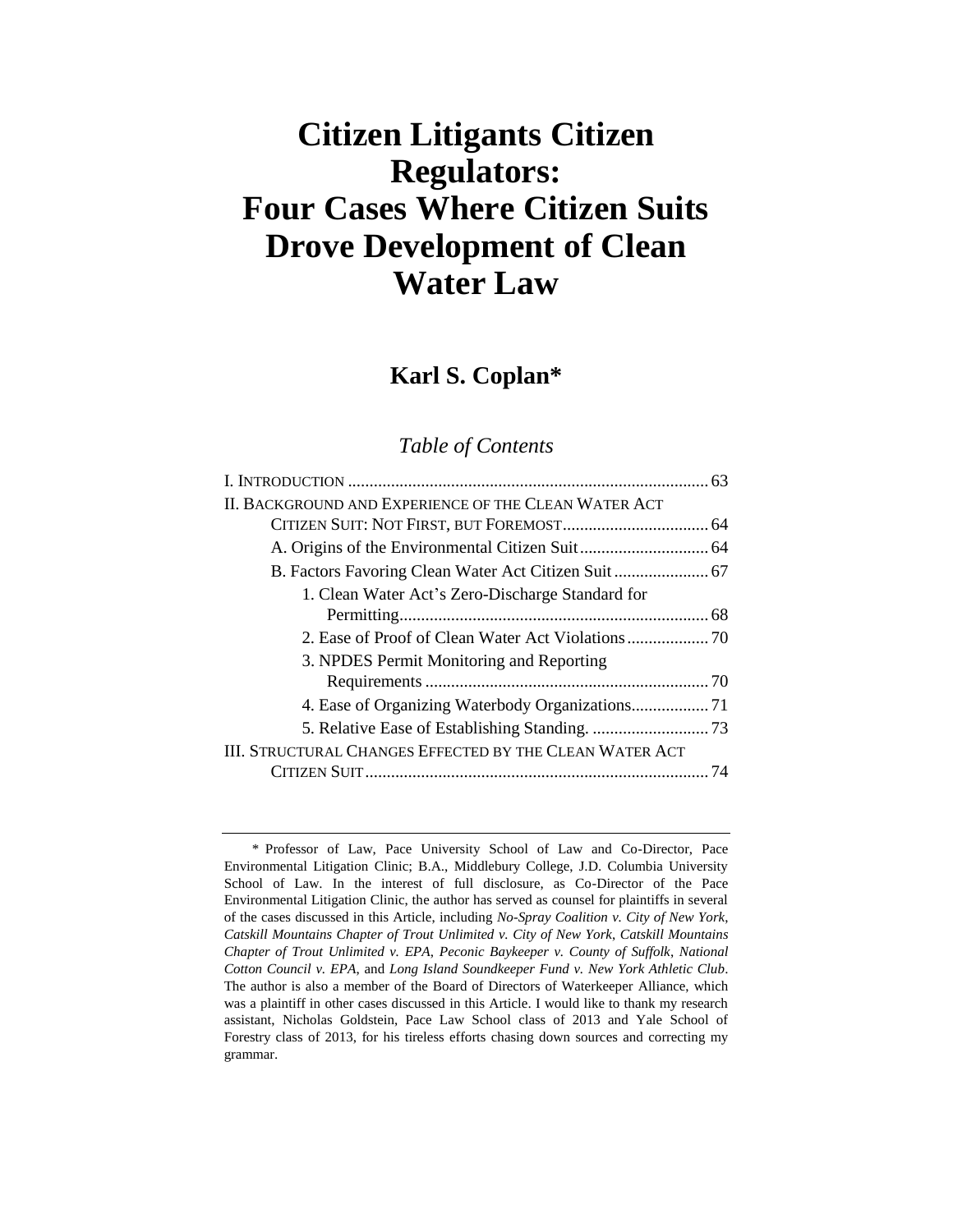| [Vol. $25:1$ ] | 62<br>Colo. Nat. Resources, Energy & Envtl. L. Rev.             |
|----------------|-----------------------------------------------------------------|
|                | A. Disruption of the Bipolar Model of the Administrative        |
|                | B. Disruption of Judicial Deference to Agency Interpretation 76 |
|                | 1. Interpretation through Direct Judicial Enforcement:          |
|                | 2. Informal Agency Interpretations and Guidance: Some           |
|                | 3. Agency Rule Making and Adjudication: Strong                  |
|                | 4. Agency Nonenforcement: Ultimate Deference                    |
|                | IV. FOUR CITIZEN ENFORCEMENT INITIATIVES THAT DROVE THE         |
|                |                                                                 |
|                |                                                                 |
|                |                                                                 |
|                | C. Pesticide Application into or over Water  100                |
|                |                                                                 |
|                | V. ASSESSMENT OF CITIZEN SUIT IMPACT ON THE CLEAN WATER         |
|                | A. Disruption of the Bilateral Model Leading to Expanded        |
|                |                                                                 |
|                |                                                                 |
|                | D. Agency and Congressional Political Capital 123               |
|                |                                                                 |
|                |                                                                 |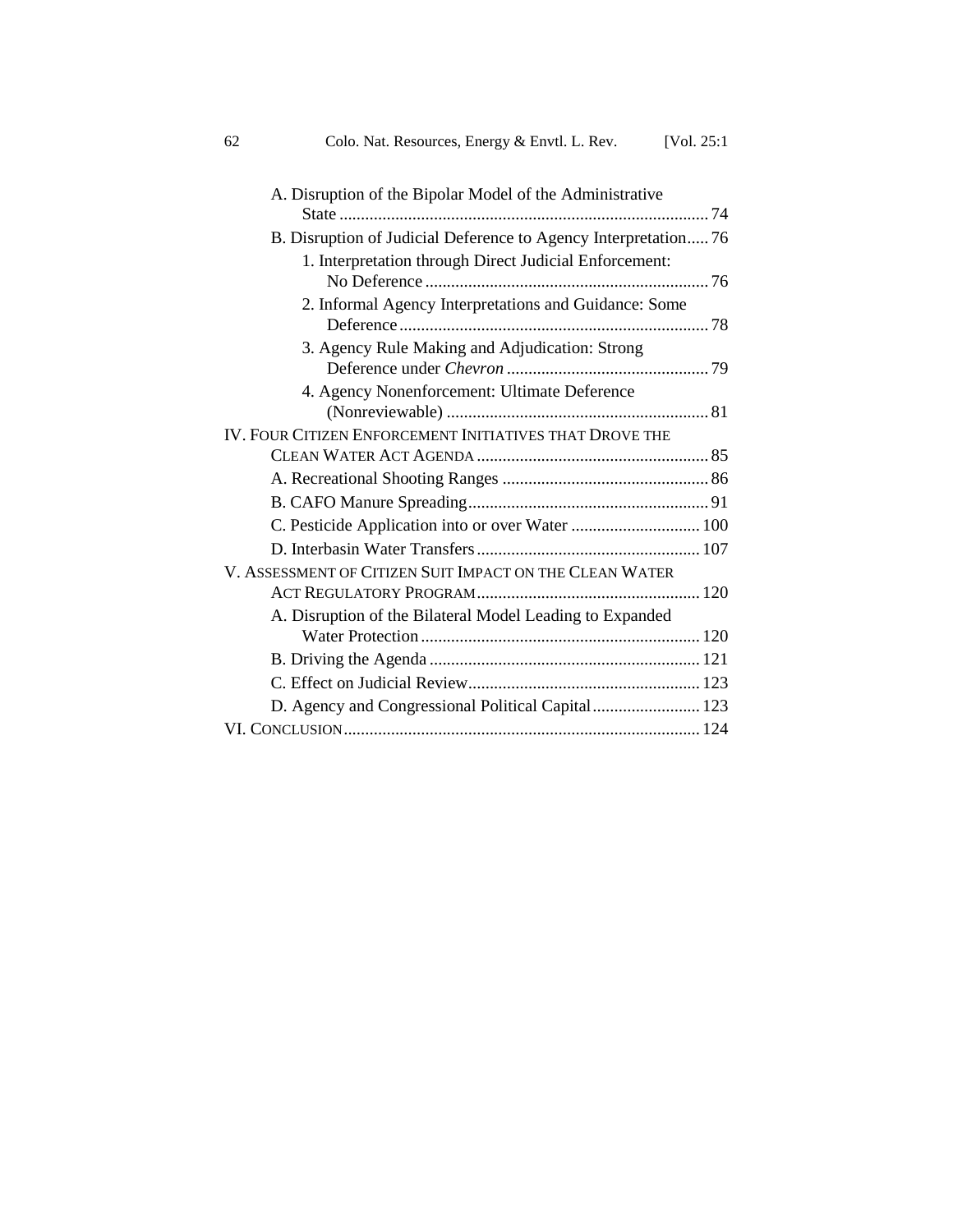One of the key innovations of the 1970s regulatory environmental revolution was the provision for citizen enforcement of regulatory standards. This innovation upset the previous bipolar regulatory model, which was a two-way negotiation between the regulated industries and the often captive regulatory agencies. By removing agency enforcement discretion as a means of underenforcing statutory norms, the citizen suit brought a new constituency to the regulatory bargaining table. The citizen suit had the intended effect of implementing a regime of full enforcement of the new environmental norms.

But the revolutionary effect of the newly-minted citizen suit was not limited to full enforcement of environmental norms. By allowing environmental interests to bypass the agency regulatory process and proceed directly to court to enforce statutory standards, the citizen suit allowed citizens to play a primary role in the development of environmental jurisprudence. The citizen suit bypasses the administrative rule-making process and resulting judicial deference to agency interpretations. In a radical shift from the classic administrative law model, where the responsible agency answered questions of first impression and judicial review of its answers was highly deferential, the citizen suit provided nongovernmental organizations the opportunity to develop their own interpretations of the environmental norms and test these interpretations in enforcement actions in the courts as a matter of first impression. Citizen enforcers thereby necessarily took on the role of citizen regulators as well, developing interpretations of statutory standards and enforcing these citizen-generated interpretations directly against violators in front of judges untainted by regulatory accommodations negotiated in a prior rule-making process.

This Article will examine the role of citizen enforcement litigation in the development of the Clean Water Act ("CWA") jurisprudence and in the implementation of the CWA regulatory scheme. This Article will focus on four examples where citizen enforcement litigation under the CWA had the effect of initiating the regulatory process, drawing responses from both the Environmental Protection Agency ("EPA") and Congress. These case studies will include enforcement litigation brought to apply underenforced CWA regulation of sport shooting ranges, land application of Confined Animal Feed Operations ("CAFO") wastes, pesticide application, and water transfers.

Part II of this Article explores the origins and experience of the CWA citizen suit provision, with a particular focus on the factors which made the CWA citizen suit a more successful enforcement vehicle than its siblings under other environmental statutes such as the Clean Air Act.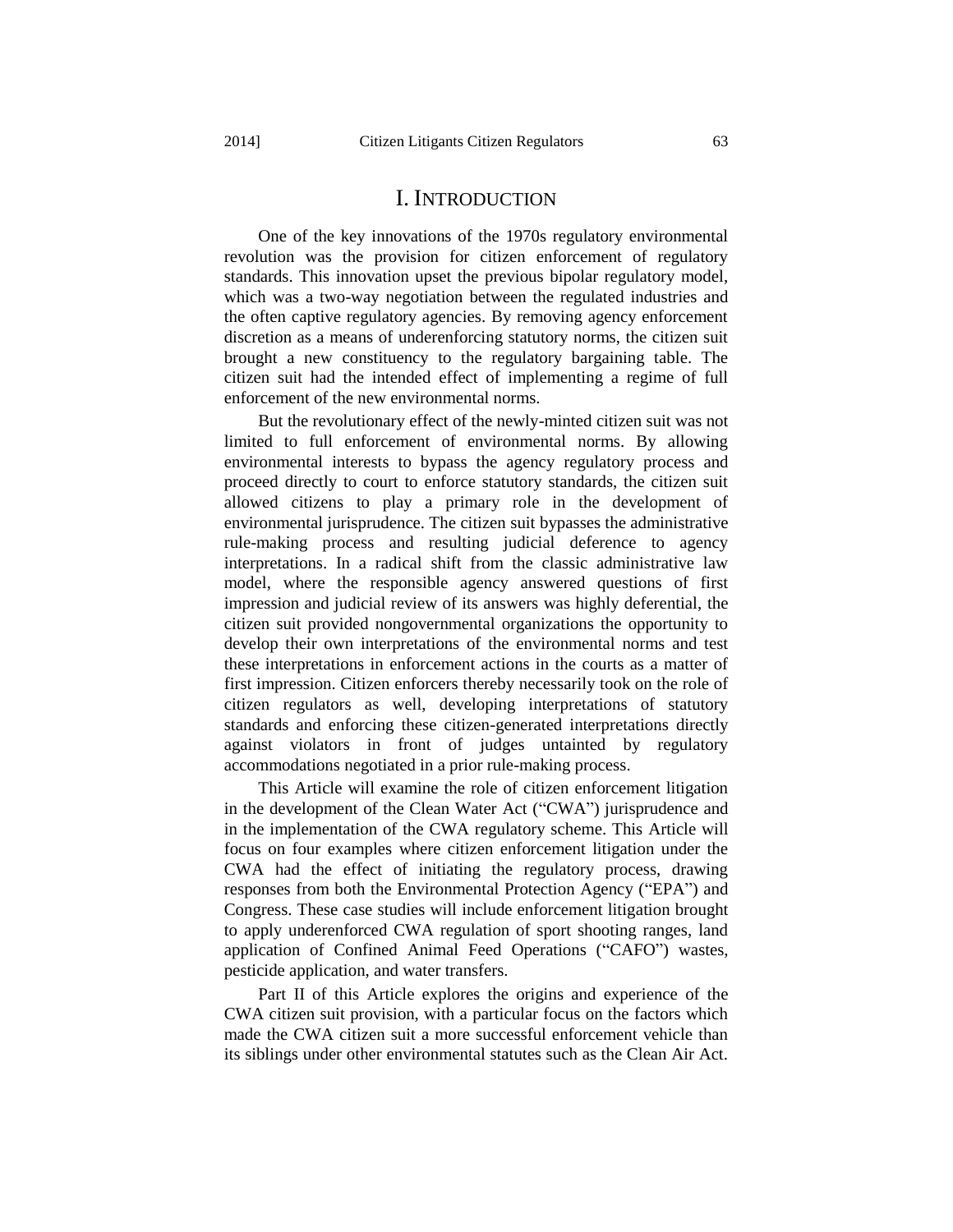Part III of this Article describes the fundamental change in the structure of the regulatory state effected by the availability of the citizen enforcement remedy under the citizen suit. Part III further discusses the change effected through the citizen suit's elimination of an agency's option of interpreting a statute through nonenforcement and the ultimate disruption of the bilateral agency-industry dynamic. Part IV of this Article examines the four case studies where citizen enforcement in the face of agency nonenforcement had the effect of driving the regulatory agenda. Part V of this Article seeks to assess the impact these four citizen initiatives had on the overall development of CWA law, and the pluralistic regulatory dynamic between EPA, regulated industries, Congress, and environmental interests.

## II. BACKGROUND AND EXPERIENCE OF THE CLEAN WATER ACT CITIZEN SUIT: NOT FIRST, BUT FOREMOST

#### *A. Origins of the Environmental Citizen Suit*

The CWA citizen suit was not the first environmental citizen suit to be enacted by Congress. That honor goes to the Clean Air Act, which implemented the first environmental citizen suit provision in  $1970<sup>1</sup>$ . The Clean Air Act citizen suit was itself an innovation. Private remedies for statutory violations had long been a staple of federal legislation, from the nineteenth-century Clayton Act<sup>2</sup> and Section 1983 of the Civil Rights Act of 1871<sup>3</sup> right up through more recent consumer protection statutes.<sup>4</sup> However, the new environmental citizen suit was the first statutory remedy that empowered so-called "private attorneys general"<sup>5</sup> to litigate personal interests in environmental values that went beyond traditional common law interests in damages remedies and protection of person and

<sup>1.</sup> Clean Air Act § 304, 42 U.S.C. § 7604 (2012); Pub. L. 91-604 § 12(a) (1970).

<sup>2.</sup> Clayton Antitrust Act, 15 U.S.C. §§ 15, 26 (2012); Pub. L. 63-212 §§ 4, 16 (1914).

<sup>3.</sup> Civil Rights Act of 1871, 42 U.S.C. § 1983 (2012).

<sup>4.</sup> Consumer Product Safety Act § 24, 15 U.S.C. § 2073 (2012).

<sup>5.</sup> The term "private attorneys general" was first used by Judge Jerome Frank to refer to private litigants seeking to enforce the public interest by compelling government agencies to comply with congressional directives. Associated Indus. v. Ickes, 134 F.2d 694 (2d Cir. 1943).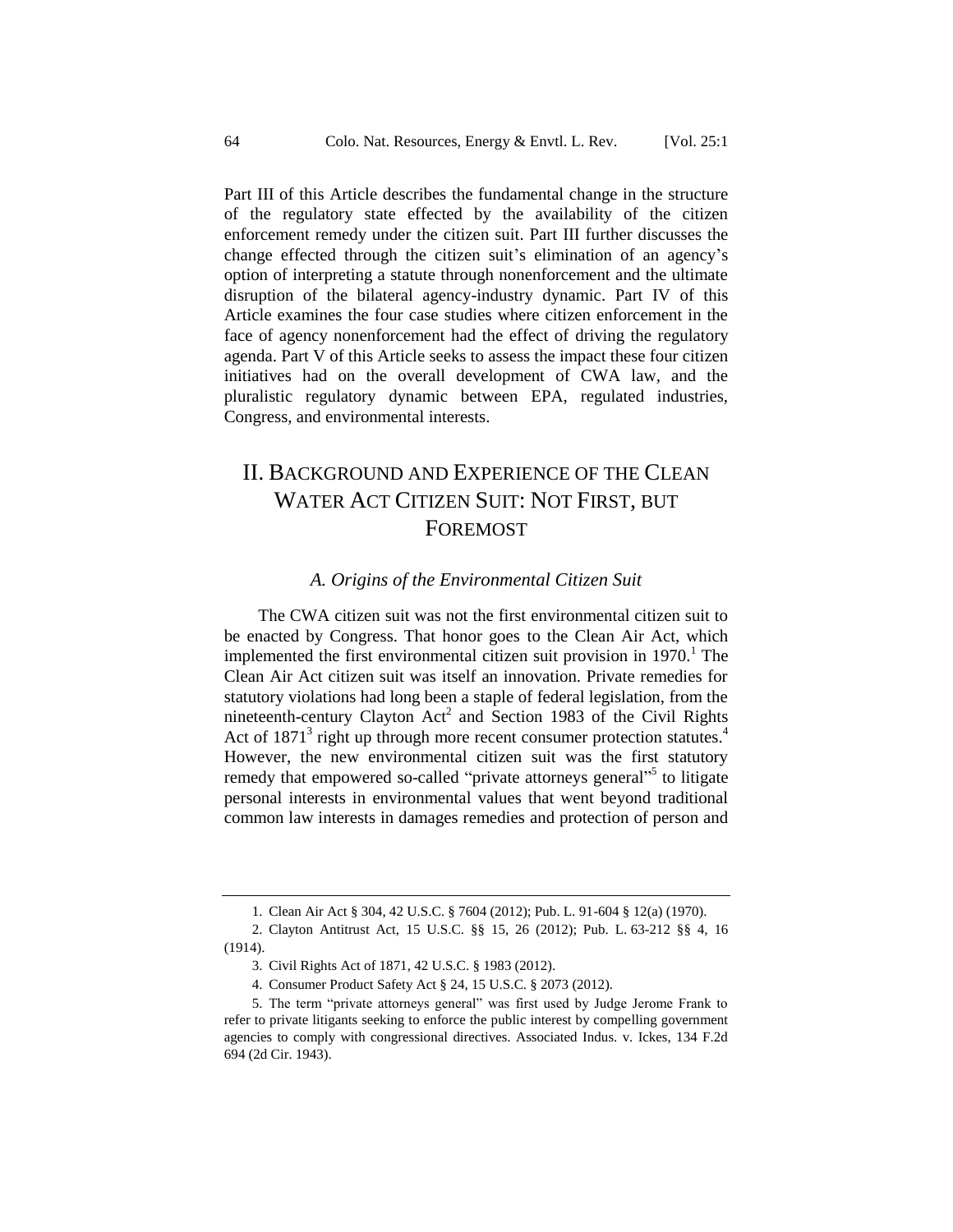<span id="page-4-0"></span>property.<sup>6</sup> The Clean Air Act citizen suit was an outgrowth of the successful initiative by Professor Joseph Sax, then at the University of Michigan Law School, to incorporate a citizen's right to litigate to protect environmental and public trust resources into the Michigan Environmental Protection Act of  $1969$ .<sup>7</sup> The Senate then incorporated this citizen enforcement idea into its version of the 1970 Clean Air Act.<sup>8</sup> Although the initial Senate version of the citizen suit would have allowed citizens to sue EPA to compel the agency to bring enforcement proceedings against violators, the final 1970 Clean Air Act that emerged from the Conference Committee provided for a direct citizen suit against violators to compel compliance, and it allowed a suit against the agency only in the case of its failure to perform a nondiscretionary duty.<sup>9</sup> Proponents of the citizen enforcement suit initially pointed to lax environmental enforcement by government agencies to justify inclusion of a citizen suit in the landmark air legislation,<sup>10</sup> but later shifted their rationale to point to the efficiencies of supplementing limited government enforcement resources.<sup>11</sup> The federal environmental citizen suit thus had its origins in a desire for full enforcement of environmental standards, untempered by prior traditions of agency prosecutorial discretion or allocation of resources.

The Clean Air Act accordingly provided for an enforcement action directly against the violator of any emissions standard or limitation (broadly defined) by "any person."<sup>12</sup> The availability of the citizen remedy was conditioned only on the provision of prior notice to the violator and enforcement agencies, and the failure of government agencies to enforce. $^{13}$ 

<sup>6.</sup> *See generally* Louis Jaffe, *The Citizen as Litigant in Public Actions: The Non-Hohfeldian or Ideological Plaintiff*, 116 U. PA. L. REV. 1033 (1968).

<sup>7.</sup> For a history of the origins of the environmental citizen suit in the Michigan Environmental Protection Act, see generally MICHAEL D. AXLINE, ENVIRONMENTAL CITIZEN SUITS Ch. 1 (1991); *see also* JEFFREY G. MILLER, CITIZEN SUITS: PRIVATE ENFORCEMENT OF FEDERAL POLLUTION CONTROL LAWS (1987).

<sup>8.</sup> MILLER, *supra* note [7,](#page-4-0) at 4 n.6 (citing ENVTL. POLICY DIV., CONG. RESEARCH SERV., A LEGISLATIVE HISTORY OF THE CLEAN AIR ACT AMENDMENTS OF 1970, at 226 (1970).

<sup>9.</sup> Clean Air Act Amendments of 1970, Pub. L. No. 91-604 § 304(a), 84 Stat. 1706 (1970).

<sup>10.</sup> S. REP. NO. 91-1196, at 36–39 (1970).

<sup>11.</sup> See ENVTL. POLICY DIV., CONG. RESEARCH SERV., A LEGISLATIVE HISTORY OF THE CLEAN AIR ACT AMENDMENTS OF 1970, at 277, 280–81, 355–57 (1970), *reprinted in* NRDC v. Train, 510 F.2d 692, 727–30 (D.C. Cir. 1974).

<sup>12.</sup> 42 U.S.C. § 7604(a) (2012).

<sup>13.</sup> *Id.* § 7604(b).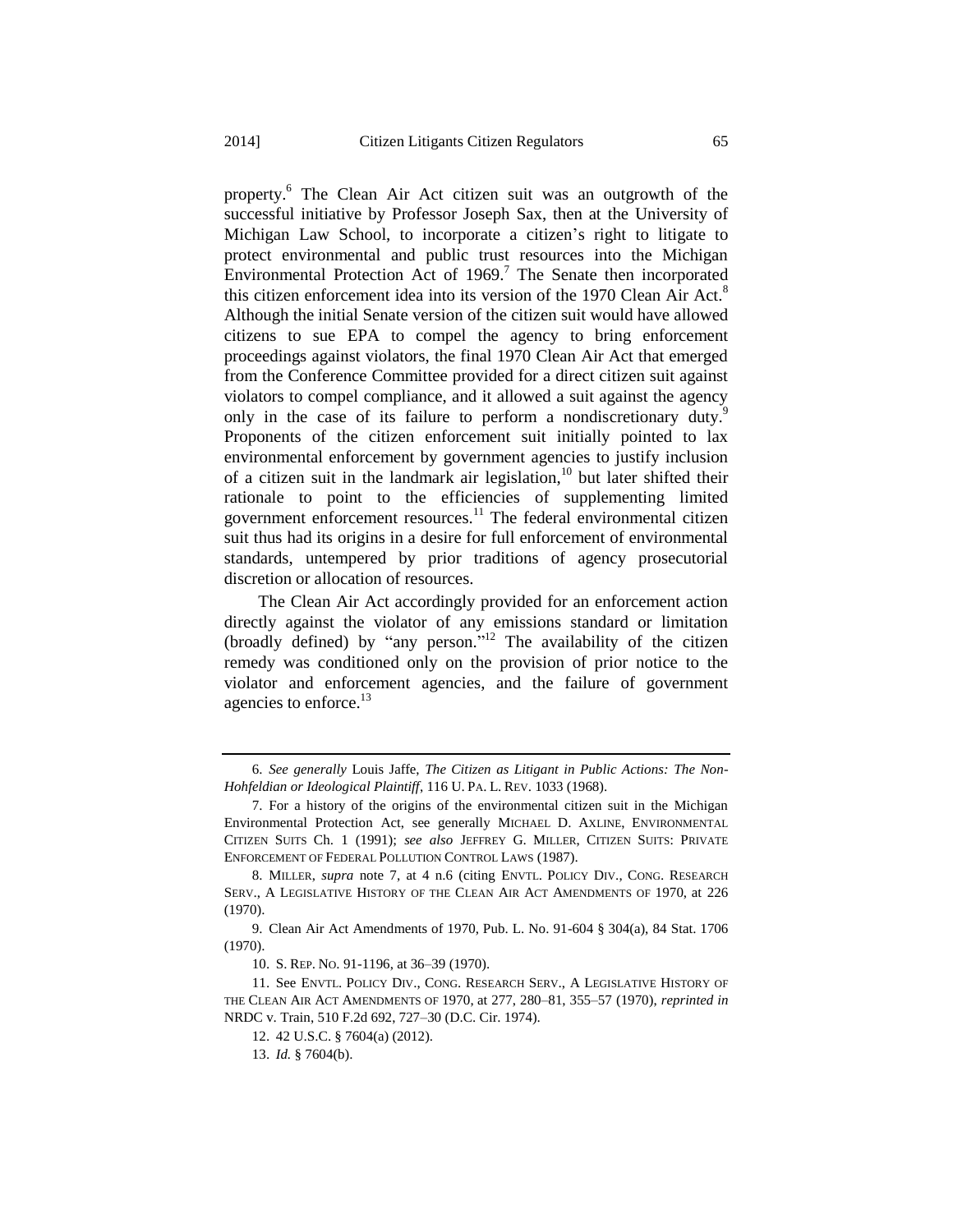When Congress enacted the Federal Water Pollution Control Act Amendments of 1972, it incorporated and slightly modified the Clean Air Act version of the citizen suit. The CWA Citizen suit provides:

(a) Authorization; jurisdiction

Except as provided in [S]ubsection (b) of this section and [S]ection 1319 (g)(6) of this title, any citizen may commence a civil action on his own behalf—

(1) against any person (including (i) the United States, and (ii) any other governmental instrumentality or agency to the extent permitted by the eleventh amendment to the Constitution) who is alleged to be in violation of (A) an effluent standard or limitation under this chapter or (B) an order issued by the Administrator or a State with respect to such a standard or limitation, or

(2) against the Administrator where there is alleged a failure of the Administrator to perform any act or duty under this chapter which is not discretionary with the Administrator.<sup>14</sup>

Like the Clean Air Act, the CWA citizen suit provision originally authorized direct citizen enforcement against violators of a broadly defined set of "effluent standard[s] or limitation[s]." <sup>15</sup> But, incorporating the Supreme Court's recent recognition of constitutional standing on the part of affected individuals to enforce aesthetic, recreational and environmental interests in *Sierra Club v. Morton*, <sup>16</sup> the CWA limited its citizen suit provision to "any citizen," defined as "a person or persons having an interest which is or may be adversely affected."<sup>17</sup>

16. Sierra Club v. Morton, 405 U.S. 727, 738 (1972) (holding that "the interest alleged to have been injured may reflect aesthetic, conservational, and recreational as well as economic values.") (internal quotations omitted).

<sup>14.</sup> 33 U.S.C. § 1365 (2012).

<sup>15.</sup> Compare *id.*, *with* 42 U.S.C. § 7604(a)(1) (authorizing citizen suits against any person for an alleged violation of any "emission standard or limitation"). Section 502(11) of the Clean Water Act defines an "effluent limitation" to mean "any restriction established by a State or the Administrator on quantities, rates, and concentrations of chemical, physical, biological, and other constituents which are discharged from point sources into navigable waters, the waters of the contiguous zone, or the ocean, including schedules of compliance." 33 U.S.C. § 1362(11). However, for the purposes of the citizen suit provision, Section 505(f) defines an enforceable "effluent standard or limitation" more broadly to include violations of the prohibition against unpermitted discharges in Section 301(a) of the Act, as well as violations of conditions in permits issued under Section 402 of the Act, and other violations in addition to violations of restrictions on rates and concentrations of pollutants. *Id.* § 1365(f).

<sup>17.</sup> 33 U.S.C. § 1365(g). "[P]erson" is further defined by the Clean Water Act to include associations, corporations, and States, among other entities. *Id.* § 1362(5).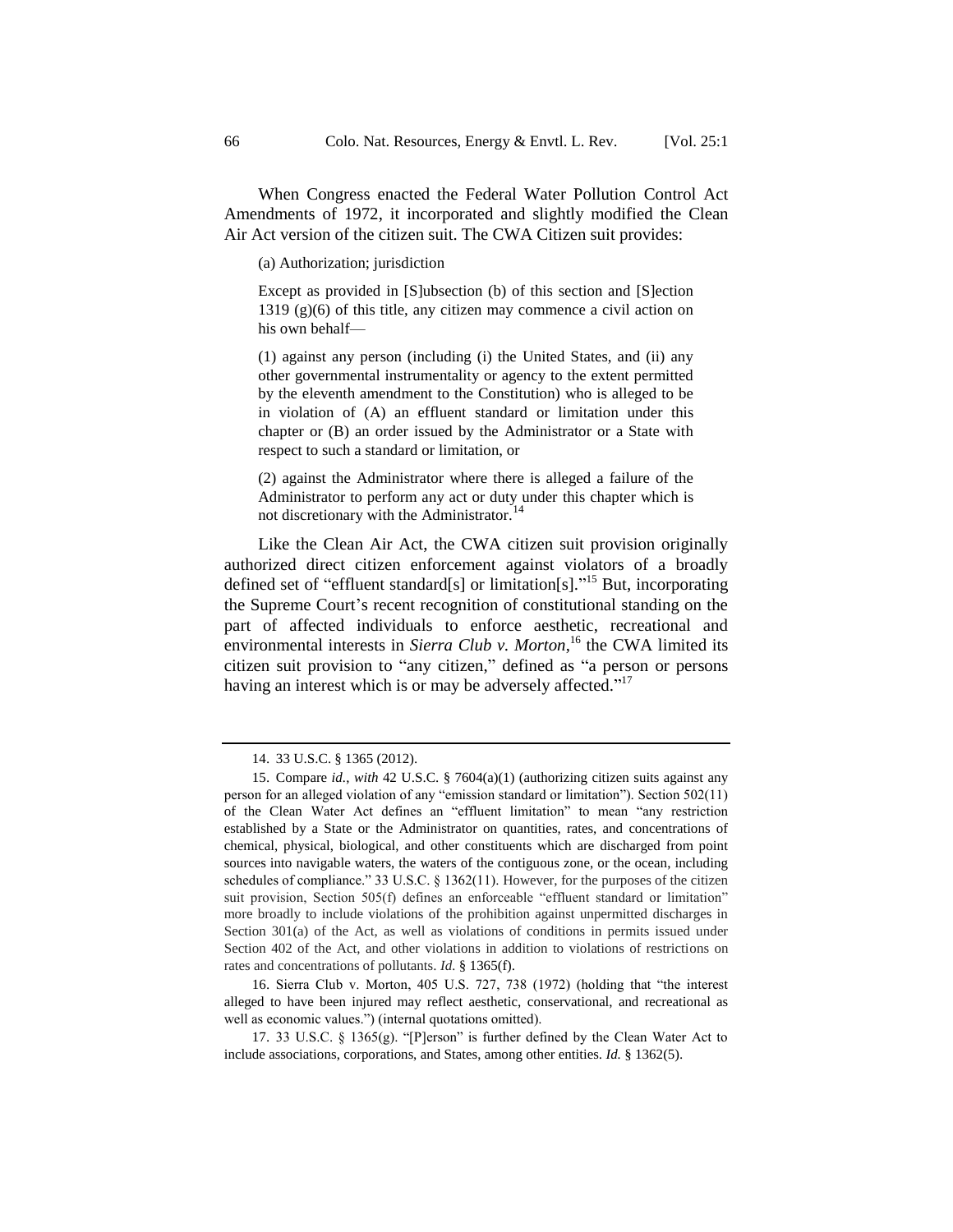The direct-enforcement citizen suit provisions of both the Clean Air Act and CWA turned out to be something of a sleeper provision. Relatively few citizen enforcement suits<sup>18</sup> were brought in the early years of the Clean Air Act and CWA.<sup>19</sup> But when citizen enforcement litigation did catch on, toward the end of the 1980s, citizen enforcement of the CWA far outstripped citizen enforcement of its older Clean Air Act sibling, both in terms of sheer number of suits and effectiveness.<sup>20</sup> Not only did the CWA citizen suit provision have its intended effect of implementing more comprehensive enforcement, but by bypassing the traditional model of agency interpretation through enforcement discretion, the CWA upset the bilateral model of regulation and fundamentally altered the dynamic between executive agencies, Congress, regulated entities, and the courts in CWA implementation and interpretation.

#### <span id="page-6-0"></span>*B. Factors Favoring Clean Water Act Citizen Suit*

More citizen enforcement cases have been brought under the CWA than under any other environmental statute.<sup>21</sup> This has made the citizen suit a unique force both in CWA enforcement and in CWA interpretation. There are several reasons for the relative popularity of the CWA citizen suit. These factors include the absoluteness of the CWA permitting requirement, the relative ease of proving CWA violations, and the relative ease of organizing waterbody-based plaintiff organizations.

<sup>18.</sup> I use "citizen enforcement suits" to mean direct enforcement suits against violators, in contradistinction to the "nondiscretionary duty" suits against the EPA also authorized. See *Id.* § 1365(a)(2).

<sup>19.</sup> *See* MILLER, *supra* note [7,](#page-4-0) at 12–14.

<sup>20.</sup> *See* James R. May, *Now More than Ever: Trends in Environmental Citizen Suits at 30*, 10 WIDENER L. REV. 1, 7–8, 30–32 (2003); David R. Hodas, *Enforcement of Environmental Law in A Triangular Federal System: Can Three Not Be A Crowd When Enforcement Authority Is Shared by the United States, the States, and Their Citizens?* 54 MD. L. REV. 1552, 1572 (1995).

<sup>21.</sup> *See* Martin A. McCrory, *Standing in the Ever-Changing Stream: The Clean Water Act, Article III Standing, and Post-Compliance Adjudication*, 20 STAN. ENVTL. L.J. 73, 75–76 (2001) ("Historically, there have been more citizen suits filed pursuant to the CWA than any other environmental statute."); Jonathan H. Adler, *Stand or Deliver: Citizen Suits, Standing, and Environmental Protection*, 12 DUKE ENVTL. L & POL'Y F. 39 (2001); Adeeb Fadil, *Citizen Suits Against Polluters: Picking Up the Pace*, 9 HARV. ENVTL. L. REV. 23, 66 (1985).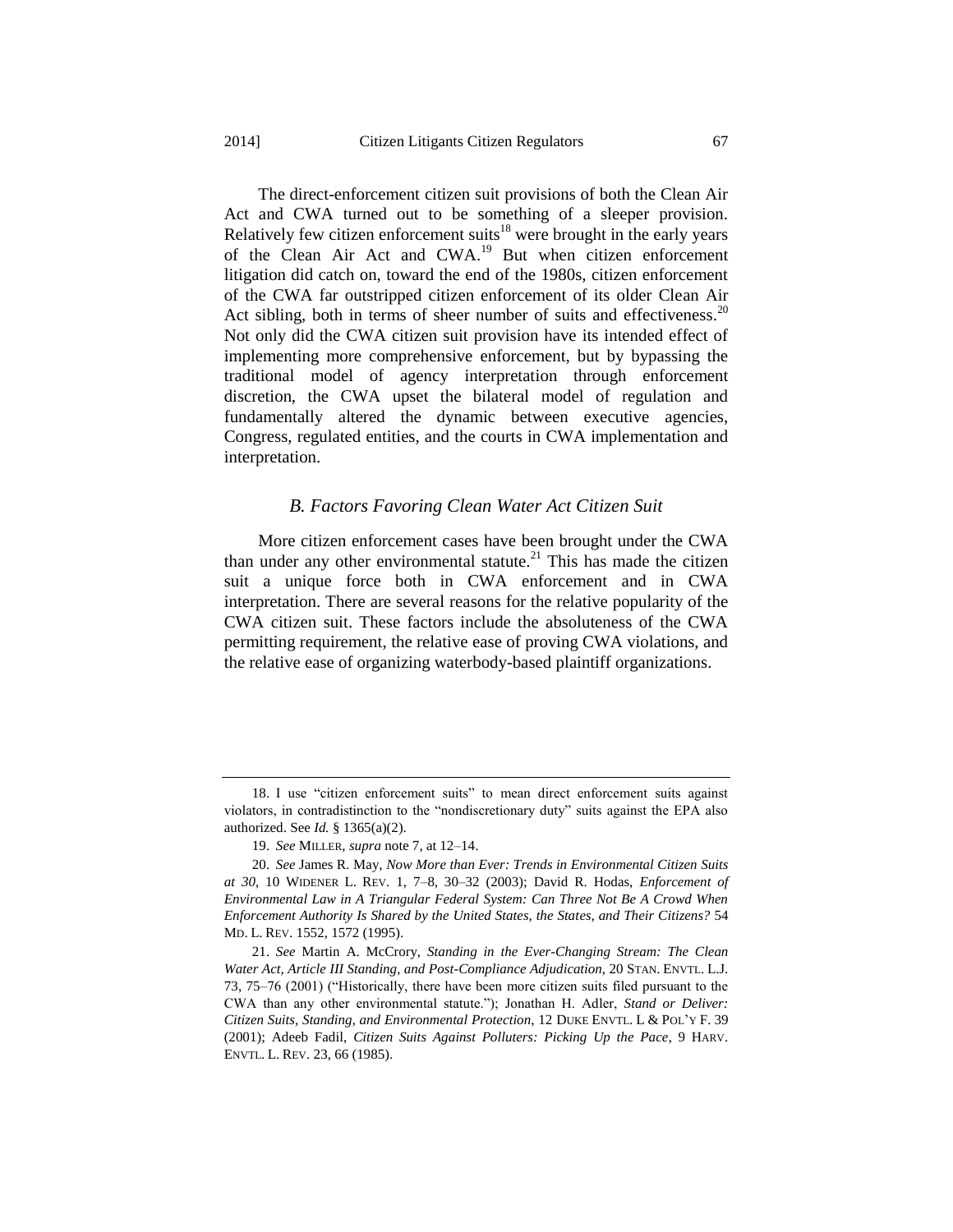#### <span id="page-7-0"></span>*1. Clean Water Act's Zero-Discharge Standard for Permitting*

The CWA famously incorporated a zero-discharge goal into its statement of legislative purposes in CWA Section 101: "[I]t is the national goal that the discharge of pollutants into the navigable waters be eliminated by 1985." This ambitious and so far unrealized goal was a bold statement of Congress's commitment to addressing the problem of water pollution, $^{22}$  and it incorporated the environmental ethic underlying the 1972 legislation that "[n]o-one has a right to pollute."<sup>23</sup> As a statement of legislative purpose, the Section 101 zero-discharge goal is not enforceable in the Section 505 citizen suit, which is limited to violations of defined "effluent standards or limitations."<sup>24</sup>

Nevertheless, the CWA does in fact contain a citizen-enforceable zero-discharge standard: the standard for the permitting requirement under the National Pollutant Discharge Elimination System ("NPDES") is based on a zero-discharge standard. That is, a point source discharge of water pollutants other than a zero discharge requires a permit. Section 301 of the Act provides that "[e]xcept as in compliance with this section and [permitting requirements under] [S]ections . . . 402, and 404 of this Act, the discharge of any pollutant by any person shall be unlawful."<sup>25</sup> Section 505, the CWA citizen suit provision, specifically defines the "effluent standards or limitations" enforceable by citizens to include any violation of Section 301, so the prohibition against unpermitted discharges is unambiguously within the ambit of the citizen enforcement

23. S. REP. NO. 92-414, at 42 (1972), *reprinted in* CONG. RESEARCH SERV., A LEGISLATIVE HISTORY OF THE WATER POLLUTION CONTROL ACT AMENDMENTS OF 1972, at 1426 (1973) [hereinafter 1972 LEGISLATIVE HISTORY].

<sup>22.</sup> *See* Bradley C. Bobertz, *The Tools of Prevention: Opportunities for Promoting Pollution Prevention Under Federal Environmental Legislation*, 12 VA. ENVTL. L.J. 1, 3 (1992) ("Immersed in the complexities of clean water regulation, one can too easily forget a simple fact: The Clean Water Act demands nothing short of eliminating the discharge of pollutants into the nation's waters."); Roger Flynn, *New Life for Impaired Waters: Realizing the Goal to "Restore" the Nation's Waters Under the Clean Water Act*, 10 WYO. L. REV. 35, 38 (2010) ("Although these lofty goals were never achieved, the passage of the CWA was a "bold and sweeping legislative initiative" protecting water quality across the country."); Michael P. Healy, *Still Dirty After Twenty-Five Years: Water Quality Standard Enforcement and the Availability of Citizen Suits*, 24 ECOLOGY L.Q. 393, 442 (1997) ("These goals reflect the Act's concern with ensuring healthful water quality and articulate an environmental protection purpose . . . [that] is entirely consistent with permitting direct citizen suit enforcement."); Hodas, *supra* note [20,](#page-6-0) at 1555–56 ("Congress . . . recognized that government enforcement alone would not be sufficient to insure that the[se] goals were met. It therefore extended its allocation of enforcement responsibility directly to the citizens of the United States.").

<sup>24.</sup> 33 U.S.C. § 1365(a), (f) (2006).

<sup>25.</sup> *Id.* § 1311(a).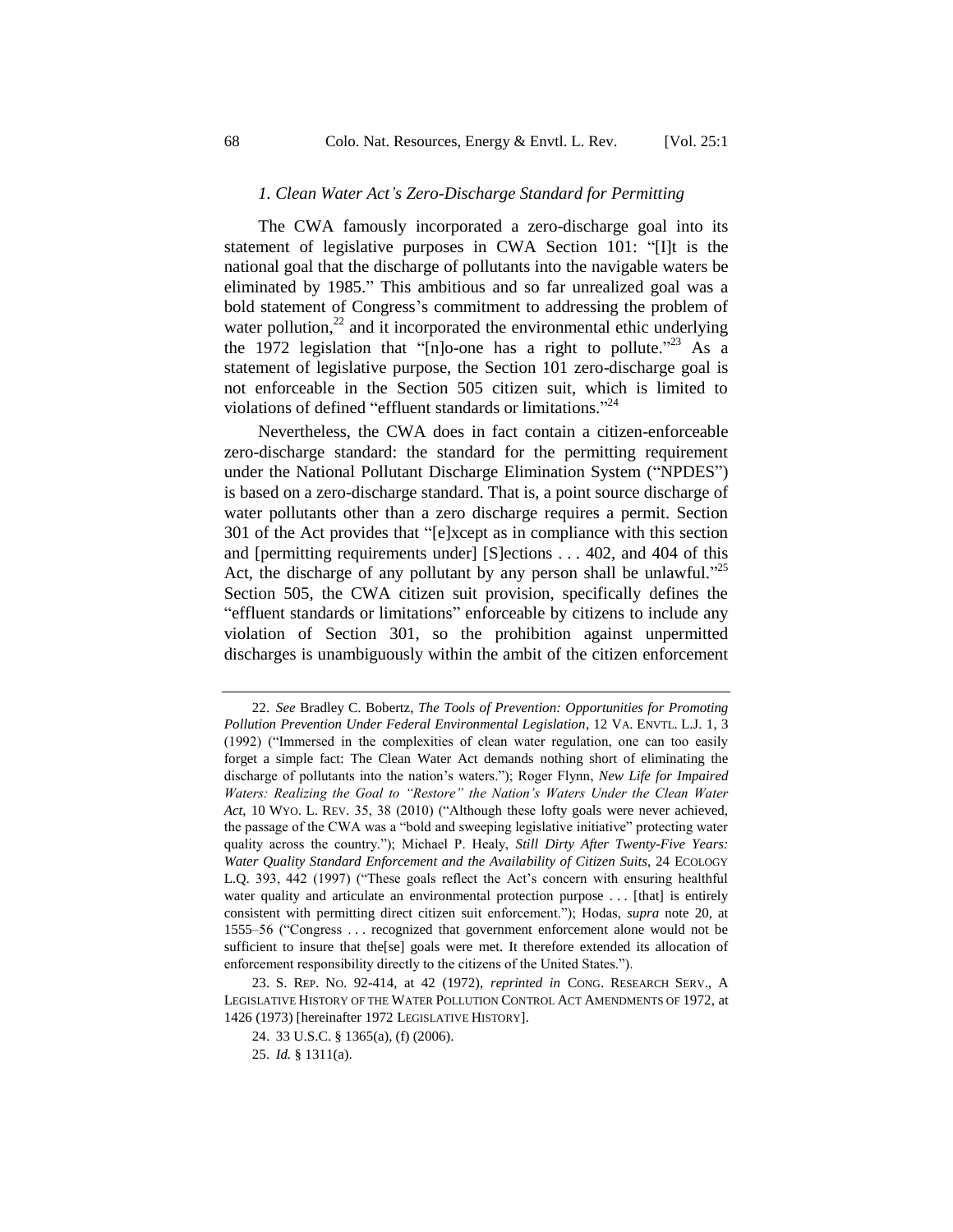suit.<sup>26</sup> Section 502 of the Act defines the "discharge of a pollutant" to mean "any addition of any pollutant to navigable waters from any point source."<sup>27</sup> The phrase "any addition of any pollutant" makes clear that the permitting requirement applies to all point source discharges of water pollution, no matter how small.<sup>28</sup>

Thus, the CWA imposes no threshold for the permitting requirement. This lack of a permitting threshold stands in marked contrast to the Clean Air Act, which generally does not require review or permits for air discharges less than 100 tons per year of any given pollutant.<sup>29</sup> It is thus no surprise that the CWA citizen suit has led to many more enforcement actions against un-permitted pollution than the Clean Air Act.

<sup>26.</sup> *Id.* § 1365(f).

<sup>27.</sup> *Id.* § 1362(12)(a). "Navigable waters" subject to the prohibition against unpermitted discharges are not limited to waters that are navigable in fact, as "navigable waters" is defined to include all "waters of the United States." *Id.* at 7. The precise scope of waters subject to Clean Water Act jurisdiction continues to be the subject of disagreement. *See* Rapanos v. United States, 547 U.S. 715, 716–17, 759 (2006). Writing in a plurality opinion for a deeply divided Court in *Rapanos*, Justice Scalia held that navigable waters consist only of "relatively permanent bodies of water . . . with a continuous surface connection to bodies that are 'waters of the United States' in their own right," *id.* at 733, 742, but Justice Kennedy's concurring opinion that a water body is considered navigable for CWA purposes only if it possesses a "significant nexus" to waters that "are or were navigable in fact or that could reasonably be so made", *id*. at 759 (Kennedy, J., concurring), has since been most commonly interpreted as the controlling test. *See* N. Cal. River Watch v. City of Healdsburg, 496 F.3d 993, 999–1000 (9th Cir. 2007); United States v. Gerke Excavating, Inc*.*, 464 F.3d 723, 724–25 (7th Cir. 2006); United States v. Robison, 505 F.3d 1208, 1221–22 (11th Cir. 2007). The First Circuit has held that either the significant nexus test, or Justice Scalia's "continuous surface connection" test can be used to establish federal jurisdiction over a water body for purposes of the CWA. *See* United States v. Johnson, 467 F.3d 56, 64–66 (1st Cir. 2006). For further discussion of this issue, *see* Robin Kundis Craig, *Justice Kennedy and Ecosystem Services: A Functional Approach to Clean Water Act Jurisdiction After*  Rapanos, 38 ENVTL. L. 635 (2008); Jamie J. Janisch, *Scope of Federal Jurisdiction Under Section 404 of the Clean Water Act: Rethinking "Navigable Waters" After* Rapanos v. United States, 11 U. DENV. WATER L. REV. 91 (2007); Bradford C. Mank, *Implementing*  Rapanos*—Will Justice Kennedy's Significant Nexus Test Provide A Workable Standard for Lower Courts, Regulators, and Developers?*, 40 IND. L. REV. 291 (2007); Jenny L. Routheaux, *Western Wetlands in Jeopardy After* Rapanos v. United States*: Congressional Action Needed to Define "Navigable Waters" Under the Clean Water Act*, 8 NEV. L.J. 1045 (2008).

<sup>28.</sup> *See* Rybachek v. EPA, 904 F.2d 1276, 1298 (9th Cir. 1990) (upholding zerodischarge requirement in CWA regulations for placer mining); Tex. Oil & Gas Ass'n v. EPA, 161 F.3d 923, 933 (5th Cir. 1998) (upholding zero-discharge limit for sand in produced water and drilling wastes from coastal oil and gas wells).

<sup>29.</sup> *See* 42 U.S.C. §§ 7479(1), 7602(j) (2012).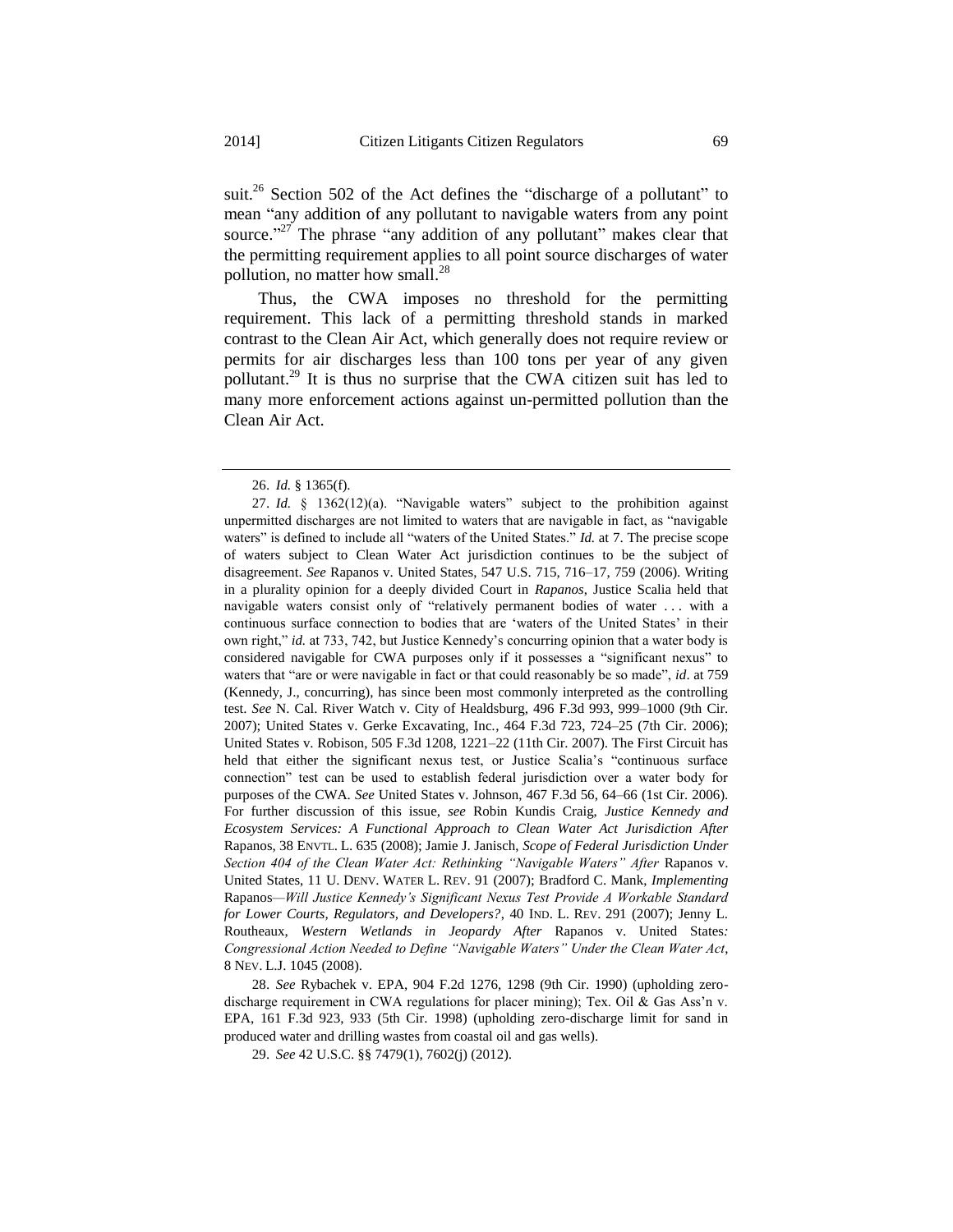#### *2. Ease of Proof of Clean Water Act Violations*

This general ease of proof is another factor which makes the CWA citizen suit a much more attractive option than its Clean Air Act sibling. It is much easier for a citizens group to identify, and prove, a discharge of water pollutants of any amount than it is for a similar group to assess whether a given source of air pollutants adds up to 100 tons of a particular air pollutant in a year. It is relatively easy to gather proof of a water discharge, and laboratory water analyses are readily available and relatively inexpensive. Water contamination is often visible to the naked eye in the form of turbidity or color variation. Lab tests for water quality are readily available throughout the country, as public health departments routinely make laboratory facilities available for testing drinking water wells. Proving that a source of air pollution discharges more than 100 tons of a particular pollutant per year requires expensive expert analysis and modeling to determine the constituents and concentrations of the air emissions, their rate of discharge, and rates of facility operation.

Another factor making water pollution cases easier to prove than air cases is the fact that, since navigable streams are public trust resources,  $30$ access to water discharge pipes can often be accomplished without trespassing on private property. This is a huge advantage for water monitoring as compared to air monitoring. A concerned member of the public can often walk (or paddle) up to a water pollution discharge to fill a jar with a sample. Similar citizen monitoring of a smokestack at a power plant or industrial facility is simply impossible.

#### *3. NPDES Permit Monitoring and Reporting Requirements*

In addition to the ease of proving that an un-permitted outfall contains "any pollutant" in any amount, compliance by water dischargers with permits is similarly easy for members of the public to assess. NPDES permits require self-monitoring and reporting for all but the smallest water pollution dischargers.<sup>31</sup> These "discharge monitoring" reports," or DMRs, are filed with both state environmental agencies and EPA, making them subject to disclosure under freedom of information

<sup>30.</sup> *See* Stop the Beach Renourishment, Inc. v. Fla. Dept. of Envtl. Prot., 130 S. Ct. 2592, 2598 (2010); Montana v. United States, 450 U.S. 544, 551–53 (1981); Shively v. Bowlby, 152 U.S. 1, 16 (1894).

<sup>31.</sup> 40 C.F.R. § 122.41(j), (l) (2013).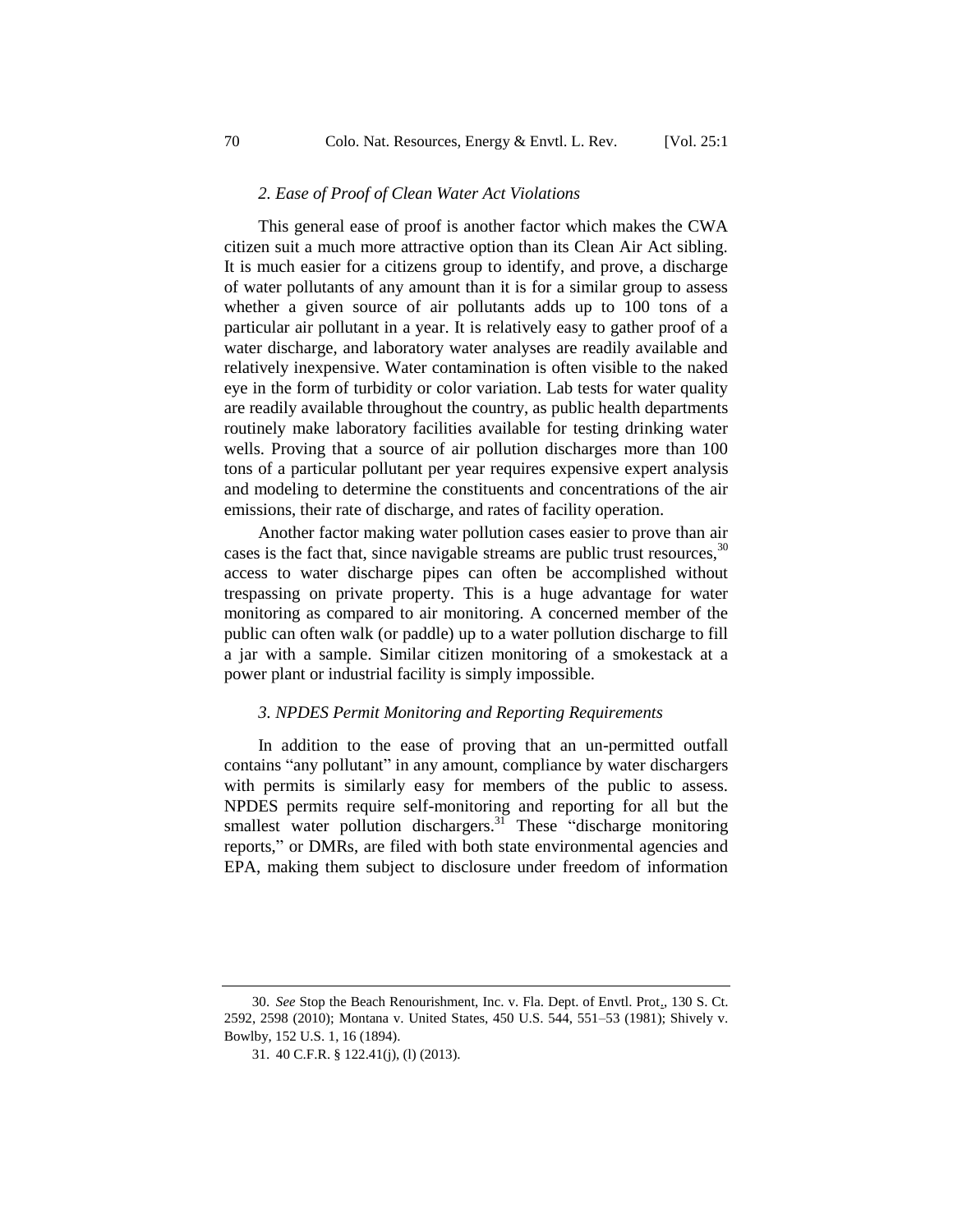laws at both state and federal levels. $32$  Some compliance information is available on EPA and state agency websites.<sup>33</sup>

Courts have held that discharge monitoring reports, filed by the NPDES permittee, admitting violations are admissible as proof of violation of the CWA.<sup>34</sup> Many citizen enforcement actions require no more than an open records request, a visit to the state environmental office to review DMR records, and a complaint followed swiftly by a summary judgment motion based on the defendant's own written, signed reports.<sup>35</sup> Until the implementation of Title V permits under the 1990 Amendments to the Clean Air Act, there was no comparable monitoring and reporting requirement for air permittees. Even with the implementation of Title V, there has not been a comparable experience of monitoring and self-reporting of violations.

#### *4. Ease of Organizing Waterbody Organizations*

As Justice Douglas eloquently observed in his dissenting opinion in *Sierra Club v. Morton*,

[t]he river, for example, is the living symbol of all the life it sustains or nourishes—fish, aquatic insects, water ouzels, otter, fisher, deer,

34. *See, e.g.*, Friends of the Earth, Inc. v. Gaston Copper Recycling Corp., 204 F.3d 149, 157 (4th Cir. 2000); Pub. Interest Research Group of N.J., Inc. v. Hercules, Inc., 50 F.3d 1239, 1252 (3d Cir. 1995); Sierra Club v. Simkins Indus., Inc., 847 F.2d 1109, 1115 (4th Cir. 1988), *cert. denied*, [491 U.S. 904 \(1989\).](https://1.next.westlaw.com/Link/Document/FullText?findType=Y&serNum=1989093545&pubNum=708&originationContext=document&transitionType=DocumentItem&contextData=(sc.Keycite))

<sup>32.</sup> *See, e.g.*, Freedom of Information Act, 5 U.S.C. § 552 (2006); N.Y. PUB. OFF. LAW §§ 84–90 (McKinney's 1988 & Supp. 1995). Philip H. Gitlen, *Private Attorneys General: Let's Do It Right*, 2 ALB. L. ENVTL. OUTLOOK 17 (1995).

<sup>33.</sup> *See, e.g.*, EPA, *Enforcement & Compliance History Online (ECHO)*, EPA-ECHO.GOV, http://www.epa-echo.gov/echo/index.html (last visited Sept. 30, 2013); Ill. Envtl. Protection Agency, *DMR Search*, EPA.ILLINOIS.GOV, http://dataservices.epa. illinois.gov/dmrdata/dmrsearch.aspx (last visited Sept. 30, 2013).

<sup>35.</sup> *See* Richard E. Schwartz & David P. Hackett, *Citizen Suits Against Private Industry Under the Clean Water Act*, 17 NAT. RES. LAW. 327, 328, 335–36 (1984) (stating that "most of the recent notices of intent to sue have been submitted by environmental organizations which reviewed discharge monitoring reports (DMRs) to identify noncomplying companies," and that, "a citizen plaintiff may establish a prima facie case for liability based solely on the DMRs prepared by the defendant discharger."); James L. Thompson, *Citizen Suits and Civil Penalties Under the Clean Water Act*, 85 MICH. L. REV. 1656, 1658 (1987) (explaining that in a typical citizen suit, "the evidence used to prove . . . violations comes from the polluter's discharge monitoring reports (DMRs), which the plaintiff can review in order to determine whether the case is winnable before filing suit."); *see also* Robert F. Kennedy, Jr. & Steven P. Solow, *Environmental Litigation As Clinical Education: A Case Study*, 8 J. ENVTL. L. & LITIG. 319, 324 (1994).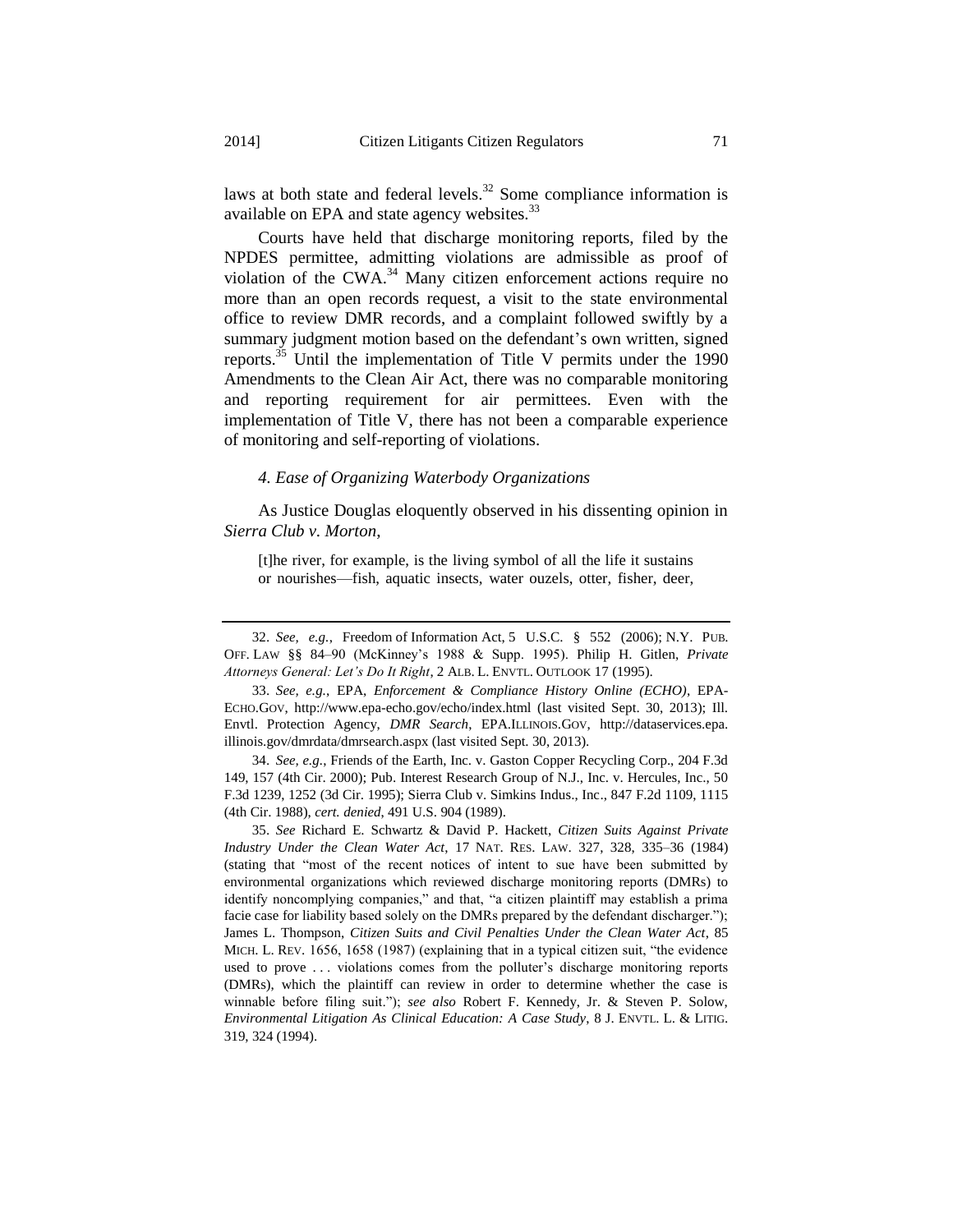elk, bear, and all other animals, including man, who are dependent on it or who enjoy it for its sight, its sound, or its life. The river as plaintiff speaks for the ecological unit of life that is part of it. Those people who have a meaningful relation to that body of water whether it be a fisherman, a canoeist, a zoologist, or a logger—must be able to speak for the values which the river represents and which are threatened with destruction.<sup>36</sup>

Justice Douglas's key insight, in arguing for broader environmental standing than the majority was willing to accept, is that people form "meaningful relationships" with water bodies in ways that are uniquely different from their relationship with many other environmental resources. Anglers, canoeists, swimmers and boaters all form a sort of identity with their habitual waterways, giving rise to a sense of ownership in the water as well as a sense of outrage to those who would defile the water. This sense of connection to particular water bodies makes it relatively easy to organize water protection advocacy organizations<sup>37</sup> and to motivate citizens to give time and financial support to citizen enforcement efforts to protect a water body. Combined with the relative ease of proof of the CWA case and the availability of attorney's fees to prevailing plaintiffs,  $38$  the ease of organizing to protect water resources synergizes with low-risk contingency fees for lawyers to create an effective, self-funded citizen enforcement mechanism.

While the Clean Air Act citizen suit also provides for attorney's fees, it enjoys no similar natural organizing principle for advocacy groups—people simply do not personally identify with their airshed the way they do with their local bay, lake, or river. This factor also helps explain why the CWA citizen suit has been invoked so much more frequently than the Air Act citizen suit.

<sup>36.</sup> Sierra Club v. Morton, 405 U.S. 727, 743 (1972) (Douglas, J., dissenting).

<sup>37.</sup> *See* National Parks Services, *National Water Trails System*, NPS.GOV, <http://www.nps.gov/WaterTrails/home/about> (last visited Sept. 26, 2012) (discussing efforts of the National Park Service to "connect Americans to the nation's waterways" in order to "strengthen the conservation and restoration of these waterways through the mutual support and cooperation of federal, state, local, and nonprofit entities"); Marc Yaggi, *Go Jump in a Lake!*, ECOWATCH.ORG (Sept. 30, 2013), http://ecowatch.org/ 2012/go-jump-in-a-lake-2/ ("[T]he more we use our waterways, the more we will understand, and value, the importance of clean water to our communities. Access to clean swimmable waters gives us a day of recreation without fear of harmful pollutants, provides a sense of place and inspires us to act as stewards of our waterways.").

<sup>38.</sup> 33 U.S.C. § 1365(d) (2012).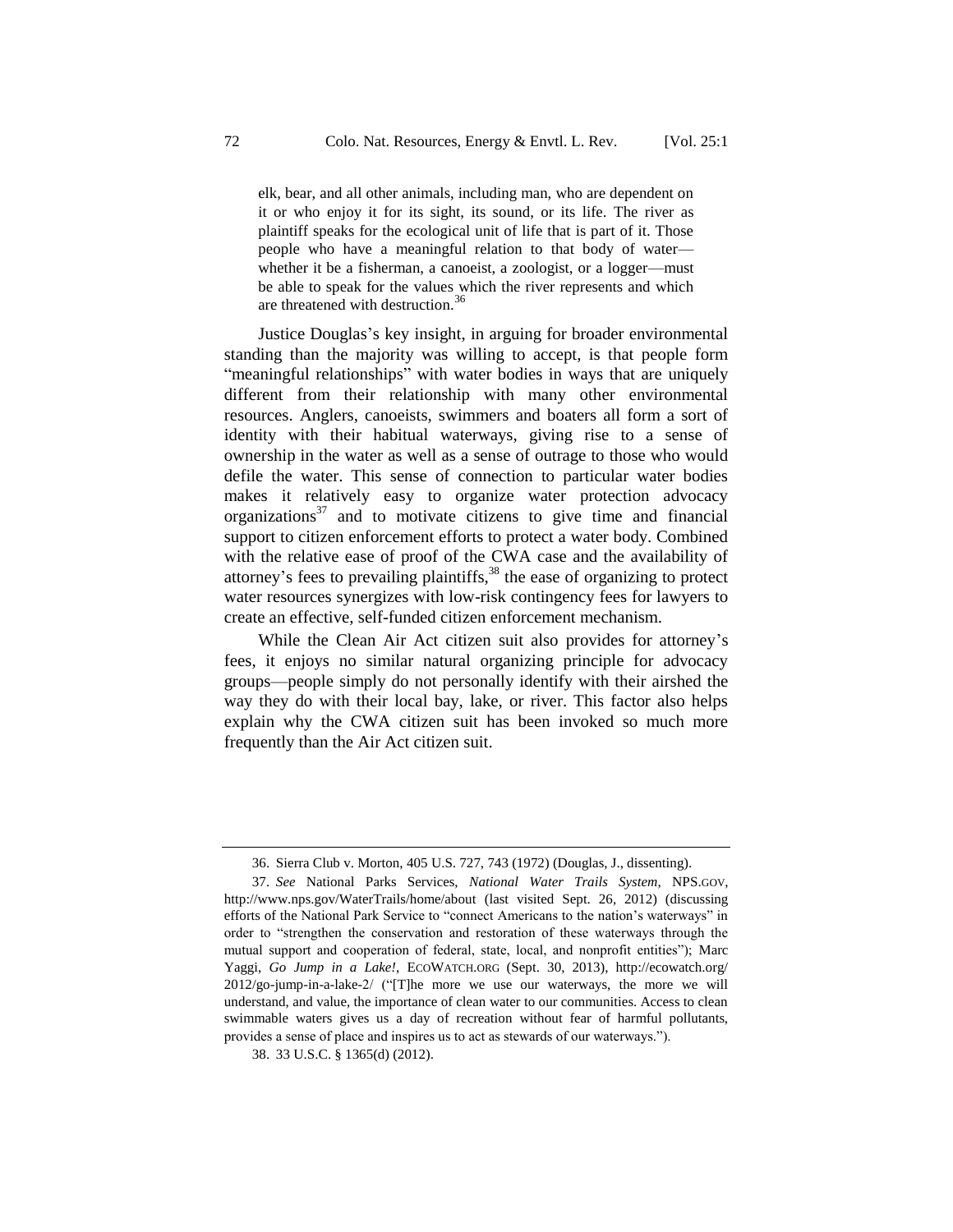#### *5. Relative Ease of Establishing Standing.*

Closely related to the political ease of organizing communities around water issues is the relative ease of establishing legal standing to sue in connection with water quality. The Article III standing doctrine requires that plaintiffs be able to establish injury-in-fact, causation, and redressability in order to have standing to bring litigation, including a citizen suit. Of these requirements, the requirement of "injury in fact" has often proven problematic for environmental plaintiffs, as the Supreme Court has rejected injuries found to be too "abstract" even while it has recognized injuries to recreational and aesthetic interests. Thus, while the Supreme Court long ago recognized in *Sierra Club v. Morton*<sup>39</sup> that injuries to recreational and aesthetic interests would support standing for environmental plaintiffs, the Court has rejected claimed aesthetic and professional interests in the well-being of endangered species as being insufficiently concrete to establish "injury in fact." $\phi$  On the other hand, the Supreme Court has been receptive to plaintiffs who allege a tangible injury based on the regular use of a water body for recreational purposes. Thus, in *Friends of the Earth, Inc. v. Laidlaw Environmental Services (TOC), Inc.*, <sup>41</sup> the Court found sufficient injury on the part of plaintiffs who alleged that they had fished and boated on a river in the past and would do so in the future were the river not polluted. The Court reached this holding despite a specific finding by the trial court that the defendant's water pollution had not caused any perceptible environmental harm. The relative liberalness of this recognition of standing for water plaintiffs contrasts with the difficulty citizen plaintiffs have had in establishing standing to protect endangered species, $42 \text{ groundwater}, 43 \text{ and airsheds}, 44 \text{ because their injuries were}$ considered too abstract or generalized.

<sup>39.</sup> *Sierra Club*, 405 U.S. 727.

<sup>40.</sup> Lujan v. Defenders of Wildlife, 504 U.S. 555 (1992).

<sup>41.</sup> Friends of the Earth, Inc. v. Laidlaw Envtl. Servs. (TOC), Inc., 528 U.S. 167 (2000).

<sup>42.</sup> *Lujan*, 504 U.S. at 566–67.

<sup>43.</sup> Am. Petroleum Inst. v. EPA, 216 F.3d 50 (D.C. Cir. 1990) (rejecting environmental plaintiffs standing to challenge regulations allowing disposal of tank residues in landfills absent proof of actual contamination of groundwater in plaintiffs' vicinity).

<sup>44.</sup> *See* Ogden Projects, Inc. v. New Morgan Landfill Co., 911 F.Supp. 863 (E.D. Pa. 1996).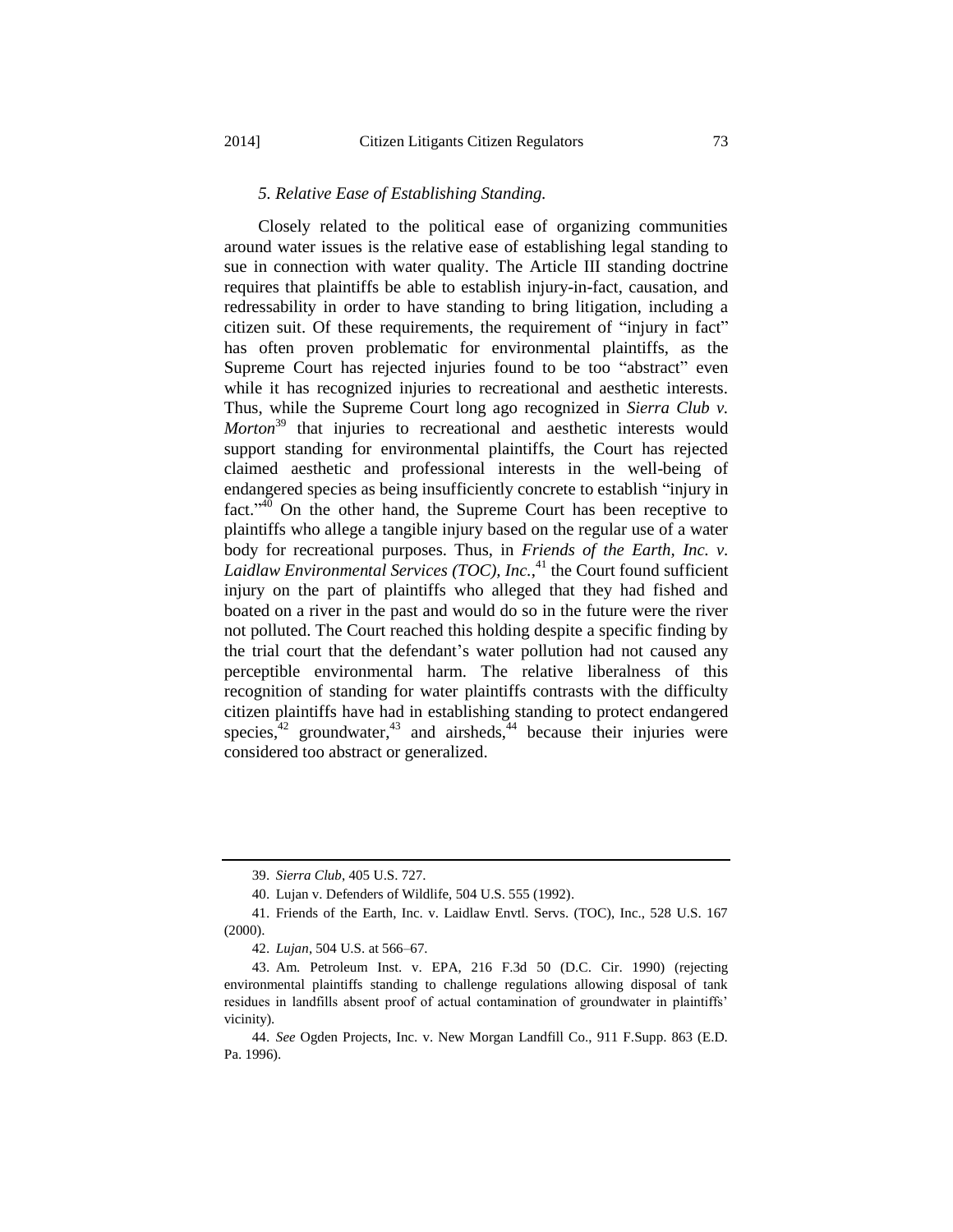## III. STRUCTURAL CHANGES EFFECTED BY THE CLEAN WATER ACT CITIZEN SUIT

The CWA was revolutionary legislation in many ways—from its idealistic zero-discharge goal to its radical restructuring of federal-state authority to regulate water pollution discharges.<sup>45</sup> The citizen participation provisions of the Clean Air Act and CWA also effected a fundamental restructuring of the administrative state, upsetting the ossified, bipolar regulatory model in which all regulatory decisions were made by negotiations between regulators and the regulated industries. The CWA citizen participation provisions empowered organized environmental interests by giving them a seat at the negotiating table, and, even more fundamentally, stripped the regulatory agency of its formerly exclusive power to set the agenda for interpretation, implementation, and enforcement of statutory regulatory mandates.

#### <span id="page-13-0"></span>*A. Disruption of the Bipolar Model of the Administrative State*

The traditional model of the administrative state, from its inception with nineteenth-century railroad rate regulation well through the midtwentieth century implementation of the Administrative Procedure Act, has been described as a bipolar, or bilateral model.<sup>46</sup> Under this model, there are only two sides considered in the largely discretionary implementation of statutory regulatory mandates: that of the agency, which was presumed to represent the public interest, and that of the regulated entity, which asserts its economic and autonomy interests in freedom from regulation. In this model, the function of administrative

<span id="page-13-1"></span><sup>45.</sup> *See* William L. Andreen, *Delegated Federalism Versus Devolution: Some Insights from the History of Water Pollution Control, [University of Alabama Public Law](http://papers.ssrn.com/sol3/papers.cfm?abstract_id=1452794#%23)  [Research Paper No. 1452794](http://papers.ssrn.com/sol3/papers.cfm?abstract_id=1452794#%23)*, *in* PREEMPTION CHOICE: THE THEORY, LAW, AND REALITY OF FEDERALISM'S CORE QUESTION (William W. Buzbee ed., 2009); Oliver A. Houck & Michael Rolland, *Federalism in Wetlands Regulation: A Consideration of Delegation of Clean Water Act Section 404 and Related Programs to the States*, 54 MD. L. REV. 1242, 1243 (1995).

<sup>46.</sup> Jody Freeman & Daniel A. Farber, *Modular Environmental Regulation*, 54 DUKE L.J. 795, 824 (2005) ("The typical resource management agency uses regulatory and other administrative tools to allocate resources among client stakeholders and competing uses, often doling out valuable benefits while trying simultaneously to conserve the underlying resource. Relationships are bilateral between the agency and the regulated entity or client stakeholder."); Mark Seidenfeld, *An Apology for Administrative Law in the Contracting State*, 28 FLA. ST. U. L. REV. 215, 220 (2000) (describing the traditional model of the administrative state as "bilateral in nature, with the two parties entitled to participate being the regulated entity—usually envisioned as a member of some industry—and the regulating agency.")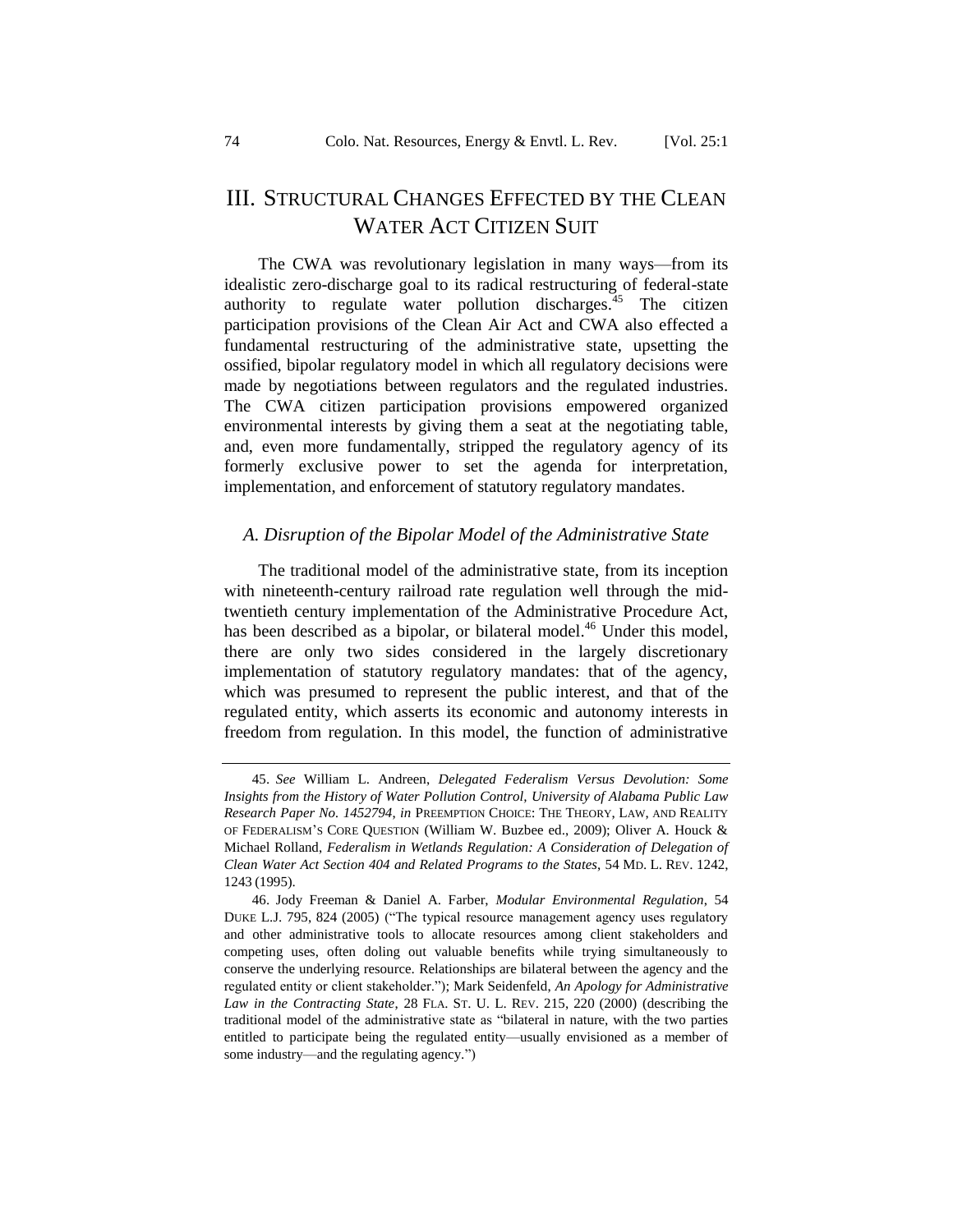procedures and judicial review of agency action was to protect the due process rights of regulated entities against administrative agencies compromising their property or liberty interests beyond the congressional grant of authority or without appropriate procedures.<sup>47</sup> Regulatory implementation in the bilateral model can be seen as negotiated compromise between regulator and regulated. Indeed, contemporary commentators noting the resurgence of this bilateral model of regulation have analyzed it in contractarian terms.<sup>48</sup>

<span id="page-14-0"></span>By the 1960s, critical commentators noted the problem of "agency capture," in which regulatory agencies become subject to the control of the industries that they were meant to regulate.<sup>49</sup> Agency capture resulted from various organic factors, including agency dependence on industry cooperation for successful implementation, agency dependence on industry for regulatory information gathering, agency avoidance of longterm adversarial relationships, and "revolving door" employment relationships between agency personnel and industry.<sup>50</sup> By the mid-1960s, courts and agencies had responded to this problem of agency capture by the recognition of expanded standing, first for economic competitors,<sup>51</sup> and later for organized stakeholder groups<sup>52</sup> representing the public interest in the processes of regulatory implementation and judicial review.<sup>53</sup>

50. *See generally* Stewart, *supra* note [47,](#page-13-1) at 1713–15; Lazarus & Onek, *supra* note [49;](#page-14-0) Bonfield, *supra* not[e 49;](#page-14-0) Cramton, *supra* not[e 49.](#page-14-0)

51. *See* Ass'n of Data Processing Serv. Orgs. v. Camp, 397 U.S. 150, 154 (1970).

52. *See* Sierra Club v. Morton, 405 U.S. 727, 739 (1972) ("[A]n organization whose members are injured may represent those members in a proceeding for judicial review."); Scenic Hudson Pres. Conference v. Fed. Power Comm'n, 354 F.2d 608, 617 (2d Cir. 1965) ("Representation of common interests by an organization such as Scenic Hudson serves to limit the number of those who might otherwise apply for intervention and serves to expedite the administrative process.").

53. *See generally* Stewart, supra note [47,](#page-13-1) at 1742–47 (" 'Public interest' advocates . . . espouse the position of important, widely-shared (and hence 'public') interests that assertedly have not heretofore received adequate representation in the process of agency decision."); Mark Seidenfeld, *Empowering Stakeholders: Limits on Collaboration as the* 

<sup>47.</sup> *See* Richard Stewart, *The Transformation of Administrative Law*, 88 HARV. L. REV. 1669, 1717–25 (1975).

<sup>48.</sup> *See* Seidenfeld, *supra* note [46;](#page-13-0) Jody Freeman, *The Contracting State*, 28 FLA. ST. U. L. REV. 155 (2000).

<sup>49.</sup> *See, e.g.*, Stewart, *supra* note [47,](#page-13-1) at 1713–15; Simon Lazarus & Joseph Onek, *The Regulators and the People*, 57 VA. L. REV. 1069 (1971); Arthur E. Bonfield, *Representation for the Poor in Federal Rulemaking*, 67 MICH. L. REV. 511 (1969); Roger C. Cramton, *The Why, Where and How of Broadened Public Participation in the Administrative Process*, 60 GEO. L.J. 525 (1972); Mary Gardner Jones, *Observations by Outgoing FTC Member Mary Gardner Jones on the Outlook for the FTC*, BNA ANTITRUST & TRADE REG. REP., NO. 636, at D-3 (1973).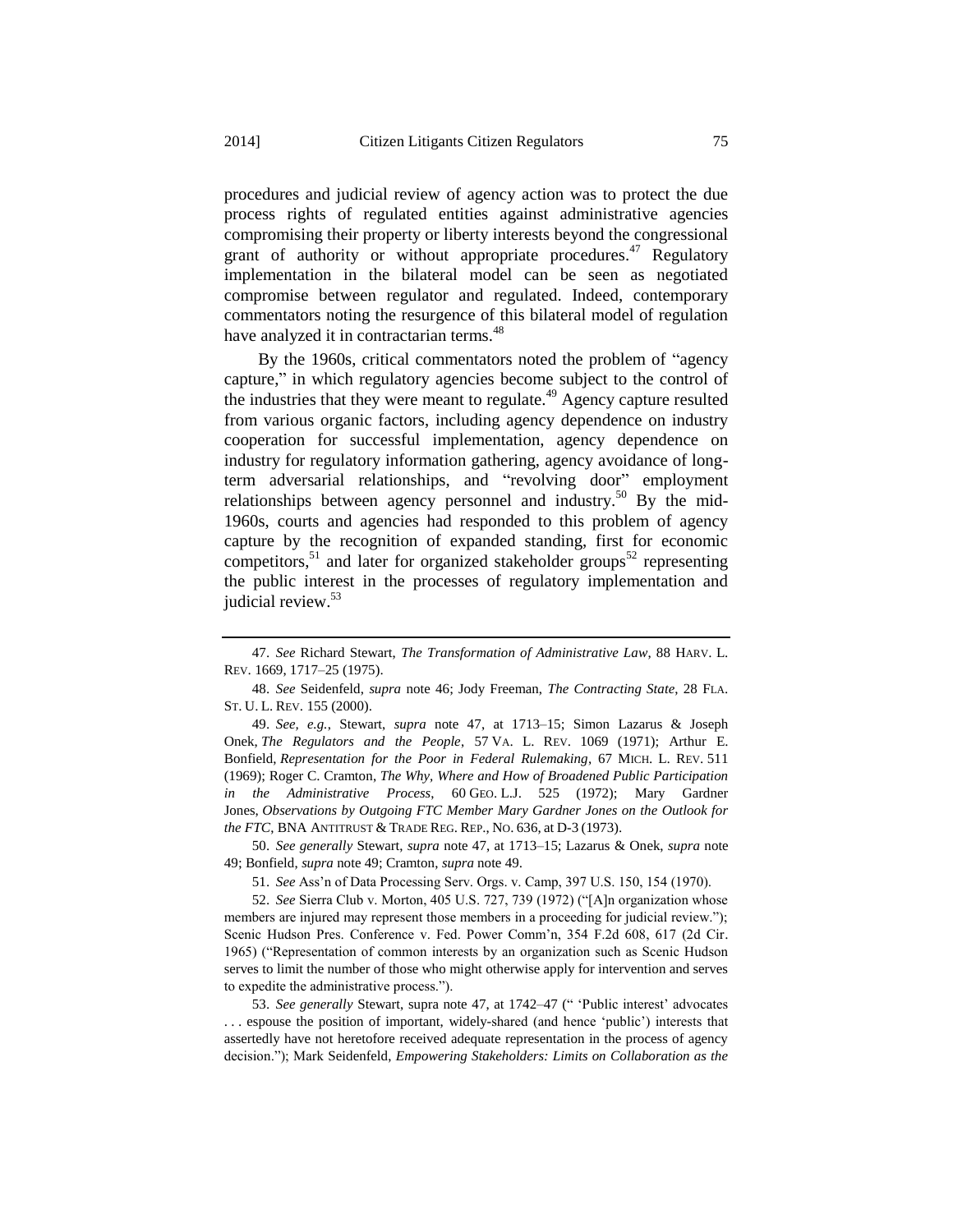The CWA citizen suit both reflected and amplified the trend away from the traditional bilateral model of administration. Reflecting the trend toward enhanced public stakeholder power in regulatory procedures, the CWA citizen suit (like the Clean Air Act citizen suit) specifically empowered any citizen to bring an action to compel EPA to perform any duty that is nondiscretionary.<sup>54</sup> While this "mandatory duty" citizen suit reflected the existing trend toward citizen participation in the regulatory process and the break from the bilateral model, it was not itself a revolutionary advance in public participation because the Administrative Procedure Act already gave citizens the right to compel agency action unlawfully withheld.<sup>55</sup> The citizen enforcement suit, on the other hand, radically expanded the evolving interruption of the bipolar regulatory model because it gave citizens not only the power to seek review of agency action and inaction, but also the power to preempt agency interpretation by nonenforcement. Judicial review of agencies' interpretation of the law and the deference agencies received for these tools of implementation prior to the citizen suit fundamentally changed the administrative model.

#### *B. Disruption of Judicial Deference to Agency Interpretation*

Consider the various interpretive tools available to an agency in the absence of a citizen enforcement suit, and the level of judicial deference afforded to each. An agency such as EPA has a range of tools to implement its interpretation of a statute such as the CWA, ranging from direct enforcement through agency interpretative regulations and guidance, right up to a policy of nonenforcement against particular categories of conduct. Each of these interpretive tools receives a unique form of judicial review and judicial deference to the agency interpretation.

### *1. Interpretation through Direct Judicial Enforcement: No Deference*

Perhaps the most straightforward means for an agency to implement its interpretation of statutory requirements is to bring a direct

*Basis for Flexible Regulation*, 41 WM. & MARY L. REV. 411, 414–16 (2000) ("In order to level the field of administrative confrontation, representatives of so-called public interest groups, acting on behalf of individuals for whom Congress purported to have enacted regulatory statutes, had to be given a similar ability to provide input to agencies in a manner that the agency was not free to ignore.").

<sup>54.</sup> 33 U.S.C. §1365(a) (2012).

<sup>55.</sup> 5 U.S.C. § 706(1) (2012).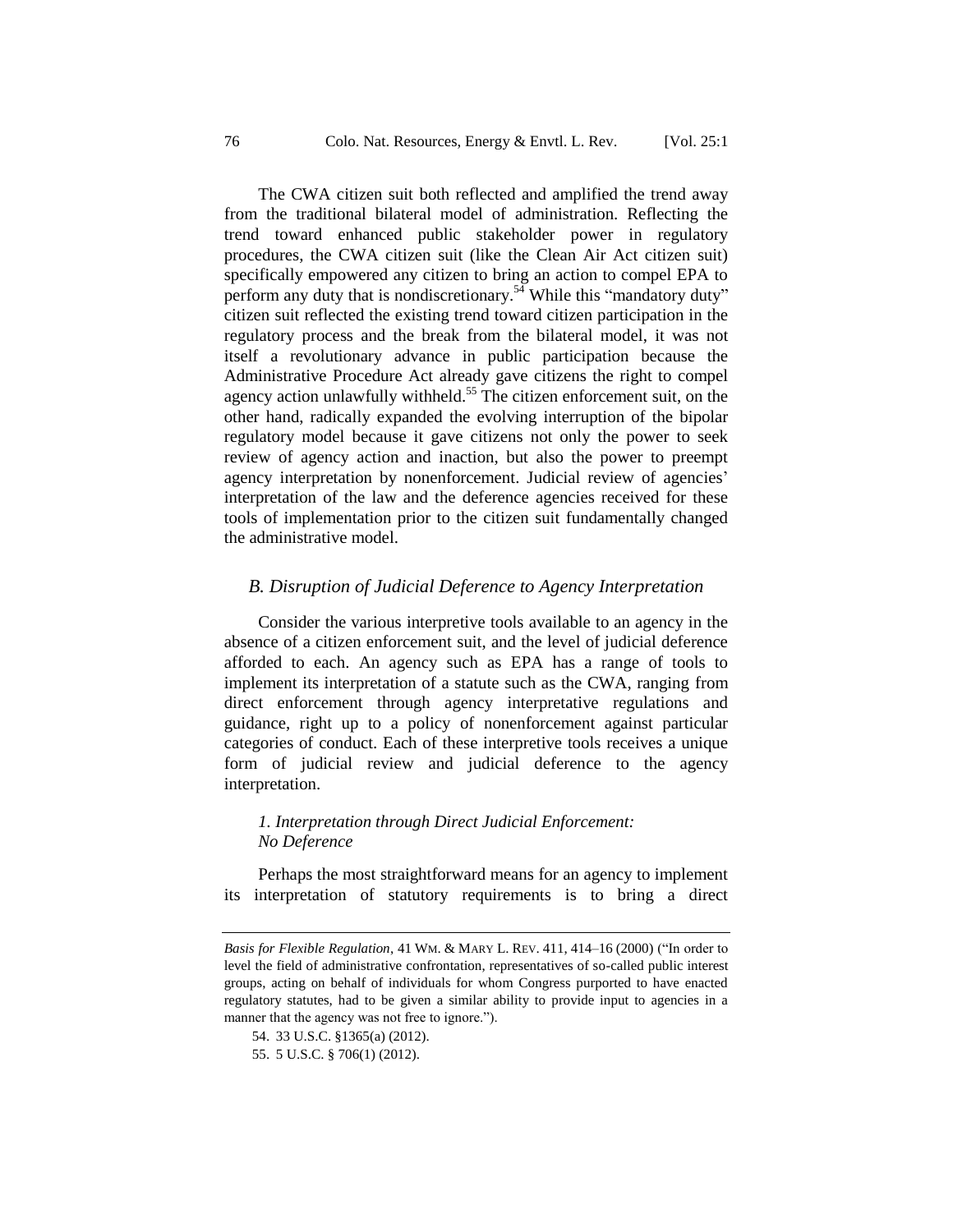enforcement action applying its interpretation, without any prior agency interpretive procedures such as guidance or regulations. The agency simply decides how it wishes to interpret the statute and brings (or refers to the Department of Justice) an action to enforce against a violator based on that interpretation. An example of this sort of interpretive implementation is the *United States v. Plaza Health Laboratories, Inc.*<sup>56</sup> case. In that case, the manager of a blood analysis laboratory was caught disposing of unneeded human blood samples and other medical waste by loading them in the trunk of his car, driving to the banks of the Hudson River, and disposing of the waste blood samples into the River by hand. The conduct presented the interpretive question of whether a human discarding pollutants by hand could be considered to be a "point source" subject to the permit requirements of the CWA. $57$  The government brought a criminal enforcement action reflecting EPA's interpretation of the term "point source" to include direct disposal by human beings.

When EPA or another agency seeks to implement an agency interpretation through direct enforcement, its interpretation receives no deference from the courts. Indeed, the Supreme Court has declared that no judicial deference is due "to agency litigating positions that are wholly unsupported by regulations, rulings, or administrative practice."<sup>58</sup> Far from giving deference to EPA's interpretation of the term "point source" to include human discharges, the Second Circuit in *Plaza Health* applied the criminal law doctrine of the "rule of lenity" to resolve ambiguities in the scope of the term "point source" against the government and in favor of the criminal defendant. Accordingly, the Second Circuit held that contrary to EPA's interpretation (and at least for the purposes of a criminal CWA prosecution), a human being could not be a "point source" subject to regulation.

Thus, direct agency enforcement is one means to implement an agency interpretation of a statute such as the CWA, but such interpretations are subject to de novo review by the enforcement court and receive no deference unless supported by other agency interpretative tools such as guidance or regulations.

<sup>56.</sup> United States v. Plaza Health Labs., Inc., 3 F.3d 643 (2d Cir. 1993).

<sup>57.</sup> The Clean Water Act Sections 301 and 402 require a permit for all point source discharges of pollutants to waters of the United States. *See* 33 U.S.C. §§ 1311, 1342. "Point source" is defined as any discrete and confined conveyance, and goes on to list examples of specific point sources covered by the permitting requirement. *Id.* § 1362(12).

<sup>58.</sup> Bowen v. Georgetown Univ. Hosp., 488 U.S. 204, 212 (1988).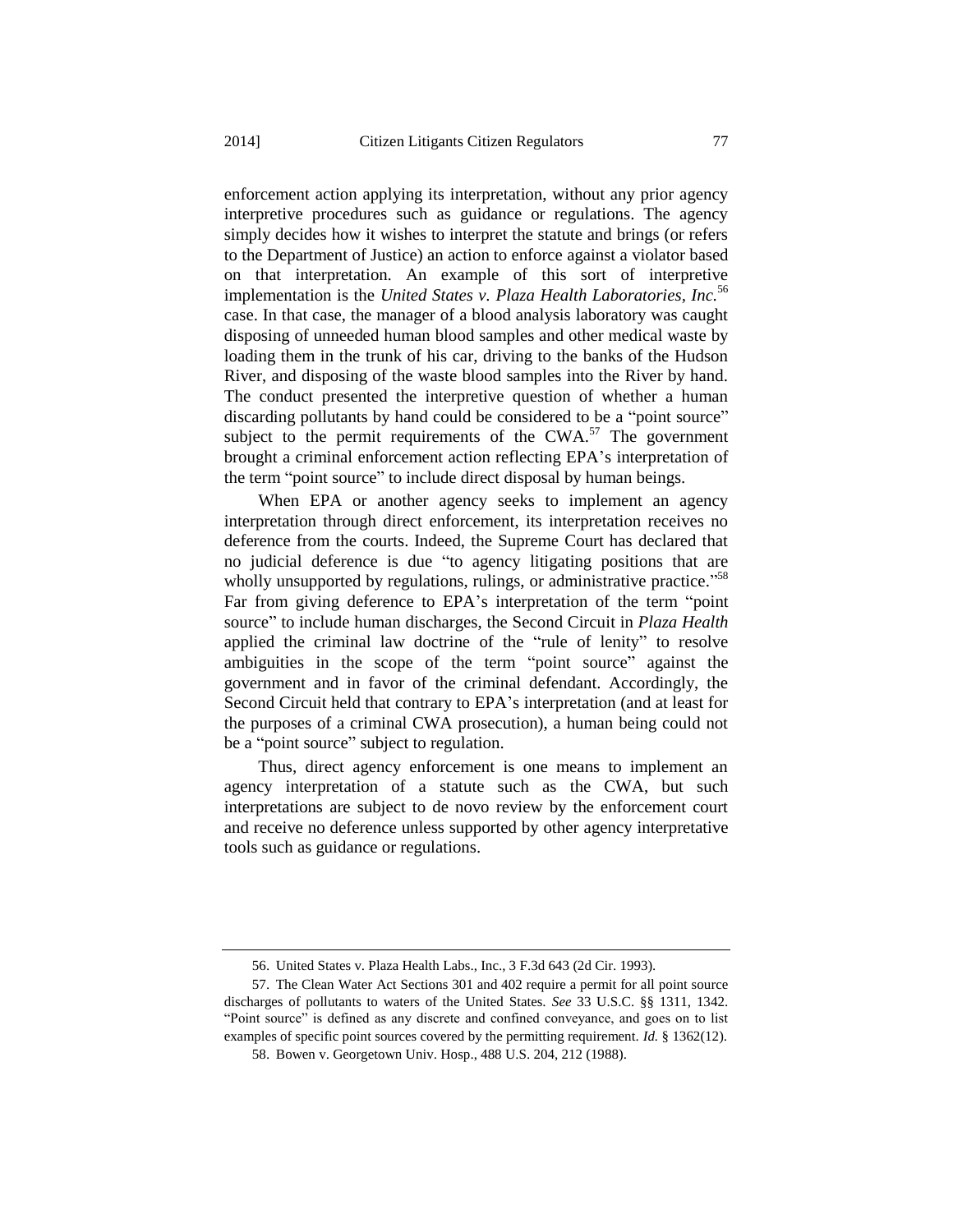#### *2. Informal Agency Interpretations and Guidance: Some Deference*

Given the ad hoc nature of interpretation through enforcement, as well as the lack of deference such interpretations receive, it is no wonder that EPA prefers to embody its statutory interpretations in some sort of agency policy statement of more generality than an enforcement action. EPA may issue guidance documents and counsel opinion letters reflecting EPA interpretive positions that fall short of notice-andcomment rule makings with the force of law.<sup>59</sup> Although such interpretations have at times been given substantial deference by courts, $60$ the Supreme Court in *United States v. Mead*<sup>61</sup> established that only agency interpretations that have undergone more formal procedures, such as notice and comment rule making or adjudication, are entitled to the maximum *Chevron* deference. Under current law, informal agency interpretive guidance is entitled to "*Skidmore* deference"—a court will defer to the agency's interpretation to the extent that it is persuasive, taking into account agency expertise and responsibility for administering the statute. $62$ 

Despite the relatively weak deference afforded to informal agency guidance, EPA may have some incentive to prefer guidance documents over notice and comment rule making. This is because agency guidance may defer, or even avoid, judicial review on ripeness grounds. Thus, EPA guidance documents directing states to implement water quality criteria have been held unripe for judicial review. $63$  One court has suggested that water quality criteria standards do not become ripe for

<sup>59.</sup> *See, e.g.*, EPA, DRAFT GUIDANCE ON IDENTIFYING WATERS PROTECTED BY THE CLEAN WATER ACT (2011), *available at* http://water.epa.gov/lawsregs/guidance/ wetlands/upload/wous\_guidance\_4-2011.pdf; Final Water Guidance for the Great Lakes System, 60 Fed. Reg. 15,366 (Mar. 23, 1995) (to be codified at 40 C.F.R. §§ 9, 122–23, 131–32), *available at* http://www.epa.gov/fedrgstr/EPA-WATER/1995/March/Day-23/pr-82DIR/pr-82.html; EPA, AGENCY INTERPRETATION ON APPLICABILITY OF SECTION 402 OF THE CLEAN WATER ACT TO WATER TRANSFERS (2005), *available at*  http://www.epa.gov/npdespub/pubs/water\_transfers.pdf*. See also* Appalachian Power Co. v. EPA, 208 F.3d 1015, 1020 (D.C. Cir. 2000) (holding that EPA guidance document broadened scope of the underlying rule and was thus improper in absence of formal rulemaking procedures).

<sup>60.</sup> *See, e.g.*, Nat'l Wildlife Fed'n v. Gorsuch, 693 F.2d 156 (DC Cir. 1982); Nat'l Wildlife Fed'n v. Consumers Power Co., 862 F.2d 580 (6th Cir. 1988).

<sup>61.</sup> United States v. Mead Corp., 533 U.S. 218, 218 (2001).

<sup>62.</sup> *See id*. at 218–19 (2001) (citing Skidmore v. Swift & Co*.*, 323 U.S. 134, 139–40  $(1944)$ ).

<sup>63.</sup> See Am. Paper Inst., Inc. v. EPA, 882 F.2d 287 (7th Cir. 1989); Am. Paper Inst., Inc. v. EPA, 726 F. Supp. 1256 (S.D. Ala. 1989).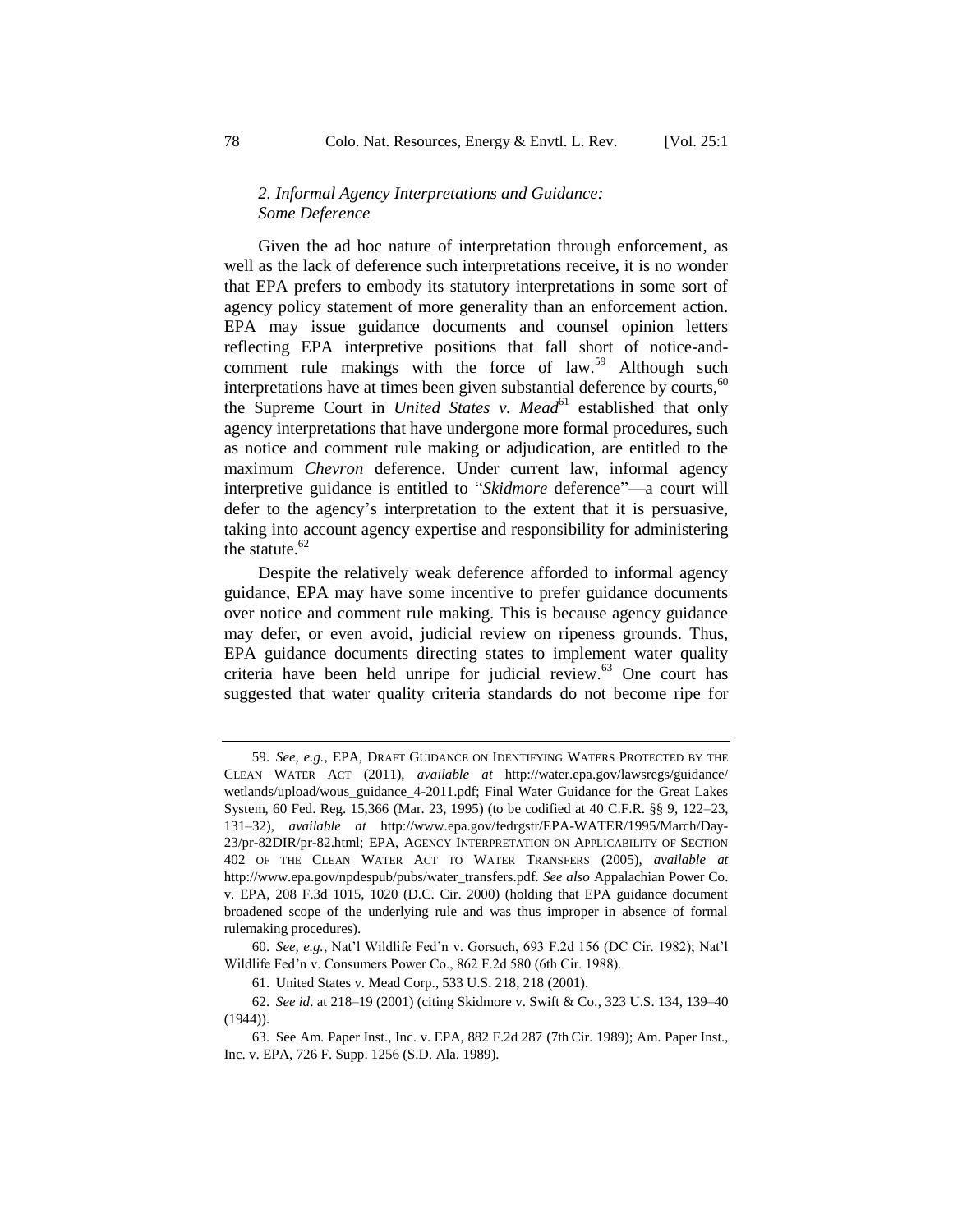judicial review until incorporated into an enforceable permit.<sup>64</sup> More recently, even in light of suggestions by the Supreme Court to resolve ambiguities in the statutory definition of jurisdictional "waters of the United States" through rule making,<sup>65</sup> EPA and Corps of Engineers have thus far preferred to respond through guidance documents rather than rule making.<sup>66</sup> This is so despite the Supreme Court's rejection of the existing regulations defining the scope of jurisdictional "waters of the United States" in *Rapanos v. United States*. 67

*3. Agency Rule Making and Adjudication: Strong Deference under Chevron*

The next rung up on the ladder of interpretive formality and judicial deference consists of notice-and-comment rule making or formal adjudication.<sup>68</sup> Such procedures enlist some level of adversarial public review and the considered judgment of the agency, and they are accordingly given the highest possible deference in judicial review. Under the *Chevron, U.S.A., Inc. v. NRDC* case, such interpretations are subject to review in a two-step process:

First, always, is the question whether Congress has directly spoken to the precise question at issue. If the intent of Congress is clear, that is the end of the matter; for the court, as well as the agency, must give effect to the unambiguously expressed intent of Congress. . . . If, however, the court determines Congress has not directly addressed the precise question at issue, the court does not simply impose its own construction on the statute . . . . Rather, if the statute is silent or ambiguous with respect to this specific issue, the question for the court is whether the agency's answer is based on a permissible interpretation of the statute.<sup>69</sup>

Under step one of this test, the court determines whether Congress has answered the specific question at issue, either through clear statutory text or based on traditional tools of statutory construction. If not, the

<sup>64.</sup> *See* NRDC v. EPA, 16 F.3d 1395, 1406–07 (4th Cir. 1993).

<sup>65.</sup> *See* Rapanos v. United States, 547 U.S. 715, 726, 757–58, 782 (2006).

<sup>66.</sup> *See* EPA, DRAFT GUIDANCE ON IDENTIFYING WATERS PROTECTED BY THE CLEAN WATER ACT (2011), *available at* http://www.epa.gov/tp/pdf/wous\_guidance\_4-2011.pdf.

<sup>67.</sup> *Rapanos*, 547 U.S. 715 (2006).

<sup>68.</sup> Although notice and comment rule making is a more formal process than internal adoption of agency guidance without public procedures, notice and comment rule making is still considered "informal" rule making under the Administrative Procedure Act, unless it is accompanied by on-the-record fact-finding hearings. *See* Annotation, *Formal and Informal Rulemaking Distinguished*, 2 FED. PROC., L. ED. § 2:104 (2013).

<sup>69.</sup> Chevron, U.S.A., Inc. v. NRDC, 467 U.S. 837, 842–43 (1984).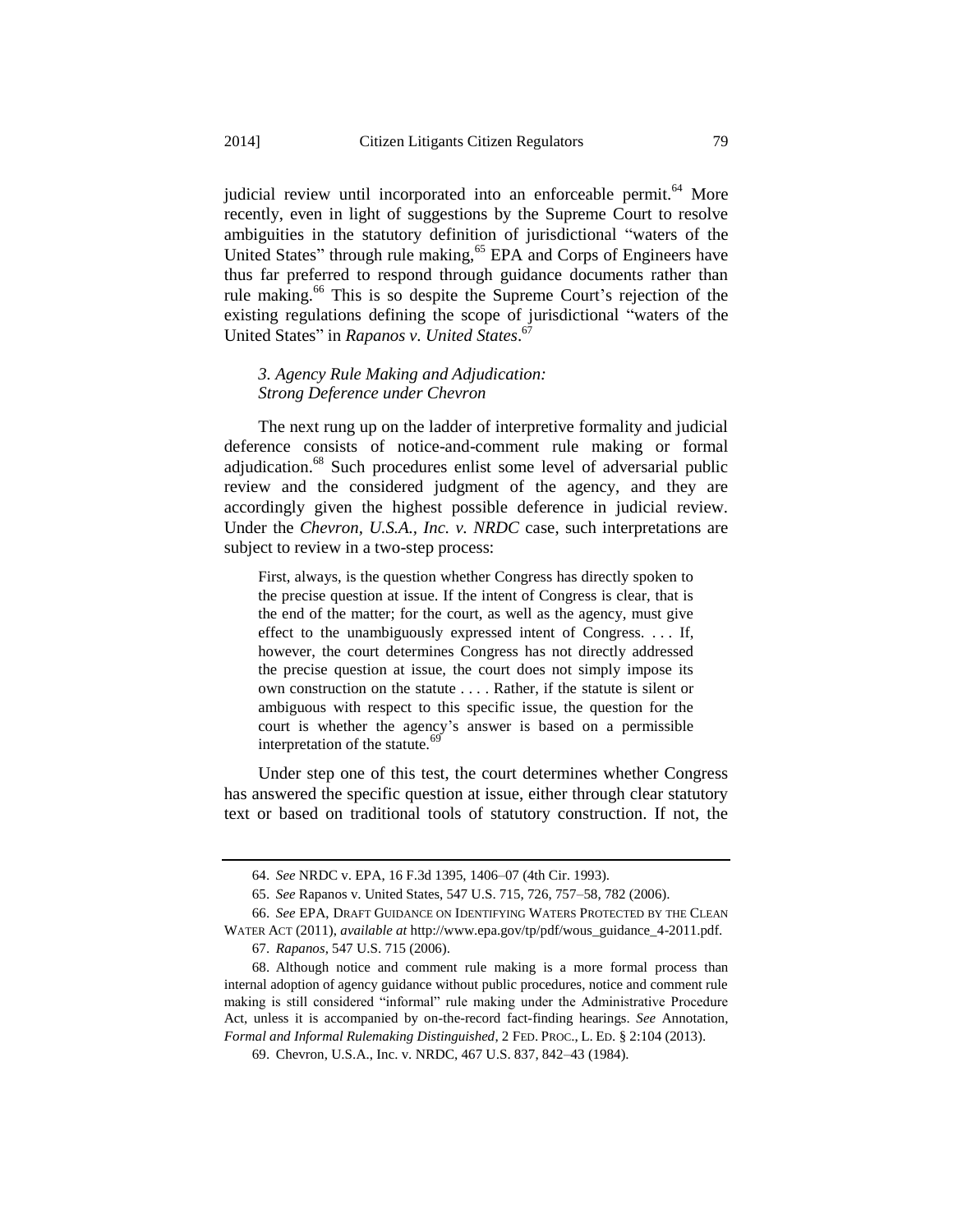agency interpretation is upheld so long as the interpretation is "permissible." *Chevron* step two review is thus highly deferential. The question before the court is not whether the court would have arrived at the same legal interpretation as the agency; rather, the question is solely whether the agency's interpretation is "permissible," i.e., is not foreclosed by specific legislative language or intent. Given that specific congressional intent was eliminated in step one, *Chevron* step two review nearly always results in affirmation of the agency's legal position.<sup>70</sup>

Agency authority to amend statutory norms through interpretive rule making is not absolute, however. Even under *Chevron* review, an agency may not adopt a regulation exempting conduct from regulation that falls within the plain letter of the statutory command. *NRDC v. Costle*<sup>71</sup> provides an early (pre-*Chevron*) unsuccessful example of an EPA attempt to narrow the scope of the CWA through interpretive rule making. EPA, in 1973, adopted regulations purporting to exempt from NPDES permitting requirements several categories of point source discharges, including silvicultural point sources, small confined animal feeding operations, and separate storm sewers.<sup>72</sup> In rejecting EPA's attempt to narrow the scope of the CWA regulatory program through interpretive regulation, the D.C. Circuit noted the unique scope of the CWA's mandates:

Under EPA's interpretation the Administrator would have broad discretion to exempt large classes of point sources from any and all requirements of the FWPCA. This is a result the legislators did not intend. Rather they stressed that the FWPCA was a tough law that relied on explicit mandates to a degree uncommon in legislation of this type. $\frac{73}{2}$ 

*Costle* establishes the limits on EPA's ability to amend the CWA through regulation. Although *Costle* was a pre-*Chevron* case that did not apply the two-step *Chevron* analysis, it limited EPA's ability to countermand express congressional directions about the scope of the NPDES permitting program. Subsequent cases have similarly rebuffed EPA's attempts to exempt point sources that were within the literal

<sup>70.</sup> *See* Kristine Cordier Karnezis, Annotation, *Construction and Application of "*Chevron *Deference" to Administrative Action by United States Supreme Court*, 3 A.L.R. FED. 2d 25 (2005); Charles H. Koch, Jr., *Review of Policymaking and Statutory Interpretation Within the "*Chevron *Framework"*, 4 ADMIN. L. & PRAC. § 11:30 (3d ed.).

<sup>71.</sup> NRDC v. Costle, 568 F.2d 1369 (D.C. Cir. 1977).

<sup>72.</sup> 40 C.F.R. § 125.4 (1975). *See* 38 Fed. Reg. 18,000, 18,000–04 (July. 5, 1973).

<sup>73.</sup> *Costle*, 568 F.2d at 1375.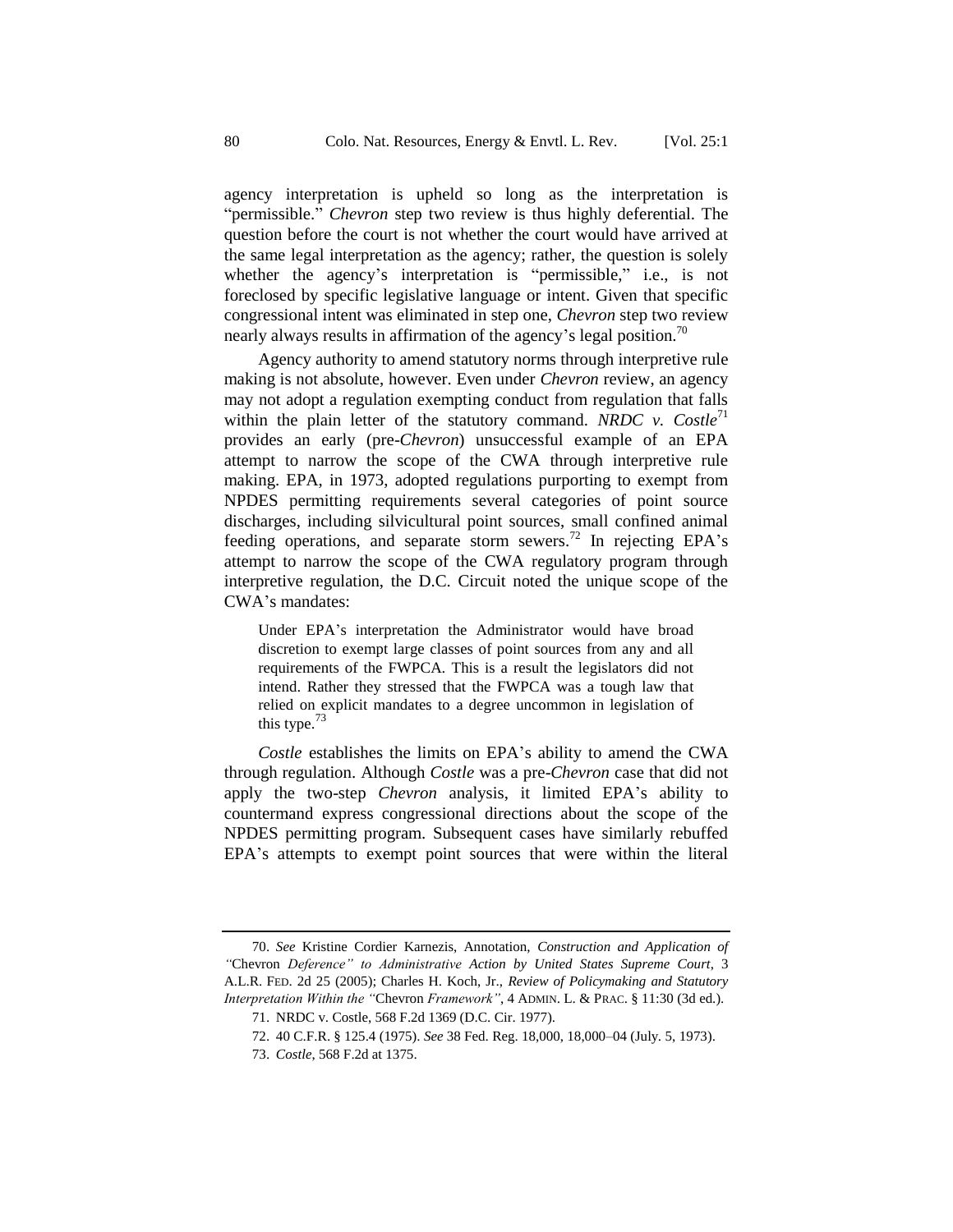meaning of the NPDES program from permitting requirements, such as pesticide application<sup>74</sup> and nonsewage vessel discharges.<sup>75</sup>

#### *4. Agency Nonenforcement: Ultimate Deference (Nonreviewable)*

At the opposite extreme from agency interpretation through enforcement is the possibility of agency interpretation through nonenforcement. Just as a decision to bring a direct enforcement action may reflect an agency's interpretation of the underlying statutory norm to prohibit the conduct in question, a decision not to enforce may reflect a decision by the agency that the underlying statutory norm does not—or should not—prohibit the underlying conduct.

Unlike interpretation through enforcement, which receives nondeferential judicial review, an agency determination not to enforce receives the most highly deferential judicial review possible: that is, no judicial review at all. In *Heckler v. Chaney*, <sup>76</sup> the Supreme Court declared that agency enforcement decisions are "committed to agency discretion by law" in the words of Section 701(a) of the Administrative Procedure Act, $^{77}$  and thus not subject to any form of judicial review. In *Heckler*, the Supreme Court rejected a challenge by death row inmates to the Food and Drug Administration's refusal to enforce drug approval requirements against the unapproved use of prescription drugs for execution by lethal injection. The Court reasoned that, in light of the strong tradition of respecting prosecutorial discretion, agency decisions to forgo enforcement should be presumed to be committed to agency discretion beyond judicial review, in the absence of clear congressional intent to establish binding guidelines for enforcement priorities. The Court noted that agencies lack resources to enforce against every conceivable violation of statutory requirements and recited several factors supporting a strong presumption of nonreviewability of agency nonenforcement decisions:

The reasons for this general unsuitability are many. First, an agency decision not to enforce often involves a complicated balancing of a number of factors which are peculiarly within its expertise. Thus, the agency must not only assess whether a violation has occurred, but whether agency resources are best spent on this violation or another, whether the agency is likely to succeed if it acts, whether the

<sup>74.</sup> Nat'l Cotton Council of Am. v. EPA, 553 F.3d 927 (6th Cir. 2009). The issue of Clean Water Act regulation of pesticide application is discussed in greater detail *infra*.

<sup>75.</sup> *See* Nw. Envtl. Advocates v. EPA, 537 F.3d 1006 (9th Cir 2008).

<sup>76.</sup> Heckler v. Chaney, 470 U.S. 821 (1985).

<sup>77.</sup> 5 U.S.C. § 701(a)(2) (2012).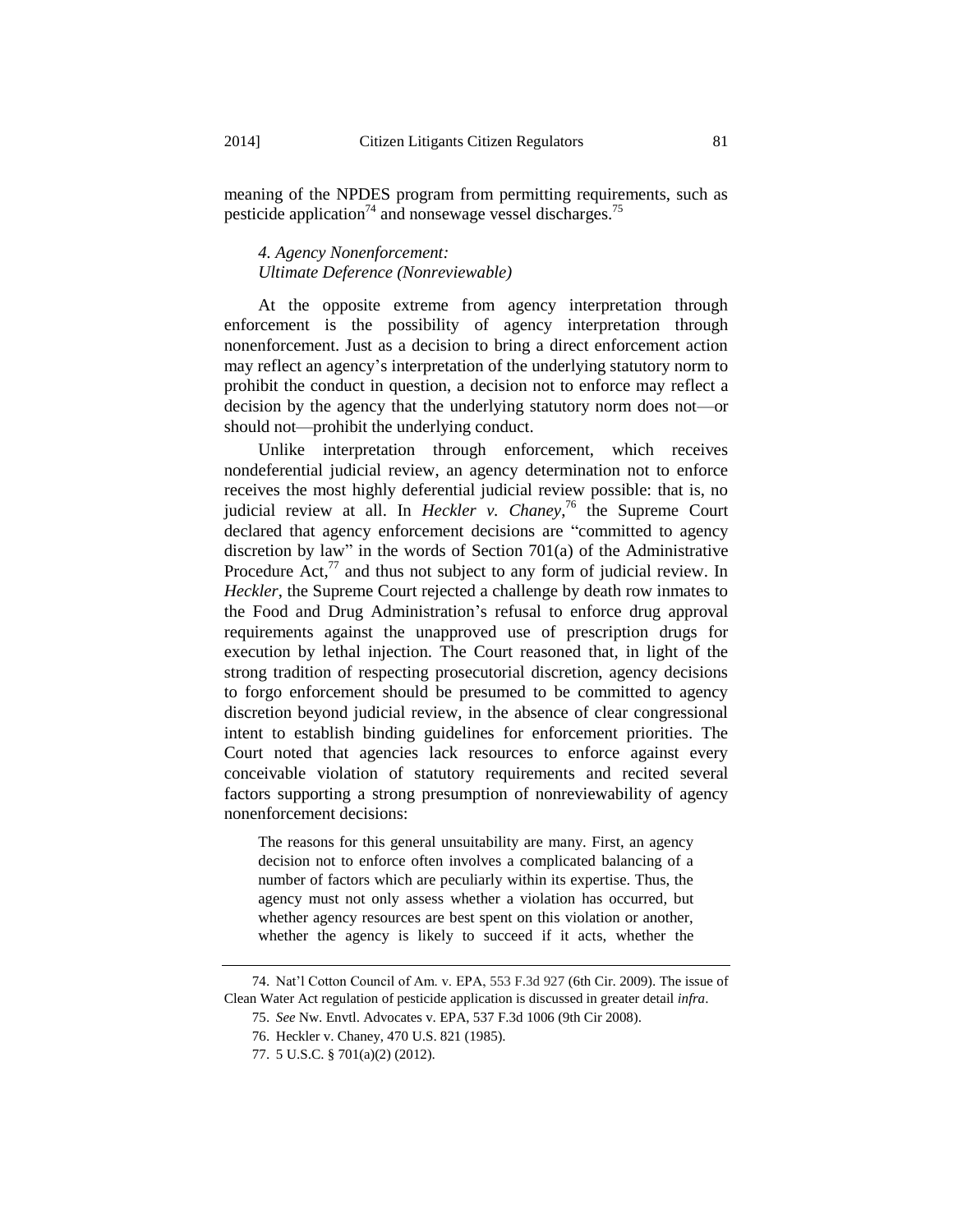particular enforcement action requested best fits the agency's overall policies, and, indeed, whether the agency has enough resources to undertake the action at all. An agency generally cannot act against each technical violation of the statute it is charged with enforcing. The agency is far better equipped than the courts to deal with the many variables involved in the proper ordering of its priorities.<sup>78</sup>

Significantly, this list of nonjudicially reviewable factors guiding agency enforcement discretion includes an agency's "overall policies." This suggests that enforcement discretion may be used to exempt from agency enforcement those violations deemed unimportant by agency "policy." In essence, under the *Heckler* model of unreviewable enforcement discretion, agencies can effectively amend statutory norms to permit, on "agency policy" grounds, conduct that a statutory regulatory scheme prohibits. Agencies can achieve this effective statutory amendment simply by adopting a policy of nonenforcement against particular categories of violators. To return to the *Costle* example of unsuccessful regulatory exemptions, the *Heckler* principle of nonreviewability of enforcement priorities would allow EPA to adopt a policy of nonenforcement against each of the categories it sought to exempt by regulation from NPDES permitting, effectively achieving the same result while avoiding judicial review.

Indeed, several courts have declared that EPA's enforcement decisions are beyond judicial review, just like the FDA's nonenforcement in *Heckler*, despite language in the CWA Section 309 providing that the Administrator "shall" commence an enforcement action in case of violations.<sup>79</sup> Nor is the adoption of such a policy of nonenforcement as a means of carrying out administration policy contrary to statutory command farfetched: in the 1980s, Reagan administration EPA Administrator Ann Gorsuch adopted a policy of nonenforcement of CERCLA, ultimately leading to congressional amendments strengthening the Act.<sup>80</sup>

<sup>78.</sup> *Heckler*, 470 U.S. at 831–32.

<sup>79.</sup> S. Pines Ass'n v. United States, 912 F.2d 713 (4th Cir. 1990); Hoffman Grp. v. EPA, 902 F.2d 567 (7th Cir. 1990); DuBois v. Thomas, 820 F.2d 943 (8th Cir. 1987); Sierra Club v. Train, 557 F.2d 485 (5th Cir. 1977); Caldwell v. Gurley Ref. Co*.*, 533 F.Supp. 252 (E.D. Ark. 1982), *aff'd*, 755 F.2d 645 (8th Cir. 1985).

<sup>80.</sup> *See* James Sherman, *Altered States: The Article I Commerce Power and the Eleventh Amendment in* Pennsylvania v. Union Gas, 56 BROOKLYN L. REV. 1413, 1436 (1991) (citing H.R. REP. NO. 96-1016, pt. 1, at 18, *reprinted in* 1980 U.S.C.C.A.N. 6119, 6120 ("Existing law is clearly inadequate to deal with this massive problem")); H.R. REP. NO. 99-253, pt. 1, at 55, reprinted in 1986 U.S.C.C.A.N. 2835, 2837. For a comprehensive discussion of more recent EPA efforts at deregulation through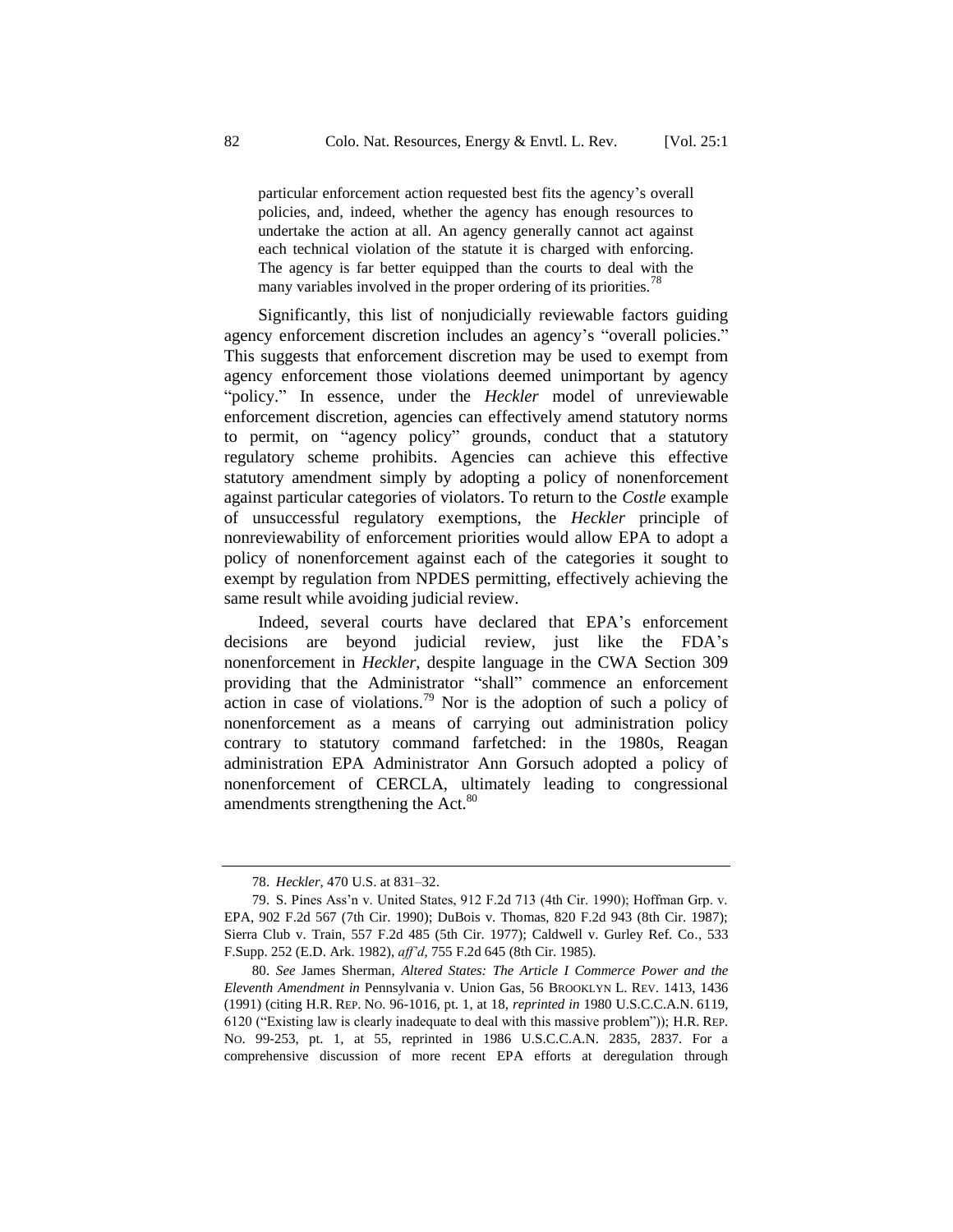In the administration of the CWA itself, after EPA's attempted regulatory exemptions for municipal stormwater systems was struck down in *Costle*, the agency adopted an explicit policy of nonenforcement of NPDES permitting requirements against municipalities, pending a final rule making for stormwater permitting.<sup>81</sup> This nonenforcement policy had the effect, at least as far as agency enforcement was concerned, to exempt stormwater discharges from statutory coverage under the NPDES program—exactly the result that the *Costle* decision forbade as an exercise of interpretive rule-making authority. And this nonenforcement policy is effectively exempt from judicial review under Heckler.<sup>82</sup> Another example of EPA statutory modification through nonenforcement is its consent agreement with animal feeding operations exempting them from prosecution for violations of the Clean Air Act and the Emergency Planning and Community Right-to-Know Act pending development of regulations.<sup>83</sup> This nonenforcement agreement was held to be judicially nonreviewable under *Heckler*. 84

The implementation of the CWA technology-based Best Practicable Technology ("BPT") standards lead to yet another variant of nonenforcement. Recognizing the statutory deadline for achievement of BPT by July 1, 1977, in the absence of timely effluent limitations guidelines on the part of EPA, EPA adopted the so-called Enforcement Compliance Schedule Letter ("ECSL") program. In the ECSL program, EPA would issue final NPDES permits for dischargers that contained the July 1, 1977 deadline for achievement of BPT, but would at the same time issue a side letter binding the agency to refrain from enforcing the permit deadline as long as the permittee was in compliance with a deferred schedule for achievement of BPT limitations as negotiated between EPA and the permittee.<sup>85</sup> However, as with the enforcement deferral assurances for stormwater compliance, these agency

nonenforcement, see Daniel T. Deacon, *Deregulation Through Nonenforcement*, 85 N.Y.U. L. REV. 795 (2010).

<sup>81.</sup> 49 Fed. Reg. 37,998, 38,012 (Sept. 26, 1984). *See generally* Joel B. Eisen, *Toward a Sustainable Urbanism: Lessons from Federal Regulation of Urban Stormwater Runoff*, 48 WASH. U. J. URB. & CONTEMP. L. 1 (1995).

<sup>82.</sup> *See* Massachusetts v. EPA., 549 U.S. 497, 527 (2007) ("[I]n *Heckler v. Chaney* we held that an agency's refusal to initiate enforcement proceedings is not ordinarily subject to judicial review.") (internal citation omitted).

<sup>83.</sup> Animal Feeding Operations Consent Agreement and Final Order; Notice, 70 Fed. Reg. 4958, 4959 (Jan. 31, 2005).

<sup>84.</sup> Ass'n of Irritated Residents v. EPA, 494 F.3d 1027 (D.C. Cir. 2007).

<sup>85.</sup> *See* Republic Steel v. Costle, 581 F.2d 1228, n.8 (6th Cir. 1978); Bethlehem Steel Corp. v. Train, 544 F.2d 657, 659–60 (3d Cir. 1976).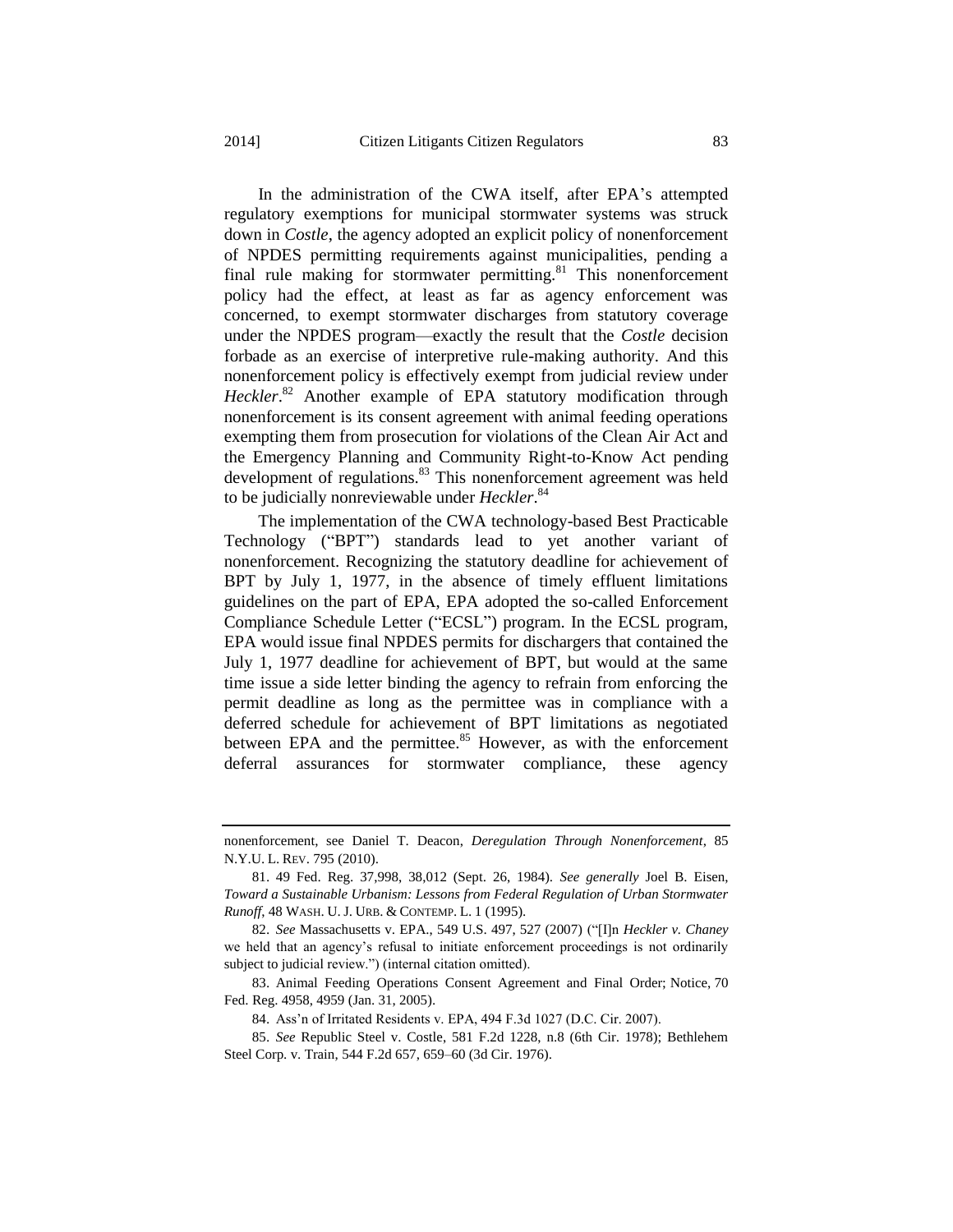Agency nonenforcement policy would thus be a means of statutory interpretation that would be completely exempt from judicial review, except for the availability of citizen suits. The citizen suit innovation effectively removes this powerful tool for agency modification of statutory regulatory programs. Indeed, in recognition that citizen suits are beyond the reach of an agency nonenforcement policy, the stormwater nonenforcement letters issued in response to the *Costle* decision specifically exempted citizen enforcement.<sup>87</sup>

Agency interpretive tools run the gamut from affirmative enforcement decisions (subject to the most searching judicial review), through informal interpretive guidance (given some deference), and notice and comment or on-the-record rule making (given highly deferential judicial review), to agency nonenforcement policies (subject to no judicial review). Given the nonreviewability of agency nonenforcement policies, it seems that nonenforcement would ordinarily be the most powerful tool for agency modification of statutory norms. The addition of independent citizen enforcement changes that calculus fundamentally. As Judge J. Skelly Wright observed in another context of citizen judicial empowerment, "[the courts'] duty, in short, is to see that important legislative purposes, heralded in the halls of Congress, are not lost or misdirected in the vast hallways of the federal bureaucracy."<sup>88</sup> Proponents of strong executive power object to citizen suits for precisely this reason, that they remove an unchecked ability of executive agencies to undo congressional regulatory programs.<sup>89</sup> Then-Judge Antonin Scalia answered Judge Wright's observation with his own counterargument for limiting citizen standing and enhancing executive authority to

<sup>86.</sup> *See* Citizens for a Better Env't v. Union Oil of Cal., 83 F.3d 1111, 1116 (9th Cir. 1996).

<sup>87.</sup> *See* 53 Fed. Reg. 49,416, 49,420 (Dec. 7, 1988).

<sup>88.</sup> Calvert Cliffs' Coordinating Comm., Inc. v. U. S. Atomic Energy Comm'n, 449 F.2d 1109, 1111 (D.C. Cir. 1971).

<sup>89.</sup> *See* Charles S. Abell, *Ignoring the Trees for the Forests: How the Citizen Suit Provision of the Clean Water Act Violates the Constitution's Separation of Powers Principle*, 81 VA. L. REV. 1957, 1966 (1995) (arguing that the CWA's citizen enforcement provision "impermissibly undermines the power of the President in his duty to 'take Care that the Laws be faithfully executed.' "); Harold J. Kent & Ethan G. Shenkman, *Of Citizens Suits and Citizen Sunstein*, 91 MICH. L. REV. 1793, 1798 (1993) (asserting that "the structural imperative in Article II for a unitary executive precludes Congress from delegating outside the Executive's control the power to protect the interests of the public as a whole in the face of external or internal threats."); *cf.* Cass R. Sunstein, *What's Standing After* Lujan*? Of Citizen Suits, "Injuries," and Article III*, 91 MICH. L. REV. 163 (1992).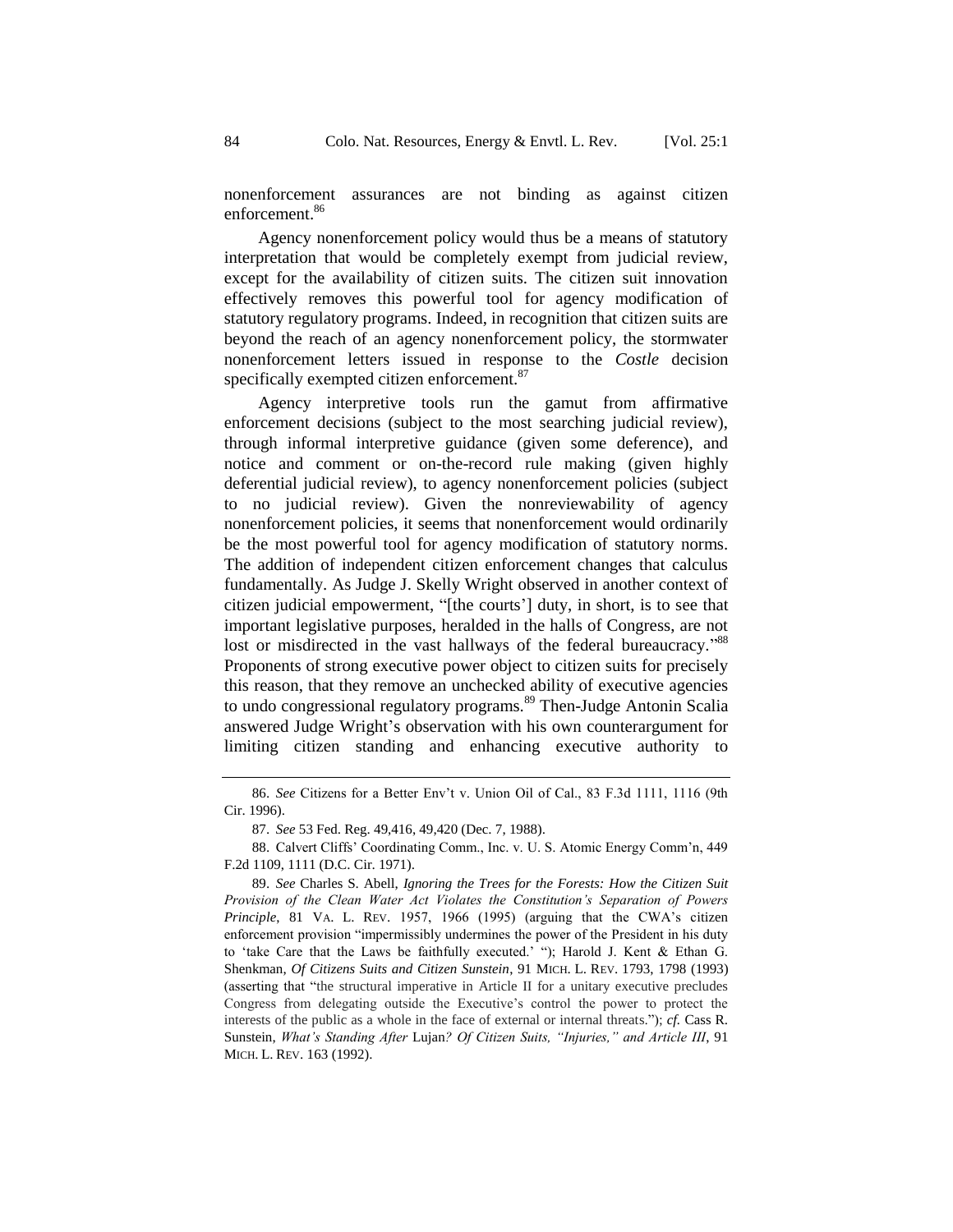underenforce statutory norms: "Where no peculiar harm to particular individuals or minorities is in question, lots of once-heralded programs ought to get lost or misdirected, in vast hallways or elsewhere . . . . The ability to lose or misdirect laws can be said to be one of the prime engines of social change  $\dots$ ."

Thus, the citizen suit innovation had the potential to radically disrupt executive agencies' most powerful (and judicially unchecked) tool for reducing the scope of congressional regulatory mandates. Citizens were given the ability effectively to preempt agency nonenforcement policy through a program of citizen enforcement. And the relative ease of citizen enforcement in CWA cases made the CWA the front line in the new empowerment of citizens to drive the regulatory agenda by enforcing underenforced statutory norms.

## IV. FOUR CITIZEN ENFORCEMENT INITIATIVES THAT DROVE THE CLEAN WATER ACT AGENDA

The four enforcement initiatives discussed in this section illustrate how the citizen enforcement suit of the CWA fulfilled its promise of disrupting the bipolar regulatory model. These citizen enforcement initiatives consisted of suits against recreational shooting clubs, concentrated animal feeding operation discharges associated with manure spreading, pesticide application, and municipal water transfers. Each of these enforcement initiatives implicated the scope of the NPDES permitting requirement; the precise legal issues involved varied from case to case but all involved the interpretation of the four elements of the NPDES permitting trigger: (1) a "discharge," (2) of a "pollutant," (3) from a "point source," and (4) to "waters of the United States." They share an additional critical feature in common. Each involved enforcement against activities or actors, such as agricultural interests and gun owners that have active political lobbies which may have been a factor in EPA underenforcement of the CWA requirements in these particular cases. Furthermore, in each case, citizen enforcement was successful in the judicial system which led to an EPA regulatory response—either in the form of regulations or guidance incorporating the citizen successes or in the form of regulations seeking to exempt the regulated activities from continued CWA coverage. This is not to suggest that citizen enforcement cases have been the most profound impact of citizen involvement in the implementation of the CWA—arguably, more

<sup>90.</sup> Antonin Scalia, *The Doctrine of Standing as an Essential Element of the Separation of Powers*, 17 SUFFOLK U. L. REV. 881, 897 (1983).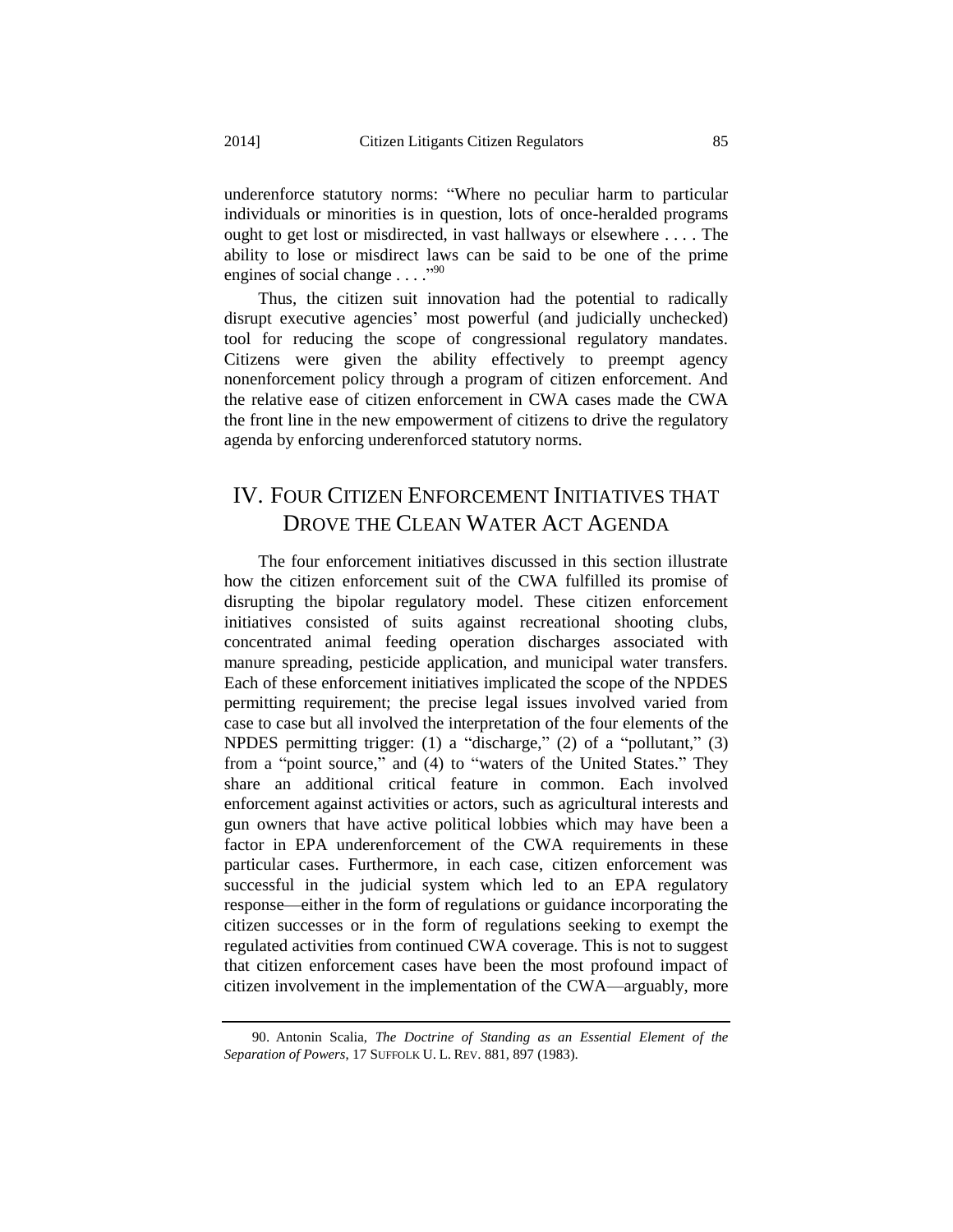traditional litigation initiatives seeking to compel mandated CWA rule making had a bigger impact on the overall implementation of the  $CWA$ <sup>91</sup>

#### <span id="page-25-1"></span>*A. Recreational Shooting Ranges*

According to a white paper issued by the National Shooting Sports Foundation, approximately 7.5 million Americans compete annually in trap and skeet shooting activities, at over 7,500 outdoor shooting ranges in the United States. $92$  Many trap and skeet shooting facilities are located near surface waters and wetlands and are oriented such that both the shot and the targets land in "waters of the United States" subject to regulatory jurisdiction under the CWA. Traditionally, the shot used was metallic lead, which shooters favor for its cheap cost and ballistic properties. More recently (and partially in response to the citizens enforcement efforts described below), some ranges have adopted steel shot in place of lead. Lead, of course, is a toxic metal with well-known neurological effects. Although the targets are called "clay pigeons," they have traditionally been manufactured using coal tars, which are high in carcinogenic PAHs.

Sport shooting facilities that discharge into jurisdictional waters fall within the literal prohibition of the CWA; shot and targets are "discharged" in that they are "added" to the receiving water, the target launchers and the shooting pads are "discrete and confined conveyances" that fall within the literal definition of "point source," and targets and shot fall within the definition of a "pollutant," which includes both "munitions" and "solid waste."<sup>93</sup> Nevertheless, EPA and state

<span id="page-25-0"></span><sup>91.</sup> In particular, NRDC's lawsuits seeking to compel EPA to issue regulations establishing effluent limitations for toxic pollutants had a much more profound effect on CWA implementation, leading to a statutory amendment and a complete restructuring of Clean Water Act regulatory priorities. *See* Rosemary O'Leary, *The Courts and the EPA: The Amazing* Flannery *Decision*, 5 NAT. RESOURCES & ENV'T 18 (1990).

<sup>92.</sup> Leo P. Dombrowski, *Environmental Laws as They Apply to Shooting Ranges*, *in*  FOURTH NATIONAL SHOOTING RANGE SYMPOSIUM 186 (2008), *available at* http://www.nssf.org/ranges/rangeresources/library/NSRS/08PolicyTrack/EnvLaws.pdf.

<sup>93.</sup> As discussed below, the Southern District of New York held in a citizen enforcement action that these sport shooting activities did indeed fall within the scope of the NPDES permitting program. Long Island Soundkeeper Fund, Inc. v. N.Y. Athletic Club, 94 CIV. 0436 (RPP), 1996 WL 131863 (S.D.N.Y. Mar. 22, 1996). *See generally*  Nicholas J. Johnson, *Testing the States' Rights Second Amendment for Content: A Showdown Between Federal Environmental Closure of Firing Ranges and Protective State Legislation*, 38 IND. L. REV. 689, 693 (2005) ("The discharge of firearms can trigger literal violations of three federal environmental statutes: The Clean Water Act, the Resource Conservation Recovery Act and the Comprehensive Environmental Response,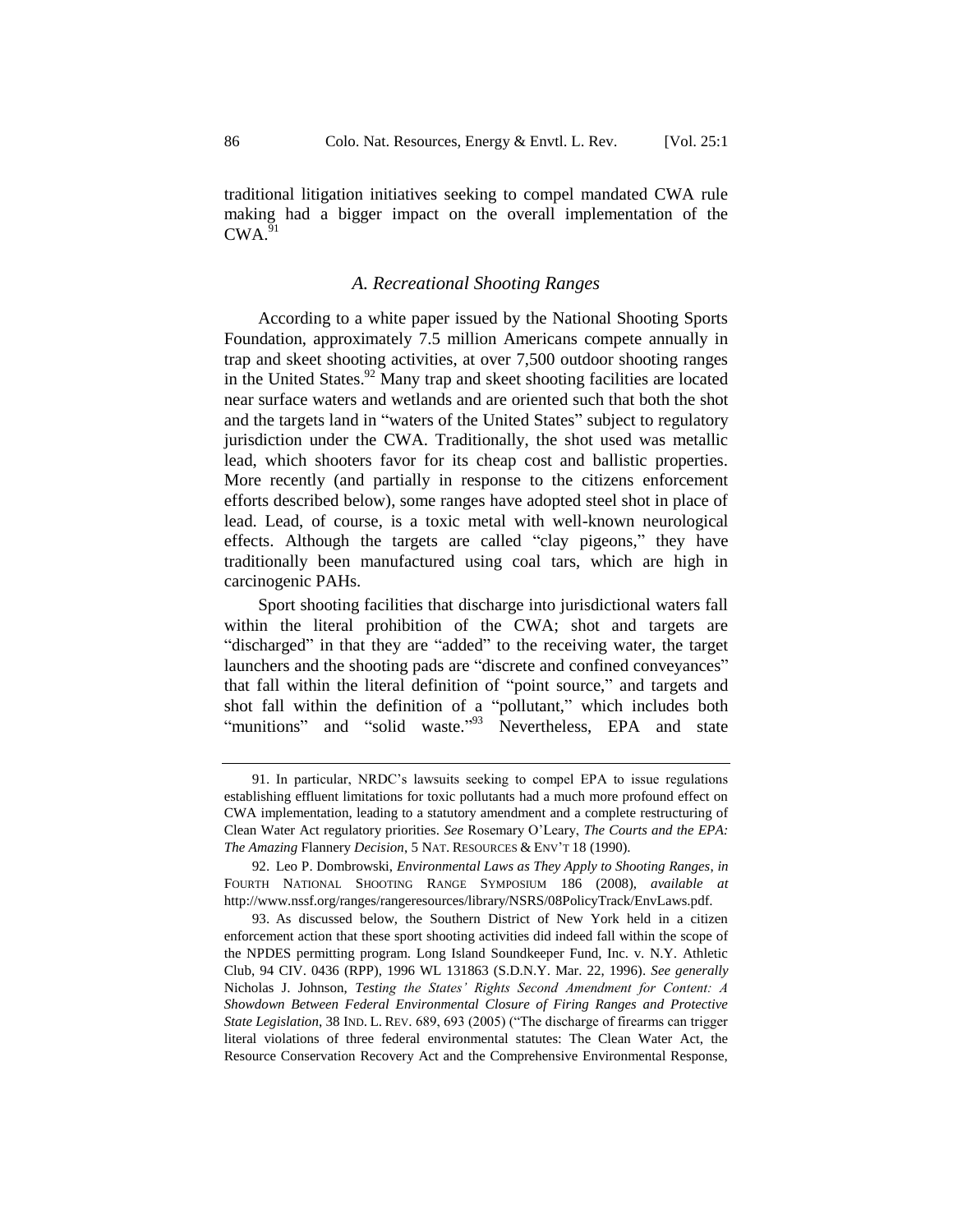enforcement agencies had traditionally refrained from bringing any CWA enforcement action against sport shooting ranges.<sup>94</sup> It is probably not coincidental that gun owners belong to one of the most powerful political organizations in the United States.<sup>95</sup>

However, lead toxicity from the accumulation of spent shot resulted, in some cases, in serious, visible adverse environmental consequences. At the Lordship Point Gun Club operated by Remington Arms in Stratford, Connecticut, accumulated lead shot began to show up in the gizzards of dead black ducks washing up on the beach. As it turned out, the lead shot was precisely the size of the gravel grains that diving ducks seek to ingest in order to aid in digesting their food.<sup>96</sup> One single shot was sufficient to deliver a toxic does of lead to these protected migratory birds.<sup>97</sup> The Lordship Point Gun Club was located

94. *See* Johnson, *supra* note [93,](#page-25-0) at 693 ("EPA has exercised its discretion to set enforcement priorities in a fashion that has left ranges relatively unimpaired"); Dombrowski, *supra* note [92](#page-25-1) ("Until recently, NPDES permits were not required for ranges because regulatory authorities had not considered ranges subject to Clean Water Act permitting requirements."). In the *New York Athletic Club* litigation itself, the shooting range obtained a letter from the New York State Department of Environmental Conservation opining, without legal analysis, that recreational shooting activities were not covered by the federal Clean Water Act NPDES permitting program or the delegated New York SPDES program. *Long Island Soundkeeper Fund, Inc.*, 1996 WL 131863, at \*14.

95. *See* Sari Horwitz & James V. Grimaldi, *NRA-led Gun Lobby Wields Powerful Influence Over ATF, U.S. Politics*, WASH. POST (Dec. 15, 2010), http://www. washingtonpost.com/wp-dyn/content/article/2010/12/14/AR2010121406045.html ("Over nearly four decades, the NRA has wielded remarkable influence over Congress, persuading lawmakers to curb ATF's budget and mission and to call agency officials to account at oversight hearings."); *The NRA's Electoral Influence*, WASH. POST (Dec. 15, 2010), http://www.washingtonpost.com/wp-srv/special/nation/guns/nra-endorsementscampaign-spending/ (The National Rifle Association spent nearly \$7 million dollars endorsing candidates in two-thirds of congressional races during the 2010 elections, and 80% of those endorsed won.); Brian Palmer, *Why is the NRA so Powerful?* SLATE, (June 29, 2012), http://www.slate.com/articles/news\_and\_politics/explainer/2012/06/eric\_ holder\_charged\_with\_contempt\_how\_did\_the\_nra\_swing\_the\_votes\_of\_so\_many\_demo crats\_.html (citing polling data indicating that gun-owner rights advocates tend to be single-issue voters, and perception of National Rifle Association members as active and effective grassroots campaigners as sources of the organizations influence over politicians).

96. MASS. DEP'T OF ENVTL. PROT., ASSESSMENT OF ECOLOGICAL RISK ASSOCIATED WITH LEAD SHOT AT TRAP, SKEET & SPORTING CLAYS RANGES 6–7 (2009), *available at*  http://www.mass.gov/dep/toxics/stypes/lsersk.pdf.

97. *See id*. at 3.

Compensation, and Liability Act (CERCLA or "Superfund")."); David G. Cotter, *Outdoor Sport Shooting Ranges Under the Environmental Gun—The Final Assault or Merely a Manageable Dilemma?* 20 T.M. COOLEY L. REV. 453 (2003).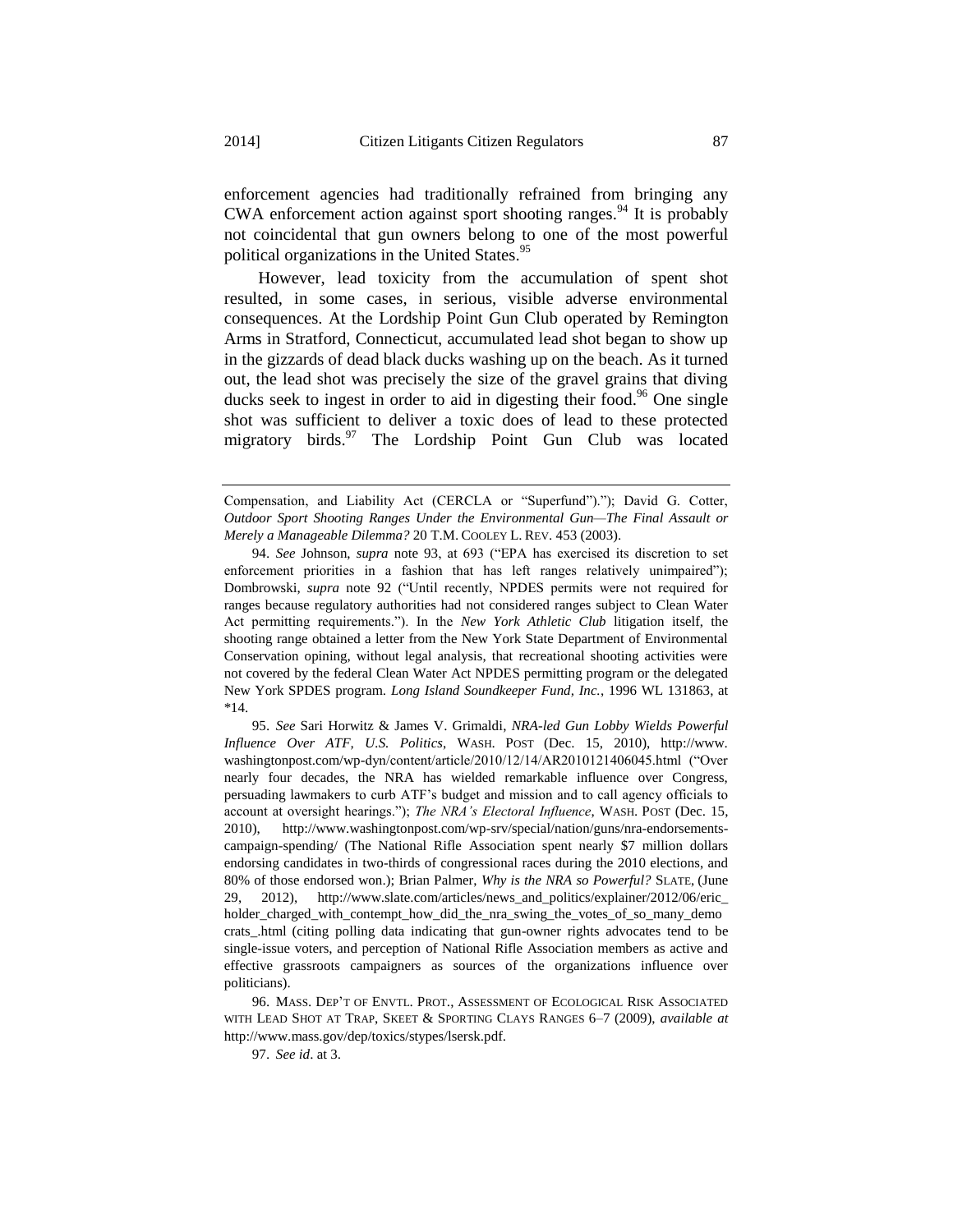immediately adjacent to critical habitat for black ducks. During its ninety years of operations, the Lordship Point facility deposited over 2,400 tons of lead onto surrounding lands and into adjacent tidal areas of the Long Island Sound, as well as over 11 million pounds of target fragments.<sup>98</sup>

In 1985, the State of Connecticut responded to citizen concerns by commencing an administrative cleanup action pursuant to the Connecticut clean water law.<sup>99</sup> Remington was ordered to study the extent of contamination and remediate the contamination. Nevertheless, Remington Arms proposed to continue operation of the facility, switching from lead shot to steel shot. Now that public attention was drawn to the issue, a fledgling environmental organization—the Connecticut Coastal Fishermen's Association—issued a sixty-day notice letter under the CWA citizen suit provision to prevent the continued discharge of target materials and shot in any form into the Long Island Sound. While the notice letter was pending, Remington Arms closed the facility and announced that it would not reopen.

When CCFA sued under both the CWA and the Resource Conservation and Recovery Act ("RCRA")<sup>100</sup>, Remington raised defenses based on a claim that Connecticut DEP's administrative order precluded a citizen suit, that the complaint failed to allege the continuing violation of the CWA requisite for a citizen suit, and that the lead shot and target materials could not be considered hazardous solid wastes subject to regulation under RCRA. The District Court for the District of Connecticut dismissed the CWA citizen suit, holding that the Connecticut DEP cleanup order constituted diligent administrative prosecution under a comparable state law, despite the fact that no penalty had been assessed.<sup>101</sup> On appeal, the Second Circuit Court of Appeals affirmed the dismissal of the CWA citizen suit, but did so exclusively on the grounds that there was no good-faith allegation of an ongoing violation of the CWA discharge prohibition.<sup>102</sup> The court noted,

<sup>98.</sup> Conn. Coastal Fishermen's Ass'n v. Remington Arms Co., 989 F.2d 1305, 1308 (2d Cir. 1993).

<sup>99.</sup> *See* Conn. Coastal Fishermen's Ass'n. v. Remington Arms Co., 777 F. Supp. 173 (D. Conn. 1991), *aff'd in part*, *rev'd in part*, 989 F.2d 1305 (2d Cir. 1993).

<sup>100.</sup> 42 U.S.C. § 6962 (2012).

<sup>101.</sup> *See Conn. Coastal Fishermen's Ass'n.*, 777 F. Supp. at 173. The district court also denied the range's motion for summary judgment on liability under RCRA, holding that the lead shot was hazardous waste subject to regulation under Subtitle D of the RCRA.

<sup>102.</sup> *See Remington Arms Co.*, 989 F.2d at 1305. The Second Circuit also reversed the district court's holding that the spent shot constituted a hazardous waste regulated under Subtitle D of the RCRA, holding that for the purpose of RCRA's regulatory program, the spent shot did not fall within EPA's regulatory definition of "solid waste."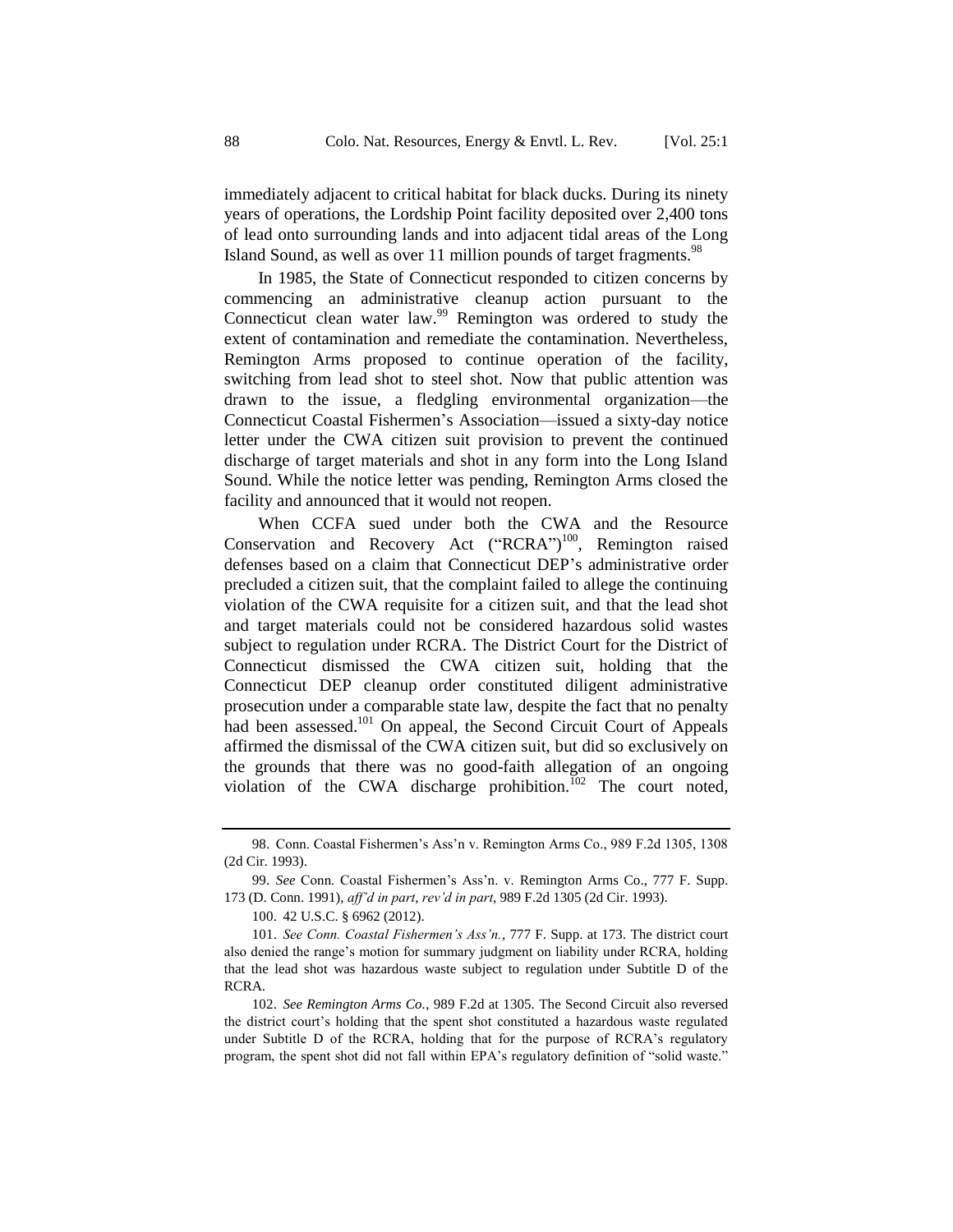incidentally, that had the Lordship Point Gun Club continued in operation with steel shot, the CWA citizen suit would not have been foreclosed, as "[t]he Act's definition of 'pollutant' does not distinguish between lead and steel shot; both are pollutants."<sup>103</sup>

While the Remington Arms litigation was not successful as a CWA citizen suit, Connecticut Coastal Fishermen's Association, and its successor organization, Long Island Soundkeeper Fund were now alerted to the toxic impacts of gun clubs that discharge into water, and their unenforced regulatory obligations under the CWA NPDES program. Soundkeeper next gave notice of intent to sue another gun club that discharged directly into the Long Island Sound, the New York Athletic Club facility located at Travis Island in New Rochelle Harbor, New York. This facility was located directly across the harbor channel from Glen Island, a popular Westchester County park. Shooting was limited to the winter months of the year, as otherwise boaters using the harbor channel complained of lead shot raining down on them in the channel.

Unlike the Lordship Point Gun Club, New York Athletic Club chose to contest their coverage under the NPDES permitting program rather than simply shut down to moot a citizen suit. The shooting range argued that it was not a "point source" subject to the CWA prohibition against unpermitted discharges, relying on recent Second Circuit precedent holding that individual human beings were not within the definition of "point source."<sup>104</sup> The range also argued that the lead shot and targets were not within the definition of a pollutant as they were not "solid wastes" at the time they were discharged, and that the inclusion of the term "munitions" in the definition of "pollutants" was meant to be limited to military munitions. Despite its history of no enforcement against shooting ranges, EPA submitted an amicus curiae brief supporting Soundkeeper's claims that the gun club constituted a "point source" "discharge" of "pollutants" subject to regulation under the NPDES program.

*Id.* at 1315–16. At the same time, the circuit court held that the spent shot and targets materials could constitute "solid waste" for the purpose of the statutory definition of "solid waste," allowing the citizens' claim for remediation of an imminent and substantial endangerment to human health or the environment to proceed under Section 7002(a)(1)(B) of the RCRA. *Id.* at 1316.

<sup>103.</sup> *Id*. at 1313.

<sup>104.</sup> United States v. Plaza Health Labs., Inc., 3 F.3d 643 (2d Cir. 1993). In *Plaza Health*, the Second Circuit reversed the criminal Clean Water Act conviction of a manager of a blood testing laboratory who had disposed of medical waste—human blood vials—by throwing the vials into the Hudson River. The Court held that, at least for a criminal prosecution in which the "rule of lenity" applied, the statutory definition of "point source" could not be extended to an individual.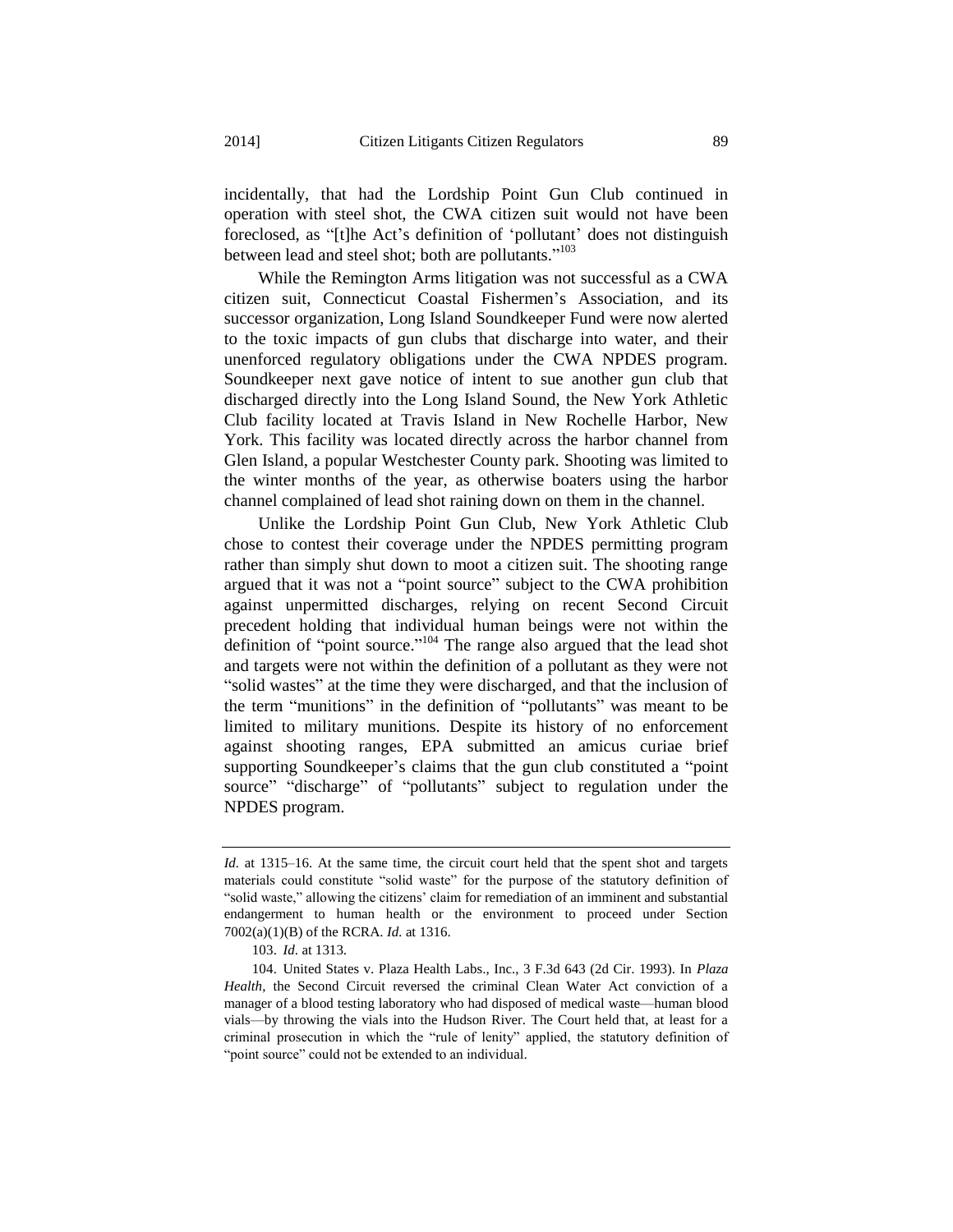The District Court for the Southern District of New York rejected each of defendant's arguments and granted summary judgment in favor of the plaintiffs on the CWA claims. The court held that even though individuals were not considered point source, the entire facility could be considered a point source since it concentrated shooting and target activities into one location.<sup>105</sup> The court also held that shot and targets fell within the CWA's broad definition of pollutants, which was broad enough to include previously useful substances, and noted the Second Circuit's dicta in Remington that both lead and steel shot are "pollutants."

*Soundkeeper* remains the leading case on CWA coverage of gun clubs that discharge into jurisdictional waters. It has been followed by federal courts in Illinois<sup>106</sup>and Maryland.<sup>107</sup> No case since *Soundkeeper* has rejected the application of the CWA permitting requirement to gun ranges that discharge shot or targets into jurisdictional waters.<sup>108</sup> As for the New York Athletic Club Travis Island facility itself, the facility was unable to get a NPDES permit because, regardless of the toxicity of the shot, deposition of the targets and target fragments on the bottom of New Rochelle Harbor would violate New York State water quality criteria providing that settle-able solids shall not create a substantial visible contrast to the natural bottom. This particular water quality criterion is typical among state water quality criteria. The National Shooting Sports Foundation now advises its member shooting ranges that any shooting activities that will result in discharges to surface waters or jurisdictional wetlands should obtain a NPDES permit, or should reorient their shooting activities to avoid such discharges. $109$ 

<sup>105.</sup> Long Island Soundkeeper Fund, Inc. v. N.Y. Athletic Club of N.Y.C., 94 CIV. 0436 (RPP), 1996 WL 131863 (S.D.N.Y. Mar. 22, 1996). In holding that the entire facility could be considered a point source, the Court relied on a Second Circuit CAFO case, Concerned Area Residents For The Env't v. Southview Farm, 34 F.3d 114, 118 (2d Cir. 1994), *cert. denied*, 115 S.Ct. 1795 (1995), which held that the entire CAFO facility could be considered a Clean Water Act "point source," not just the feeding portions of the facility. This case is discussed in more detail, *infra*, in the discussion of the role of citizen suits in developing CWA CAFO law.

<sup>106.</sup> Stone v. Napierville Park Dist., 38 F. Supp. 2d 651 (N.D. Ill. 1999).

<sup>107.</sup> Potomac Riverkeeper v. Nat'l Capital Skeet & Trap Club, Inc., 388 F.Supp.2d 582 (D. Md. 2005).

<sup>108.</sup> The one reported unsuccessful CWA citizen suit since *Soundkeeper* failed because the plaintiffs failed to establish a discharge into jurisdictional "waters of the United States" covered by the NPDES permitting requirement. *See* Cordiano v. Metacon Gun Club, Inc*.*, 575 F.3d 199 (2d Cir. 2009).

<sup>109.</sup> *See* Dombrowski, *supra* note [92,](#page-25-1) at 188 ("The CWA makes it unlawful to discharge any pollutant into a navigable water without first obtaining a NPDES permit"); *see also* Richard Peddicord, *Lead Ammunition and Environmental Protection*, NAT'L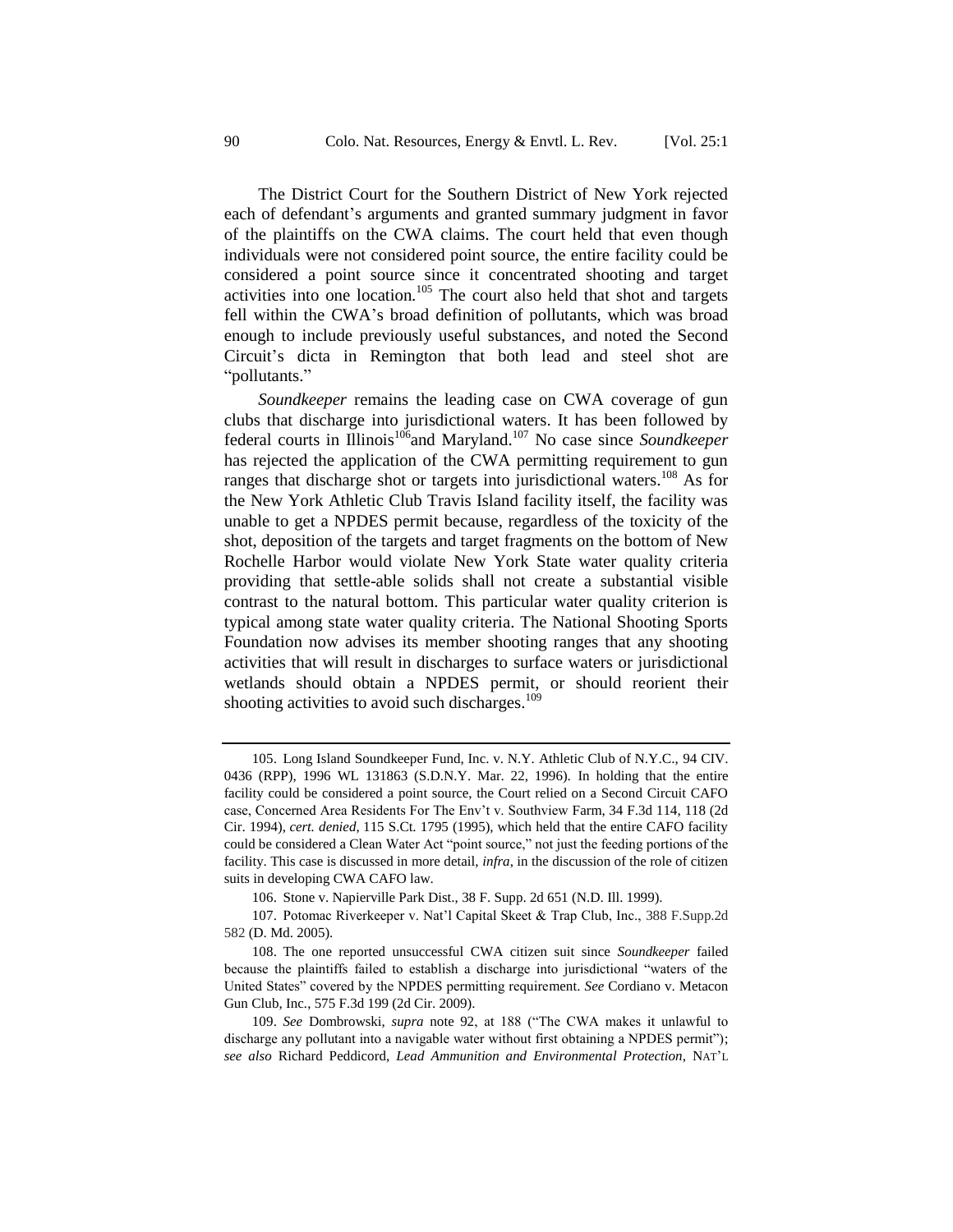The effect of the gun club citizen enforcement cases was to bring an entire class of activities—recreational shooting ranges—within the regulatory scope of the CWA NPDES permitting program where previously such activities had effectively been exempted through agency nonenforcement. EPA, however, made no nationwide response to this change in the NPDES program's scope. On the other hand, EPA Region 2 has accommodated this change in the NPDES program by issuing a guidance document for CWA regulatory compliance by recreational shooting ranges.<sup>110</sup> While this regional guidance document does not take any position about the nationwide applicability of the holding in *New York Athletic Club*, it does suggest measures gun clubs should take to comply with NPDES permitting requirements. Despite the favorable court rulings establishing CWA permitting coverage for gun clubs, EPA has not embarked on a program of enforcement actions itself against any shooting ranges, and citizen suits continue to be the primary enforcers of the permitting requirement.<sup>111</sup>

#### *B. CAFO Manure Spreading*

Concentrated Animal Feeding Operations, or "CAFOs," are feedlots where animals destined for slaughterhouses are fed until they reach market weight. CAFOs subject to regulation under the CWA do not include small-scale family farms; rather, they consist of the largest and most intense of the industrial agriculture operations in the United States. For example, to be considered a "medium CAFO" under EPA's regulations, a facility must house as many as 9,999 sheep, 54,999 turkeys, or  $124,999$  chickens (other than laying hens).<sup>112</sup> A large CAFO can contain over a million animals, such as hogs.

SHOOTING SPORTS FOUND. (1993), http://www.nssf.org/ranges/rangeresources/library/ detail.cfm?filename=facility\_mngmnt/environment/lead\_ammunition.htm&CAT=Facilit y%20Management (citing allegations that "target machines, accumulation of spent shot and target fragments, earthen backstops and drainage ditches holding lead and/or target fragments, shooting stations and individual guns are all point sources of pollutants under the CWA and thus require individual permits under the National Pollution Discharges Elimination System," and advising "clubs may want to consider avoiding range orientations that result in shotfall in waterways, wetlands or natural areas . . . ").

<sup>110.</sup> EPA, BEST MANAGEMENT PRACTICES FOR LEAD AT OUTDOOR SHOOTING RANGES (2012), *available at* http://www2.epa.gov/sites/production/files/documents/ epa\_bmp.pdf.

<sup>111.</sup> For an example of a rare EPA enforcement action against a gun club, at the instigation of a citizen activist, *see* Andy Bromage, *Long Shot*, SEVEN DAYS (July 13, 2011), *available at* http://www.7dvt.com/2011montpelier-gun-club-lead-shot-pollution.

<sup>112.</sup> 40 C.F.R. § 122.23(b)(6) (2013).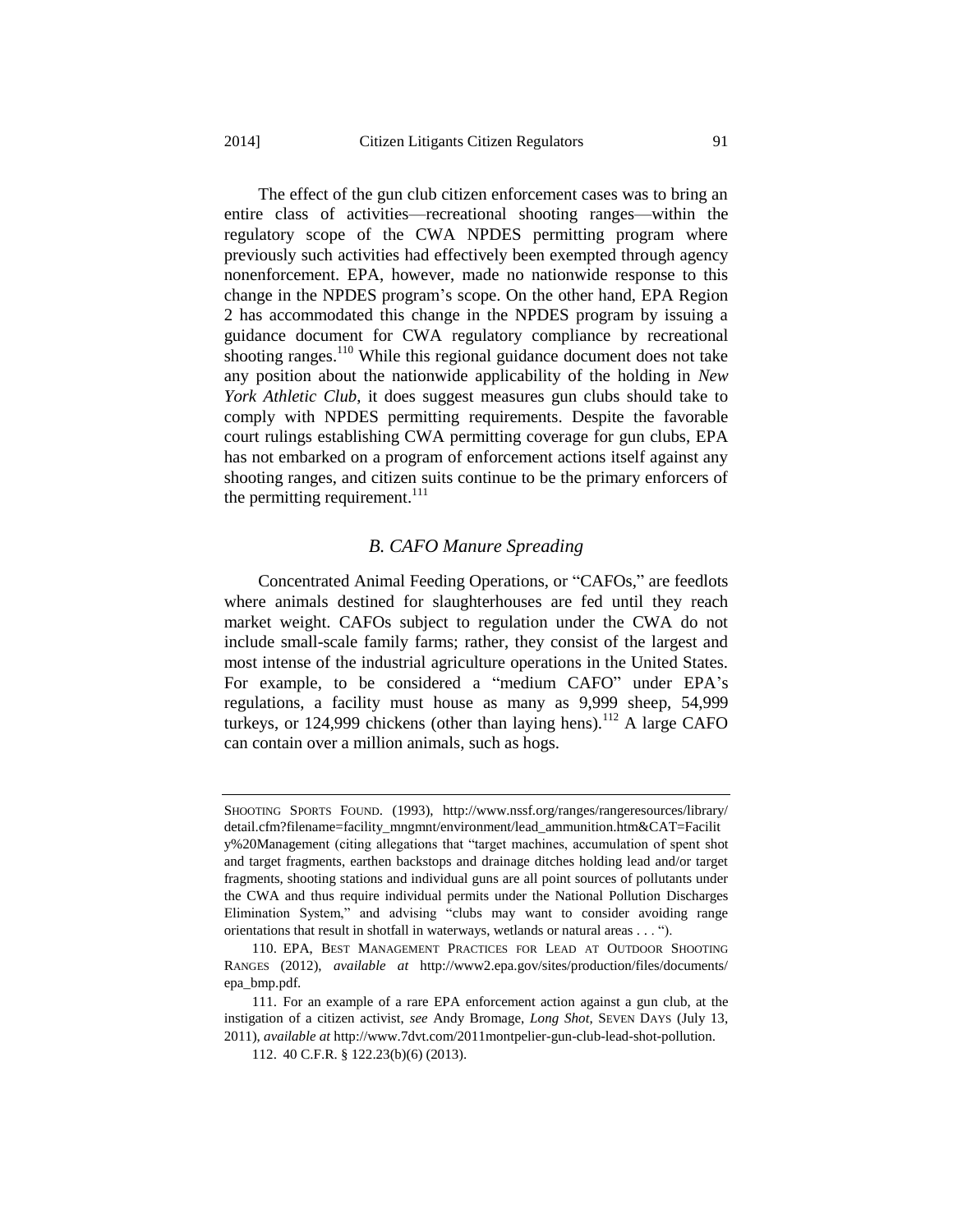The environmental and water impacts of CAFOs arise primarily as a function of their generation of animal wastes—urine and feces. Nationwide, EPA estimates that confined livestock and poultry generate 500 million tons of manure annually, more than three times the amount of human sanitary waste generated annually in the United States.<sup>113</sup> A large CAFO, with hundreds of thousands to even a million head of livestock, creates the fecal equivalent of a major city.<sup>114</sup> But unlike human sewage, which the CWA requires to be subject to secondary treatment, CAFO waste has traditionally received no treatment—it is simply piped into lagoons where it is left to settle and evaporate. The contents of the lagoons are periodically pumped out and sprayed onto fields. The spray fields are not generally used to grow crops of any economic value. $115$ 

Two competing statutory provisions bear on the scope of regulation of CAFO discharges under the CWA. On the one hand, Section 502(14) specifically includes "concentrated animal feeding operations" within the definition of point sources subject to NPDES permitting requirements and the Section 301(a) prohibition against unpermitted discharges. On the other hand, the CWA was amended in 1987 specifically to exclude "agricultural stormwater discharges" from the definition of point sources

115. *See generally* JoAnn Burkholder et. al, *Impacts of Waste from Concentrated Animal Feeding Operations on Water Quality*, 115 ENVTL. HEALTH PERSP. 308 (2007). *See also* EPA, MANAGING MANURE NUTRIENTS AT CONCENTRATED ANIMAL FEEDING OPERATIONS (2004), *available at* http://tammi.tamu.edu/final-manure-guidance.pdf; DOUG GURIAN-SHERMAN, UNION OF CONCERNED SCIENTISTS, CAFOS UNCOVERED: THE UNTOLD COSTS OF CONFINED ANIMAL FEEDING OPERATIONS (2008), *available at*  http://www.ucsusa.org/assets/documents/food\_and\_agriculture/cafos-uncovered.pdf.

<sup>113.</sup> NPDES Permit Regulation and Effluent Limitation Guidelines and Standards for CAFOs, 68 Fed. Reg. 7176, 7180 (Feb. 12, 2003).

<sup>114.</sup> *See* John Ikerd, *Concentrated Animal Feeding Operations and the Future of Agriculture*, MO. CATHOLIC CONFERENCE (Sept. 29, 2007), http://web.missouri.edu/ ikerdj/papers/Jeff%20City%20Catholic%20-%20CAFO%20Agriculture.htm ("The 'smallest' Class 1-A CAFO (7,000 animal units) creates more biological waste than a city of 70,000 people."); *see also* Elanor Starmer, *Environmental and Health Problems in Livestock Production: Pollution in the Food System*, THE AGRIBUSINESS ACCOUNTABILITY INITIATIVE 1, 2 (2006), http://www.ase.tufts.edu/gdae/Pubs/rp/AAI\_ Issue Brief 2 1.pdf ("[H]og CAFOs in North Carolina alone produce nearly 20 million tons of waste a year—more than the human residents of New York, Chicago, and Los Angeles combined"); *see also* KATHRYN COCHRAN, ET. AL, DOLLARS AND SENSE: AN ECONOMIC ANALYSIS OF ALTERNATIVE HOG WASTE MANAGEMENT TECHNOLOGIES (2000), *available at* http://s3.amazonaws.com/zanran\_storage/www.environmentaldefense.net/ ContentPages/2470902728.pdf; Peter S. Goodman, *An Unsavory Byproduct: Runoff and Pollution*, WASH. POST, Aug. 1, 1999, at A1, *available at* http://www.washingtonpost. com/wp-srv/local/daily/aug99/chicken1.htm (describing an industrial chicken farm in Maryland as producing more fecal waste than a city of four million people).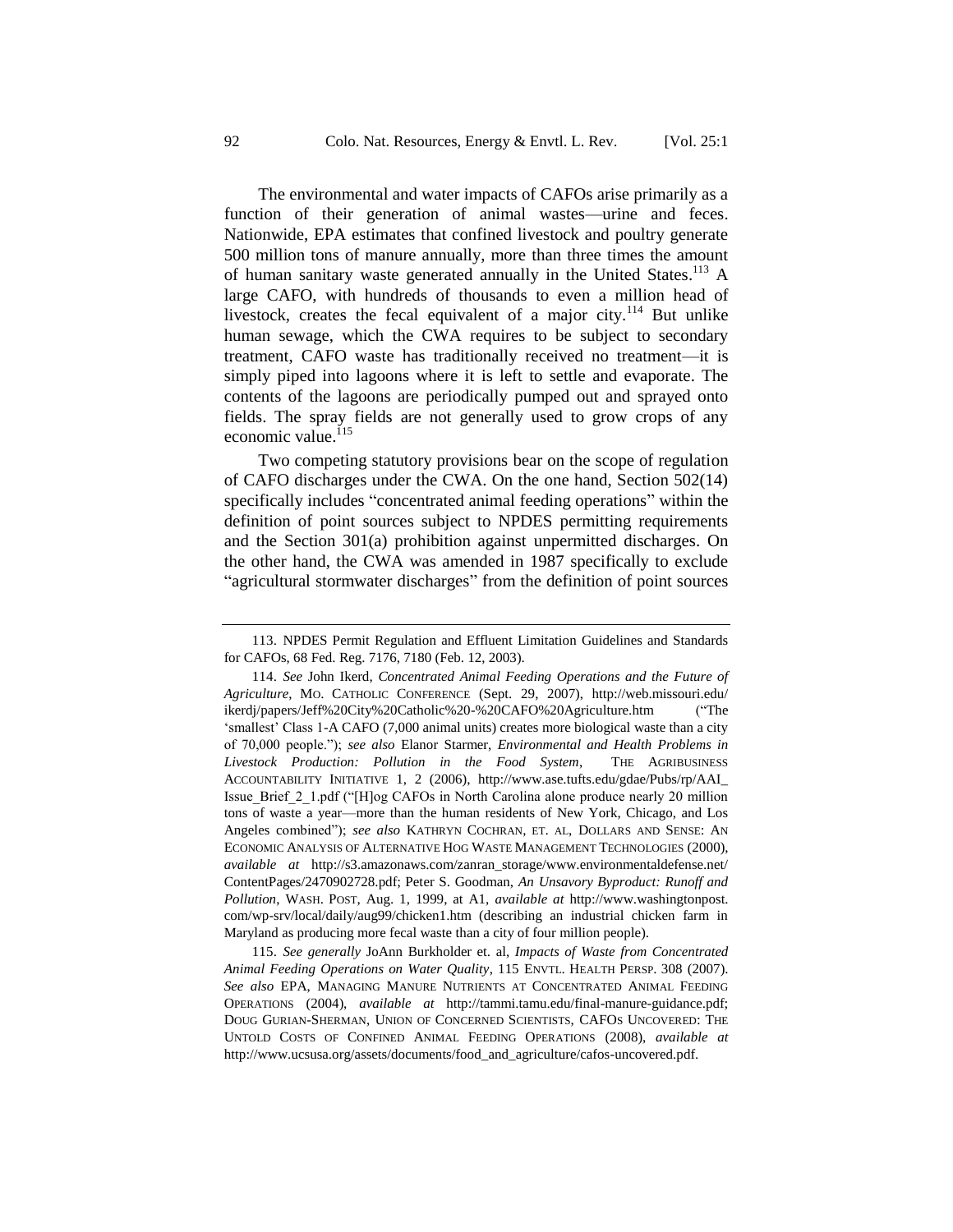subject to permitting requirements. The statute does not specifically address the question of whether runoff from landspreading of manure is a CAFO discharge requiring a permit or is exempt as an "agricultural stormwater runoff."

EPA has a mixed record of regulating CAFOs under the CWA. As noted, in the same regulations purporting to exempt municipal storm water discharges from the CWA struck down in *Costle*, the agency also sought to exempt small CAFOs from regulation. EPA's initial CAFO regulations specifically subjected only the direct runoff from feedlots and liquid discharges from waste lagoons to permitting and effluent limitations under the NPDES permitting program. Significantly, the regulations exempted facilities that grow crops from the definition of a CAFO; to be a CAFO under the regulations, the facility must be one where "[c]rops, vegetation forage growth, or post-harvest residues are not sustained in the normal growing season over any portion of the lot or facility." 116

The classification of a production facility as a CAFO under the regulations also depended on the existence of a conveyance of waste runoff directly to waters of the United States; facilities that claimed to have no discharge from their waste lagoons could claim exemption from the CAFO definition even though they sprayed the contents of those lagoons onto adjacent fields subject to runoff into surface waters. In addition, facilities could claim to be "no-discharge" facilities even if they had periodic discharges from their waste lagoons so long as they fell within the twenty-five year, twenty-four hour storm exemption—that is, if waste lagoons were designed to avoid discharges in a twenty-five year, twenty-four hour rain event, the facility was not considered a  $CAFO$ .<sup>117</sup> The regulations were silent on the impact of surface water discharges from the sprayfields, leading factory farms to claim exemption from permitting requirements so long as the lagoons themselves were not designed to discharge more-frequently than the twenty-five year, twentyfour hour storm. This definition of a "CAFO" effectively exempted land application discharges from triggering NPDES permitting requirements.<sup>118</sup> Only if a facility had a discharge was it subject to

<sup>116.</sup> 40 C.F.R. § 122.23(b)(ii) (2013). *See* 39 Fed. Reg. 5704 (Feb. 14, 1974); NPDES CAFOs Regulations, 41 Fed. Reg. 11,458 (Mar. 18, 1976).

<sup>117.</sup> *See* NPDES CAFOs Regulations, 41 Fed. Reg. at 11,460 (proposing 40 C.F.R.  $§124.82(a)(2)(ii)(l)$ , "[N]o animal feeding operation is a concentrated animal feeding operation . . . if such animal feeding operation discharges only in the event of a 25 year, 24 hour storm event.").

<sup>118.</sup> *See* 39 Fed. Reg. 5704; *see also* NPDES CAFOs Regulations, 41 Fed. Reg. 11,458. *See also* James H. Andreasen, *Concentrated Animal Feeding Operations: A Program in Transition*, 21 NAT'L RESOURCES & ENVT. 45 (2007); Dustan J. Cross &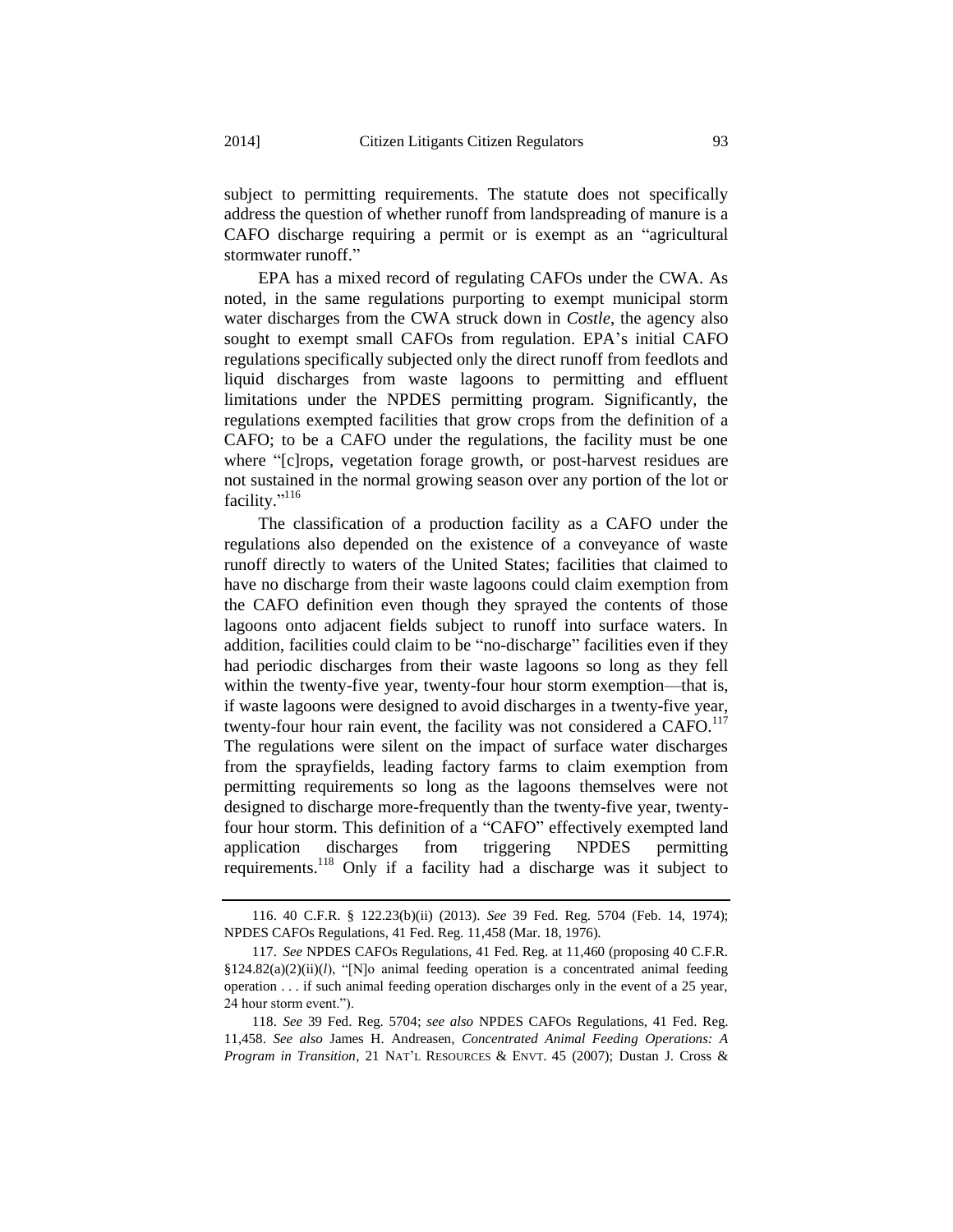NPDES permitting under EPA regulations. Once subject to the NPDES permitting requirement, however, the permit would regulate land application of manure through a nutrient management plan that was incorporated into the permit.

Land application of the huge quantities of animal waste generated by CAFOs causes severe environmental degradation of adjacent water bodies. These wastes were applied to the spray fields at rates far exceeding any possible uptake by the "crops" grown on the fields generally, Bermuda Grass in the case of industrial hog CAFOs. The vast majority of the waste spread onto the fields simply washes off with the rain, or even flows through erosion channels and gullies directly from the spray application equipment to the nearest surface water body. These wastes contain overwhelming levels of nutrients, as well as pathogens, salts, and animal medication residues. Eighty-five percent of the nitrogen in the liquid manure is discharged to the environment and of the fifteen percent taken up by cover crops like Bermuda Grass, ninety percent of that is redeposited by grazing cattle.<sup>119</sup> The effect of this land application of wastes is to overwhelm the receiving water bodies, by causing algae blooms and eutrophication. Hog waste discharges have also been implicated in the outbreak of highly toxic *Pfiesteria piscicida* bacteria in the Southeastern United States.<sup>120</sup> Thus, the operation of CAFOs in the United States resulted in the untreated discharge of nearly all the animal wastes produced by these facilities to nearby water bodies in the form of stormwater runoff, and the effect of EPA CAFO regulations was to ignore these discharges for permit purposes. Most CAFOs routinely

Matthew C. Berger, *Regulations Governing Discharges of Pollutants from Concentrated Animal Feeding Operations*, MINN. STATE BAR ASS'N (March 5, 2009), *available at*  http://www.mnbar.org/SECTIONS/agricultural-law/03-05-09%20Cross%20Berger%20 Handouts.pdf.

<sup>119.</sup> *See Regulation of Concentrated Animal Feeding Operations for the Protection of the Environmental and Public Health: Hearing on S. 1323 Before the S. Comm. on Agric., Nutrition, & Forestry*, 105th Cong. (1998) (testimony of Michelle Nowlin, Attorney, Southern Environmental Law Center), *available at* http://gos.sbc.edu/n/ nowlin.html; *see also* JOHN F. MONCRIEF ET AL., MINN. ENVTL. QUALITY BOARD, GENERIC ENVIRONMENTAL IMPACT STATEMENT ON ANIMAL AGRICULTURE: A SUMMARY OF THE LITERATURE RELATED TO MANURE AND CROP NUTRIENTS (1999), *available at*  http://www.eqb.state.mn.us/geis/LS\_Manure.pdf.

<sup>120.</sup> *See* Don Anderson, *Why are Outbreaks of Pfiesteria and Red Tides Suddenly Threatening our Oceans?*, SCI. AM. (Apr. 20, 1998), [http://www.scientificamerican.com/](http://www.scientificamerican.com/article.cfm?id=why-are-outbreaks-of-pfie) [article.cfm?id=why-are-outbreaks-of-pfie;](http://www.scientificamerican.com/article.cfm?id=why-are-outbreaks-of-pfie) Aya Ogishi, David Zilberman & Mark Metcalfe, *Integrated Agribusinesses and Liability for Animal Waste*, 6 ENVTL. SCI. & POL'Y 181, 183 (2003) ("Eutrophication from animal waste runoff is also linked to the outbreak of toxic microorganisms such as *Pfiesteria piscicida*.")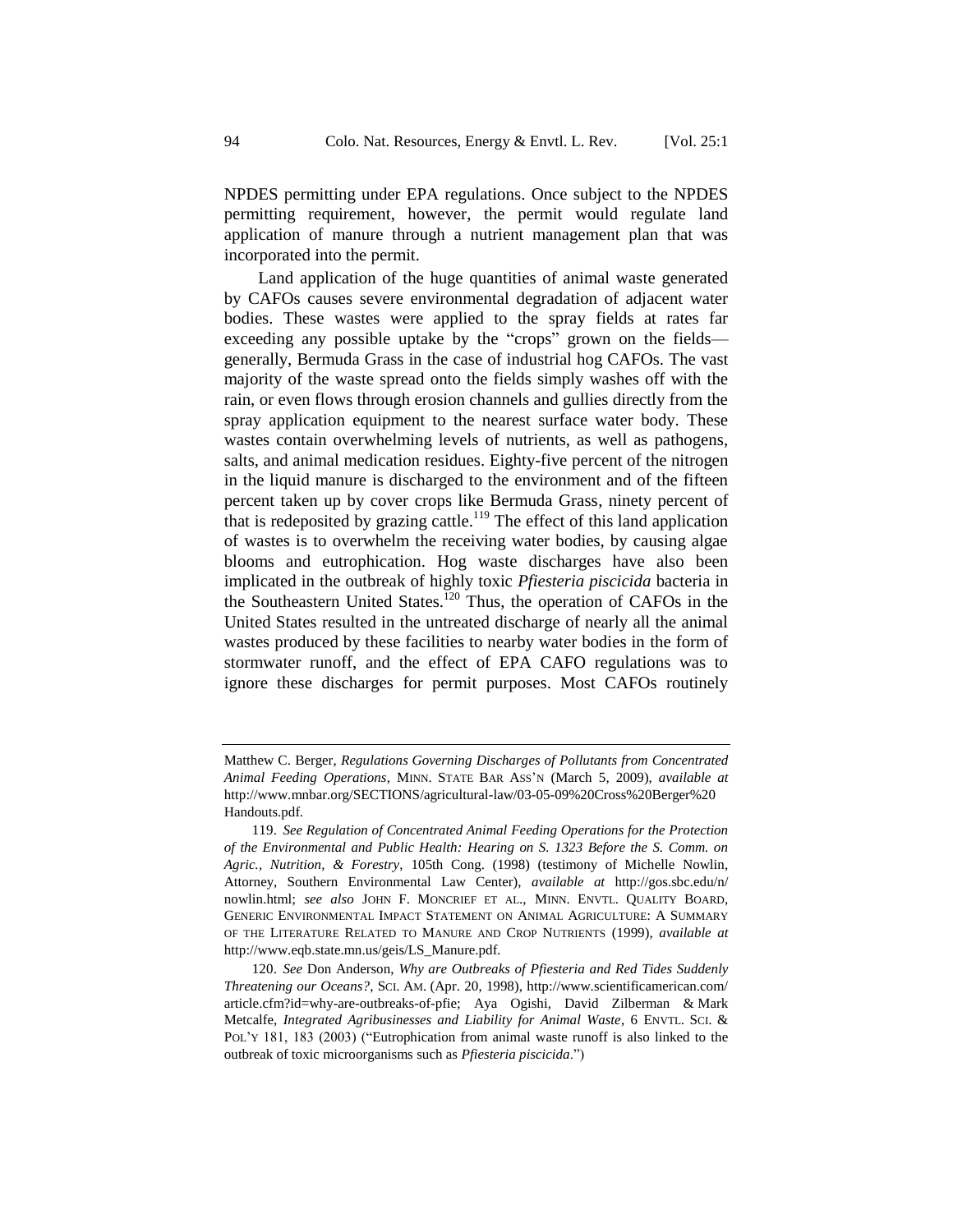pumped out their lagoons into their sprayfields, and avoided permitting by claiming that there was zero discharge from the lagoons.<sup>121</sup>

Like gun owners, industrial agriculture constitutes a powerful, well organized lobby in the U.S. political system.<sup>122</sup> It is thus not surprising that, as with gun clubs, EPA did not aggressively enforce the CWA NPDES permitting program against land application of animal wastes.<sup>123</sup> The CAFOs took the position that land application of animal waste was exempted from regulation under the NPDES permitting program by Section 502(14) of the CWA, which exempts agricultural storm water discharges from the definition of "point sources" subject to the permitting requirement. States similarly failed to enforce water permitting requirements against CAFO operations; indeed, the complete failure of the State of Indiana to enforce water permitting requirements against CAFOs became the subject of a petition for withdrawal of the Indiana delegated NPDES permit program and a subsequent lawsuit seeking to compel EPA to withdraw approval of the Indiana NPDES permitting program.<sup>124</sup>

As in the cases of shooting ranges, citizen litigators stepped into the regulatory breech where EPA and state regulators feared to tread. Despite the omission of land application of waste as a trigger for the CAFO permitting program under EPA regulations, citizens in several states brought enforcement suits against animal feeding facilities whose manure spreading activities caused substantial impacts to surface waters. These suits alleged that the facilities were point sources subject to CWA permitting requirements even if they did not fall within the letter of the regulatory CAFO definition.

<sup>121.</sup> *See* Bob Edwards & Adam Driscoll, *From Farms to Factories: The Environmental Consequences of Swine Industrialization in North Carolina*, *in* TWENTY LESSONS IN ENVIRONMENTAL SOCIOLOGY 158–59 (Kenneth A. Gould & Tammy L. Lewis eds., 2008) (stating that "the slurry of liquid and solid excreta from confinement buildings is transferred to waste lagoons and subsequently sprayed on "sprayfields" and that in small systems with a "a low enough hog to land ratio, there is no pollution and you have a zero-discharge system.").

<sup>122.</sup> *See Sector Profile: Agribusiness*, CTR. FOR RESPONSIVE POL., http://www. opensecrets.org/lobby/background.php?id=A&year=2013 (last visited Nov. 19, 2013) ("The agribusiness sector has contributed \$480.5 million to federal candidates during the past two decades."); *Industry Influence: Agriculture*, NAT'L INST. ON MONEY IN STATE POL., http://www.followthemoney.org/database/IndustryTotals.phtml?f=0&s=0&g%5B% 5D=1 (last visited Jan. 25, 2013) (detailing hundreds of millions of dollars in political contributions from the agriculture industry to influence state-level elections and initiatives between 2000 and 2012).

<sup>123.</sup> *See* Terence J. Centner, *Enforcing Environmental Regulations: Concentrated Animal Feeding Operations*, 69 MO. L. REV. 697, 710–11 (2004).

<sup>124.</sup> *See* Save the Valley v. EPA, 223 F. Supp. 2d 997, 1013 (S.D. Ind. 2002).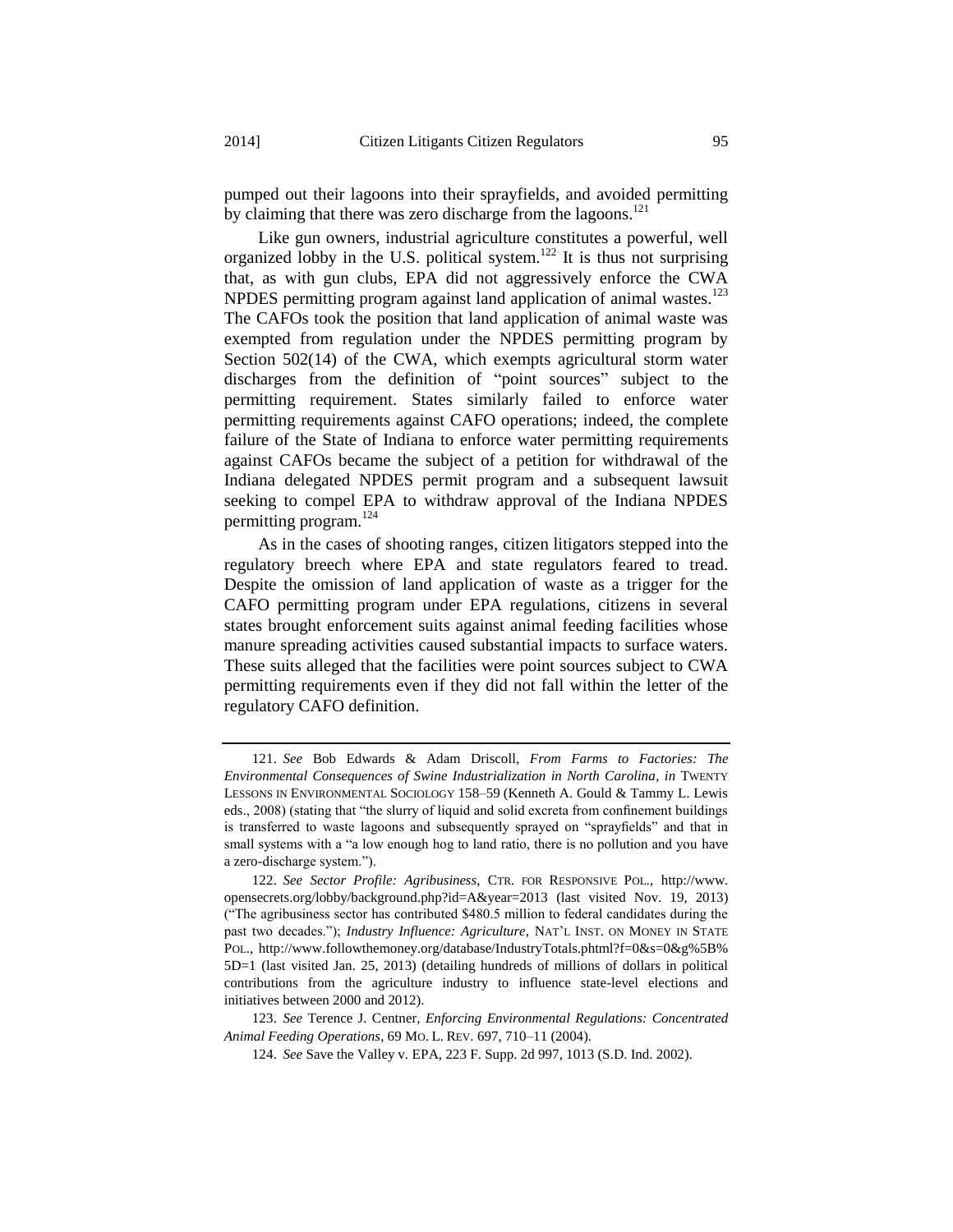In the leading case,<sup>125</sup> *Concerned Area Residents for the Environment v. Southview Farms* ("*CARE*"), a community group and neighboring landowners sued a dairy farm in upstate New York that contained both an animal feeding operation and neighboring fields where unspecified crops were grown. As is typical with animal feeding operations, the dairy collected liquid manure in lagoons and spread the liquid manure on adjacent fields. Testimony at trial established that so much liquid manure was spread on the fields that it collected in pools and ran off through ditches, pipes, and swales off the dairy property and eventually into the East Genesee River. The landowners brought the suit as a citizen enforcement action under the CWA, and they also alleged common law trespass. Although the district court denied the defendants' motion to dismiss, it granted the dairy's motion for judgment as a matter of law after a jury found five instances of unpermitted discharges from the sprayfields.<sup>126</sup> The district court relied on the exemption for agricultural stormwater discharges and EPA regulations' failure to spell out whether sprayfields were part of the CAFO or not. The court noted that "neither the Act itself, the regulations promulgated by EPA, the legislative history, nor the case law provides much guidance as to the meaning of 'agricultural stormwater discharge.' " The district court threw out all the claimed CWA violations, holding that the spreading of liquid manure fell under the agricultural stormwater exception, and it held that the one clear instance of manure spreading for disposal purposes was not from a CAFO because the CAFO, by definition, did not include areas where crops were grown. The court specifically cited the regulation defining CAFOs to exclude facilities where crops are grown.

The Second Circuit reversed the judgment for the defendants and reinstated the jury verdict.<sup>127</sup> Interestingly, despite the ambiguous CAFO regulations and a history of nonenforcement against spreading of manure on land, EPA filed an amicus brief in support of the plaintiffs on appeal. In reversing the district court, the Court of Appeals reasoned that the facility as a whole fell within the definition of a CAFO, as it contained the requisite number of livestock, and the livestock were not pastured. The court limited the CAFO exception for crop areas to operations where

<sup>125.</sup> In an earlier case, Higby v. Starr, 598 F. Supp. 323, 325 (E.D. Ark. 1984), *aff'd without opinion*, 782 F.2d 1048 (8th Cir. 1985), the district court suggested that landspreading that caused a discharge to surface waters would be included in the definition of a CAFO, but found that the plaintiff had failed to prove any such discharge from landspreading had occurred.

<sup>126.</sup> Concerned Area Residents for the Env't v. Southview Farm, 834 F. Supp. 1422 (W.D.N.Y. 1993).

<sup>127.</sup> Concerned Area Residents for the Env't v. Southview Farms, 34 F.3d 114, 123 (2d Cir. 1994).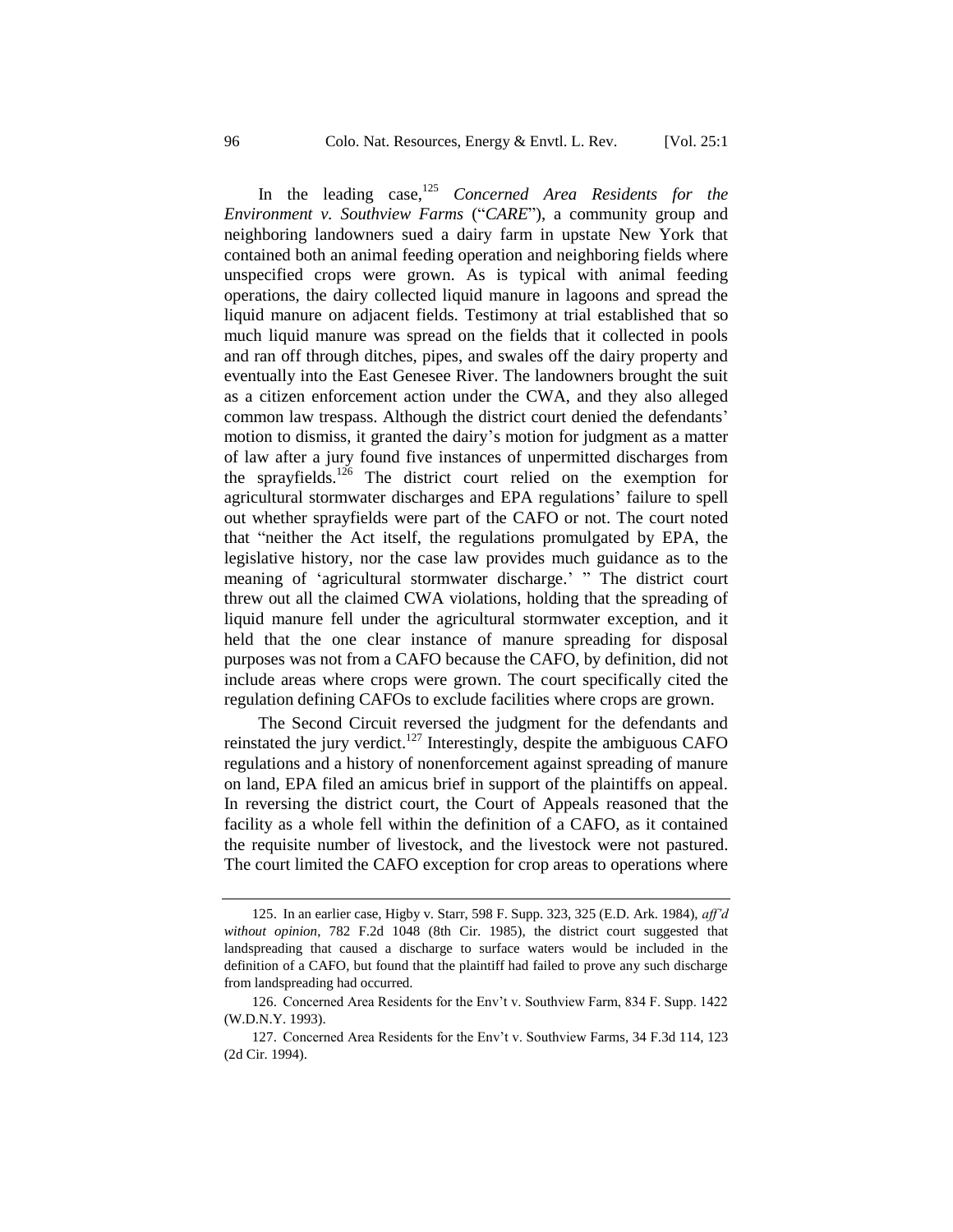crops were grown in the same area as the livestock were fed. According to the Second Circuit:

The district court's holding misreads the regulations and particularly paragraph (ii). A lot or facility is an AFO when it confines and maintains animals on a lot which does not contain vegetation in the normal growing season. The vegetation criterion applies to the lot or facility in which the animals are confined.<sup>128</sup>

Thus, the Second Circuit, in response to a citizen enforcement suit, significantly expanded the scope of animal feeding operations subject to NPDES permitting requirements: no longer were facilities that avoided direct discharges of manure from lagoons while landspreading exempt, at least within the Second Circuit.

*CARE* was followed by a mirror image case on the West Coast. Another community group, coincidentally abbreviated CARE, sued four Washington state dairies for similar land manure application activities. As in the New York case, the dairies claimed that the land application areas were not included within the definition of a CAFO and were thus not point source discharges. The district court granted summary judgment to the plaintiffs, noting that

[d]efendants are incorrect in asserting that only the area where the animals are confined and the adjacent areas without vegetation can be considered a point source. Congress and the EPA were concerned with the amount of animal wastes generated by a CAFO and the threat those wastes pose to the waters of the United States. Regulation of a CAFO as narrowly defined by Defendants would mean that a CAFO could remove the wastes from the denuded land where the animals are confined and distribute or apply them elsewhere without regard to the potential of those animal wastes to discharge into the waters of the United States. This would avoid the clear intent of Congress as expressed in the CWA and by EPA in its NPDES regulations to insure that the animal wastes produced by CAFOs do not pollute the waters of the United States.<sup>129</sup>

Of course, EPA's ambiguous regulations and pattern of nonenforcement would have resulted in exactly the evasion of congressional intent the court feared had it not been for the citizen enforcement provision. The Ninth Circuit affirmed the grant of summary judgment to plaintiffs, holding that "[d]efining a CAFO to include any manure spreading vehicles, as well as manure storing fields, and ditches

<sup>128.</sup> *Id.* at 123.

<sup>129.</sup> Cmty. Ass'n for Restoration of the Env't v. Sid Koopman Dairy, 54 F. Supp. 2d 976, 981 (E.D. Wash. 1999).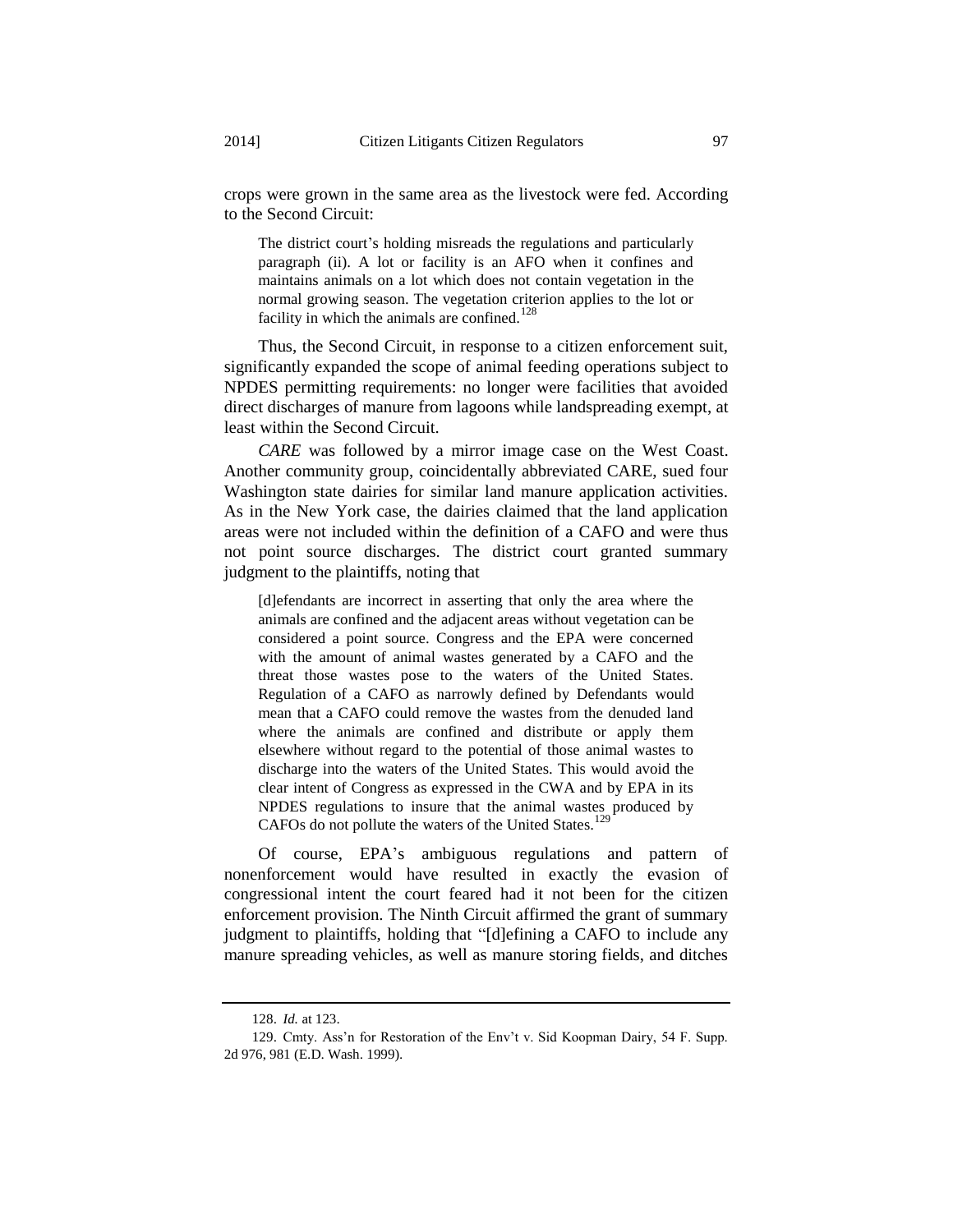used to store or transfer the waste serves the purpose of the CWA to control the disposal of pollutants in order to restore and maintain the waters of the United States."<sup>130</sup> The two *CARE* cases were followed by district court cases in the Fourth Circuit that sustained CWA citizen suits based on landspreading activities by CAFOs.<sup>131</sup>

Citizen enforcement suits thus brought within the ambit of NPDES permitting an entire environmentally destructive category of pollution discharges—landspreading of feedlot manure—which otherwise would have been unregulated. EPA's regulatory response to this citizen initiative was more-formal and more accommodating than its response in the gun club cases. When EPA revised its CAFO regulations in 2003, it included within the definition of a CAFO "land under the control of a CAFO owner or operator, whether it is owned, rented, or leased, to which manure, litter, or process wastewater from the production area is or may be applied." <sup>132</sup> The 2003 regulations also confirmed that land application of manure in excess of agronomic rates triggers the NPDES permitting requirement and is not an exempt agricultural stormwater discharge:

(e) Land application discharges from a CAFO are subject to NPDES requirements. The discharge of manure, litter or process wastewater to waters of the United States from a CAFO as a result of the application of that manure, litter or process wastewater by the CAFO to land areas under its control is a discharge from that CAFO subject to NPDES permit requirements, except where it is an agricultural storm water discharge as provided in 33 U.S.C. § 1362(14). For purposes of this paragraph, where the manure, litter or process wastewater has been applied in accordance with site specific nutrient management practices that ensure appropriate agricultural utilization of the nutrients in the manure, litter or process wastewater, as specified in §  $122.42(e)(1)(vi)$ –(ix), a precipitation-related discharge of manure, litter or process wastewater from land areas under the control of a CAFO is an agricultural stormwater discharge.<sup>133</sup>

The preamble to the proposed rule making that resulted in the 2003 regulations recited the environmental problems caused by the unregulated discharge of excess landspread manure, and relied on

<sup>130.</sup> Cmty. Ass'n for Restoration of the Env't v. Henry Bosma Dairy, 305 F.3d 943 (9th Cir. 2002).

<sup>131.</sup> Am. Canoe Ass'n v. Murphy Farms, Inc., 1998 U.S. Dist. LEXIS 21402 (E.D.N.C. Dec. 22, 1998), *aff'd in part*, 326 F.3d 505 (4th Cir. 2003); Water Keeper Alliance, Inc. v. Smithfield Foods, Inc*.*, 4:01-CV-27-H(3), 2001 WL 1715730 (E.D.N.C. Sept. 20, 2001).

<sup>132.</sup> 40 C.F.R. § 122.23(b)(3) (2013).

<sup>133.</sup> *Id.* § 122.23(e).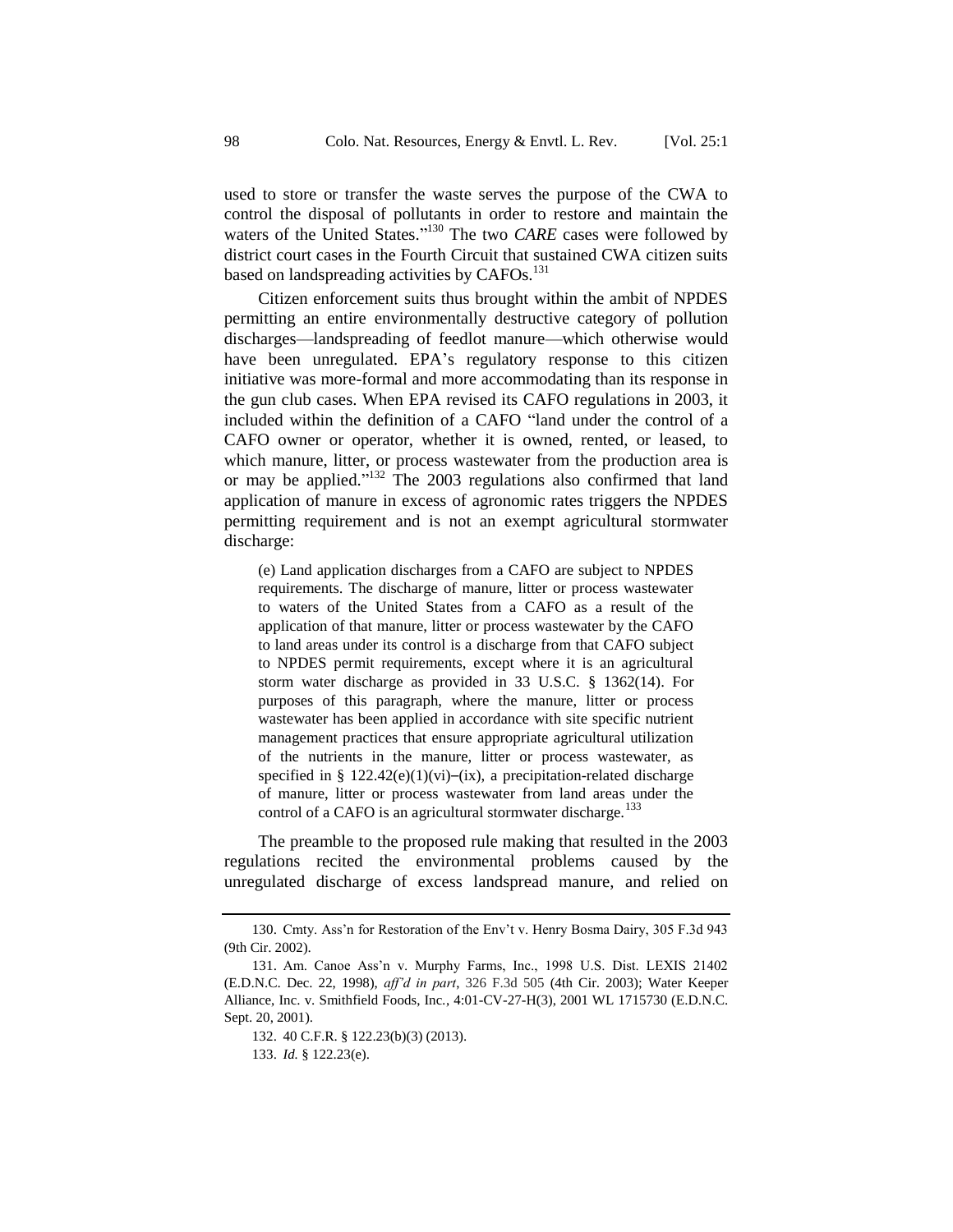Southview Farms to support its new regulatory scope for covered CAFO point sources.<sup>134</sup> In the preamble to the final rule, EPA specifically rejected comments by agricultural industry groups claiming that all manure spreading should be considered exempt agricultural stormwater runoff and that EPA lacked authority to define landspreading operations as point source pollution subject to NPDES permitting as opposed to nonpoint source pollution exempt from permitting requirements.<sup>135</sup> Citizen enforcement litigation thus led directly to an expansion of the scope of the NPDES regulatory program, one ultimately adopted by the agency itself, despite its initial reluctance.<sup>136</sup>

135. NPDES Permit Regulation and Effluent Limitation Guidelines and Standards for CAFOs, 68 Fed. Reg. 7176, 7196 (Feb. 12, 2003).

136. EPA has subsequently modified two aspects of the 2003 CAFO regulations, in both instances in response to judicial decisions striking down parts of the regulations. First, in 2008, EPA modified the procedure for regulatory approval of an individual farm CNMP, in response to the decision of the Second Circuit in *Waterkeeper Alliance, Inc. v. EPA*, 399 F.3d 486 (2d Cir. 2005), holding that the 2003 regulations providing for Comprehensive Nutrient Management Planning ("CNMP") approval without public review violated the Clean Water Act's requirements for public notice and comment on individual NPDES permit requirements. Revised NPDES Regulations and Guidelines for CAFOs in Response to the *Waterkeeper* Decision, 73 Fed. Reg 70,418 (Nov. 20, 2008). Second, in 2012, EPA removed the provisions in the 2003 regulations that required all CAFOs subject to the regulatory definition to apply for a NPDES permit, whether or not such CAFOs actually discharged. The 2003 regulations had removed the exemption for facilities that were designed to have no discharge except in the twenty-five year, twentyfour hour storm, and instead required all CAFOs to seek a NPDES permit unless they could prove that they had no potential to discharge. In a 2010 case, Nat'l Pork Producers Council v. EPA, 635 F.3d 738 (5th Cir. 2011), the Fifth Circuit held that EPA could not require NPDES permits of facilities that did not actually have a discharge. EPA amended the CAFO regulations in 2012 to remove the requirement that all CAFOs apply for a NPDES permit. NPDES Regulation for CAFOs: Removal of Vacated Elements in Response to 2011 Court Decision, 77 Fed. Reg. 44,494 (July 30, 2012) (codified at 40 C.F.R. § 122.23(d), (f) (2012)). The net effect of this judicial-regulatory dialectic is to leave some of the pre-2003 regulatory ambiguity in place: a CAFO with a NPDES permit must have a CNMP, compliance with which shields land application from Clean Water Act liability as exempt "agricultural stormwater" discharges. A CAFO that does not discharge from its manure lagoons (and is thus exempt from NPDES permitting) may not be required to have a CNMP, and may thus not enjoy the agricultural stormwater shield for landspreading discharges, so long as citizens or regulators bringing an enforcement action can prove the existence of a discharge from the landspreading activities. For an example of the difficulties in proving such a discharge, *see* Assateague Coastkeeper v. Alan & Kristin Hudson Farm, 727 F. Supp. 2d 433 (D. Md. 2010).

<sup>134.</sup> *See* NPDES Permit Regulation and Effluent Limitation Guidelines and Standards for CAFOs, 66 Fed. Reg. 2960, 3029 (Jan. 12, 2001).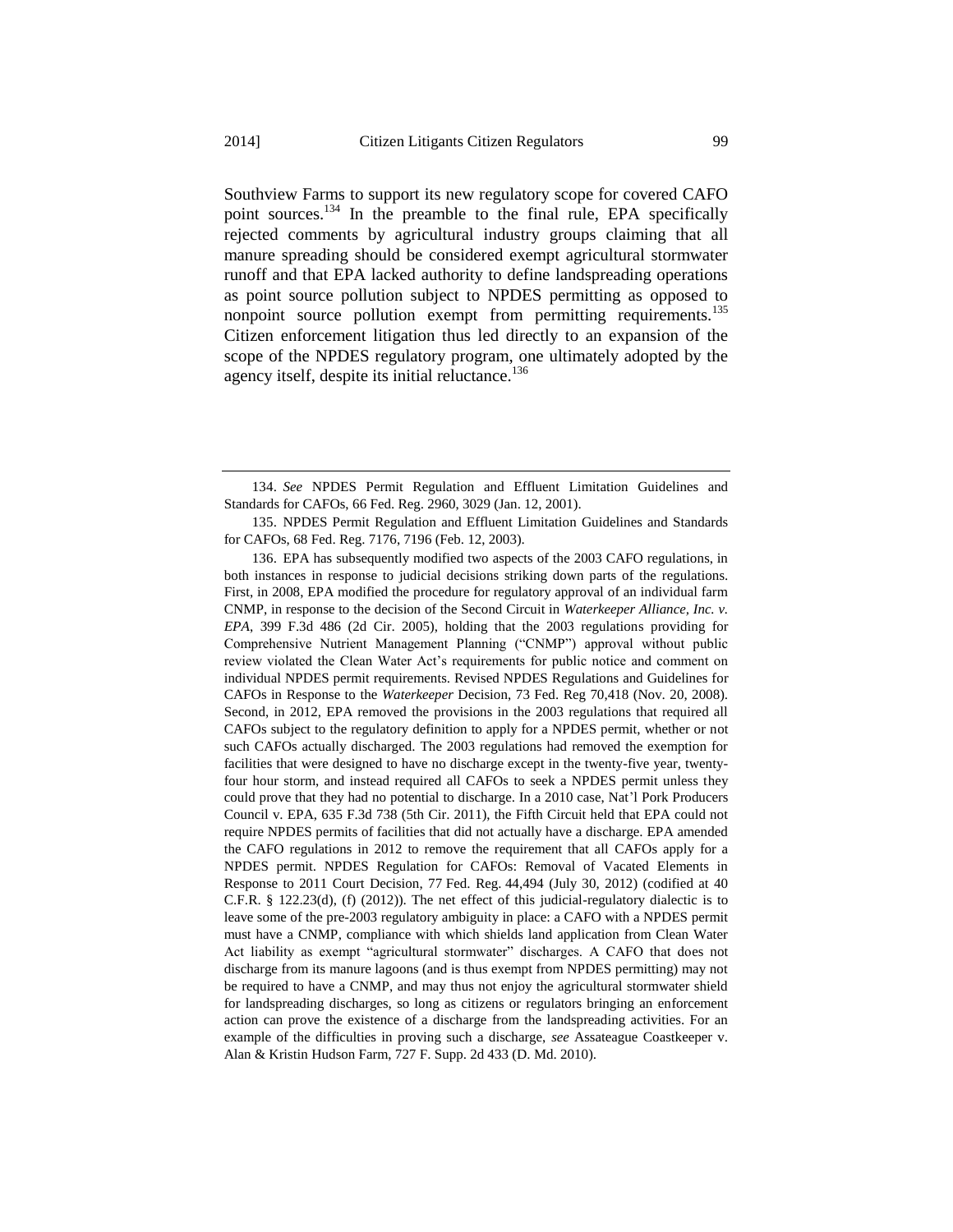#### *C. Pesticide Application into or over Water*

Pesticides are known as "economic poisons."<sup>137</sup> They are toxic by design and by intention—their purpose is to kill undesired living organisms. Pesticides in general are regulated by the Federal Insecticide, Fungicide, and Rodenticide Act ("FIFRA"),<sup>138</sup> which establishes a program of registration with EPA combined with regulation of use and application.<sup>139</sup> Under FIFRA, a pesticide may be approved for a specific use so long as the pesticide manufacturer demonstrates, to the Administrator's satisfaction, that, among other requirements, "it will perform its intended function without unreasonable adverse effects on the environment; and . . . when used in accordance with widespread and commonly recognized practice it will not generally cause unreasonable adverse effects on the environment."<sup>140</sup> The definitions section of FIFRA specifically directs EPA to take the economic, social, and health benefits of pesticide use into account and weigh these benefits in making a determination whether projected adverse environmental impacts are "unreasonable."<sup>141</sup> In contrast to the CWA approach to NPDES permitting, which requires all permits to ensure that discharges will not violate water quality standards,<sup>142</sup> FIFRA specifically contemplates that adverse environmental impacts will occur when FIFRA registered pesticides are used as directed, or used in accordance with common practice.

Even when used according to registered label instructions, toxic pesticides may enter waters in many different ways. Crop pesticide residues will contaminate agricultural stormwater runoff, which, as

<sup>137.</sup> *Economic poison*, MERRIAM-WEBSTER UNABRIDGED ONLINE DICTIONARY, http://www.merriam-webster.com/dictionary/economic%20poison (last visited Sept. 30, 2013).

<sup>138.</sup> Federal Insecticide, Fungicide, and Rodenticide Act (FIFRA), 7 U.S.C. §§ 136–136y (2012).

<sup>139.</sup> 72A C.J.S. *Products Liability* § 123 (2013); William H. Rodgers, Jr., *Registration—Labeling and Misbranding*, 3 ENVTL. L. (West) § 5:12 (2012); *Federal Insecticide, Fungicide, and Rodenticide Act*, 5 WEST'S FED. ADMIN. PRAC. § 5264 (4th ed. 2012).

<sup>140.</sup> 7 U.S.C. § 136a(c)(5)(C), (D).

<sup>141.</sup> *Id.* § 136(bb).

<sup>142.</sup> Section  $301(b)(1)(C)$  of the CWA requires the establishment of "more" stringent limitation[s]" on permitted levels of pollutants in effluent wherever "necessary to meet water quality standards." 33 U.S.C. §1 311(b)(1)(C) (2012). *See also* 40 C.F.R. § 122.4(i) (2012) (prohibiting the issuance of any permits with terms or numerical limitations that would cause or contribute to a violation of water quality standards); 40 C.F.R. § 122.44(d) (effluent limits in permits must not cause, contribute, or have a reasonable potential to cause, a violation of water quality standards).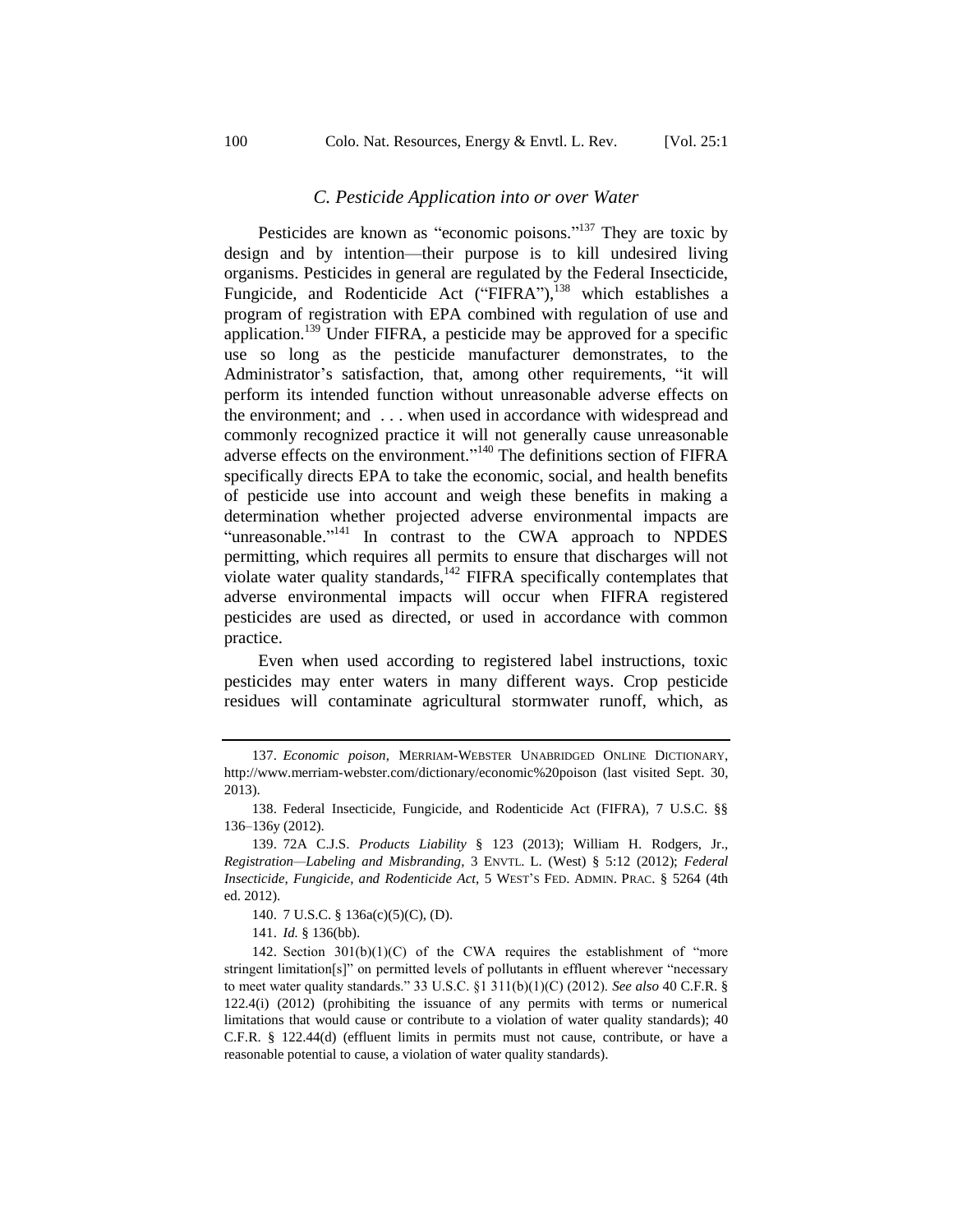noted, is specifically exempted from the NPDES permitting program. Aquatic pesticides, including aquatic herbicides, piscicides, and larvicides, are specifically formulated and expected to be applied directly to water. Mosquito adulticides are designed to be applied directly over water in order to kill mosquitos in their breeding territory. Despite the near certainty that these adulticides will end up in water, the labels for common adulticides such as Malathion acknowledge that when used as directed, "[t]his pesticide is toxic to fish, aquatic invertebrates, and aquatic life stages of amphibians."<sup>143</sup> Pesticide contaminated runoff from agricultural pesticide use has been associated with several fish die-off incidents, $144$  as have applications of larvicides into marshes, $145$  and adulticides sprayed over waters.<sup>146</sup> For many years, EPA required aquatic pesticide labels specifically to alert the user to the need to obtain a NPDES permit before discharging to waters: pesticides could not be

145. *See* Jan Ellen Spiegel, *Pesticides Found in LI Sound Lobsters for the First Time: More Study Planned*, CT MIRROR (July 10, 2012), www.ctmirror.org/story/ 16864/pesticides-found-li-sound-lobsters-first-time-more-study-planned; John Rather, *Mosquito Arrives, Its Enemies Divided*, N.Y. TIMES (June 17, 2007), http://www.nytimes.com/2007/06/17/nyregion/nyregionspecial2/17mainli.html; Debbie Tuma, *Alarm Over Crab Dieoff: Fishermen Eying Tie to Pesticides*, N.Y. DAILY NEWS (Sept. 1, 2000), http://www.nydailynews.com/archives/boroughs/alarm-crab-dieofffishermen-eying-tie-pesticides-article-1.893632#ixzz2J81VXK7W. *See also* Anna N. Walker et al., *Bioaccumulation and Metabolic Effects of the Endocrine Disruptor Methoprene in the Lobster, Homarus americanus*, 45 INTEGR. COMP. BIOL. 118 (2005), *available at* http://intl-icb.oxfordjournals.org/content/45/1/118.full; TA Stueckle et al., *Multiple Stressor Effects of Methoprene, Permethrin, and Salinity on Limb Regeneration and Molting in the Mud Fiddler Crab* (*Uca pugnax*), 28 ENVTL. TOXICOLOGY & CHEMISTRY 2348 (2009).

146. Peconic Baykeeper, Inc. v. Suffolk Cnty, 585 F. Supp. 2d 377, 380–81 (E.D.N.Y. 2008), *aff'd in part*, *vacated in part*, 600 F.3d 180 (2d Cir. 2010) (discussing links between pesticide applications in response to West Nile virus outbreak and suspicious fish kills in several water bodies in Suffolk County, New York); No-Spray Coal., Inc. v. City of New York, No. 00 CIV. 5395 (GBD), 2005 WL 1354041, at \*2 (S.D.N.Y. June 8, 2005) (referencing "evidence of pesticides found in dead fish in Clove Lake in Staten Island"); *see also* Kirk Johnson, *Pesticide Effect, Hard to Assess, Stays in Shadow Of Disease Fight*, N.Y. TIMES (July 26, 2000), http://www.nytimes.com/2000/ 07/26/nyregion/pesticide-effect-hard-to-assess-stays-in-shadow-of-disease-fight.html.

<sup>143.</sup> *See 25% Malathion Wettable Spray Concentrate*, S. AGRIC. INSECTICIDES, INC., http://www.southernag.com/docs/labels\_msds/mal25.pdf (last accessed Nov. 19, 2013).

<sup>144.</sup> Md. Wasim Aktar, Dwaipayan Sengupta & Ashim Chowdhury, *Impact of Pesticides Use in Agriculture: Their Benefits and Hazards*, 2 INTERDISC. TOXICOLOGY 1, 7 (2009) (Slovk.) (The pesticide Chlorpyrifos "has caused fish kills in waterways near treated fields or buildings."); 3 STEVEN J. LARSON ET AL., PESTICIDES IN SURFACE WATERS: DISTRIBUTION, TRENDS, AND GOVERNING FACTORS 278 (Robert J. Gillom ed., 1997) ("[I]t has been estimated that 10 to 15 million fish were killed between 1960 and 1963 in the Mississippi and Atchafalaya Rivers and associated bayous" as a result of exposure to the agricultural insecticide endrin.).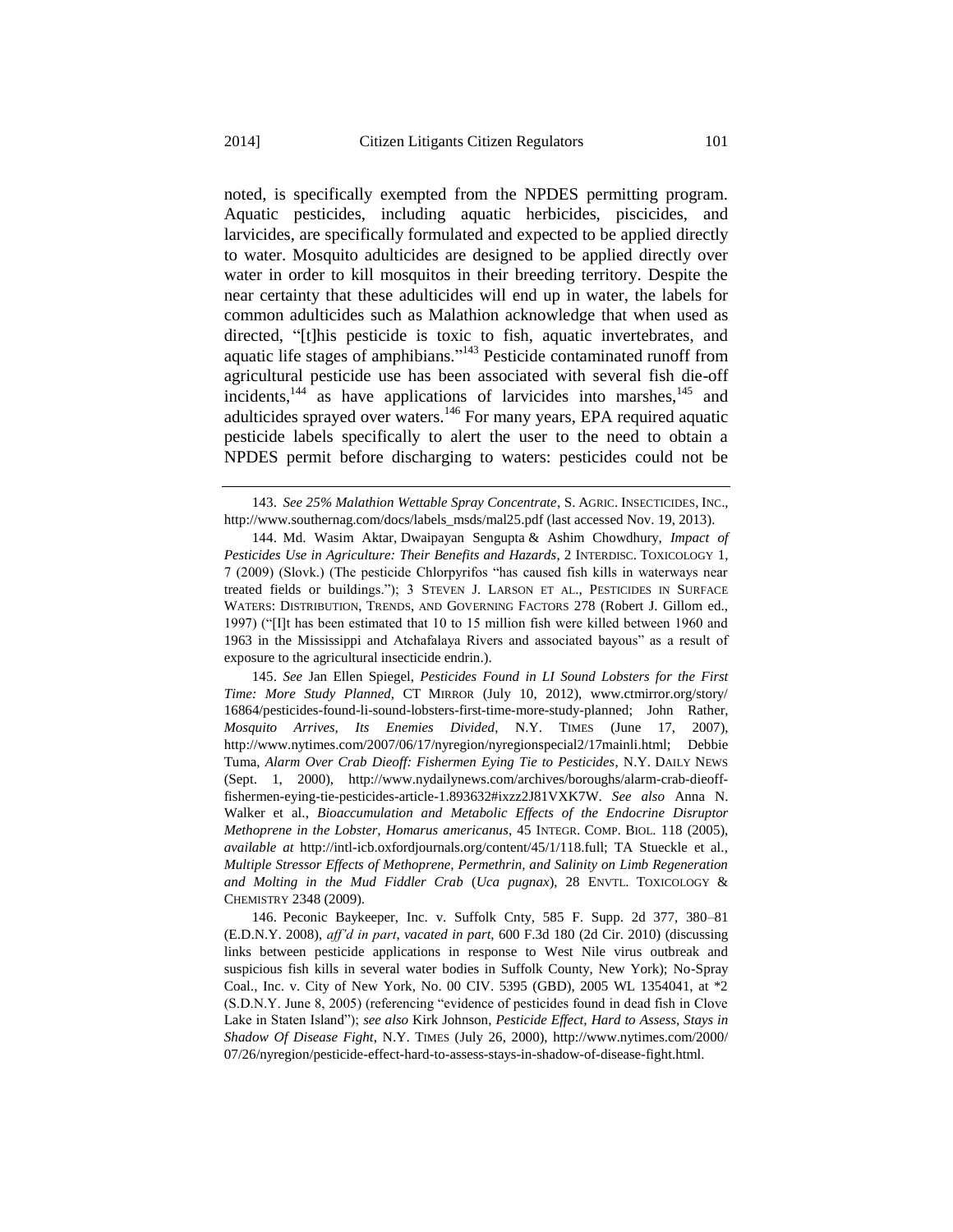"discharge[d] into lakes, streams, ponds, or public waters unless in accordance with an NPDES permit.<sup> $5147$ </sup> Agricultural interests are among the heaviest users of pesticides. Thus, it is not surprising that, as with land application of CAFO wastes, EPA has not sought to enforce the CWA NPDES permitting requirement against pesticide application. Yet the CWA contains no exemption from the NPDES program for pesticides registered under FIFRA, and many pesticide applications into and overwater fall neatly into the triggering elements of the NPDES permitting requirement. Pesticides are "discharged" or "added" into water. The addition takes place from a "discrete conveyance"—usually a spray nozzle mounted on a vehicle or aircraft. Vehicles and aircraft have both been held to constitute CWA point sources in their own right.<sup>148</sup> The pesticides potentially fall within the definition of "pollutants," which specifically includes "biological material" and "chemical wastes."<sup>149</sup> Finally, many of these pesticides are applied to waters that are clearly jurisdictional "waters of the United States," including tidal marshes and estuaries immediately adjacent to waters that are navigable in fact.

When over 100,000 juvenile steelhead salmon died in May, 1996 after the application of the aquatic herbicide Magnacide H (a trade name for acrolein) to an irrigation canal that drained into the Bear Creek in Oregon, a local conservation group broke the pattern of nonenforcement of NPDES permitting requirements against pesticide application. The group, Headwaters, Inc., served a notice letter and filed a citizen enforcement suit against the Talent Irrigation District ("TID"), alleging that TID's application of the aquatic pesticide without a NPDES permit violated Section 301 of the CWA. The defendant irrigation district moved for summary judgment, arguing both that pesticides could not be considered "pollutants" because they are useful products, and that FIFRA-regulated pesticides are implicitly exempted from the statutory NPDES permitting requirement. While acknowledging that the application of acrolein to the irrigation canal satisfied all of the triggering elements of the NPDES permit requirement, the district court nevertheless granted summary judgment to the defendants, reasoning that pesticide applications were adequately regulated under FIFRA.<sup>150</sup>

<sup>147.</sup> EPA, POLICY AND CRITERIA NOTICE 2180.1 (1977).

<sup>148.</sup> *See* Weinberger v. Romero-Barcelo, 456 U.S. 305 (1982); Sierra Club v. Abston Constr. Co., 620 F.2d 41 (5th Cir. 1980); Am. Mining Cong. v. U.S. Army Corps of Eng'rs, 951 F. Supp. 267, 271 (D.D.C. 1997), *aff'd sub nom.*, Nat'l Mining Ass'n v. U.S. Army Corps of Eng'rs, 145 F.3d 1399 (D.C. Cir. 1998).

<sup>149.</sup> 33 U.S.C. § 1362(6) (2006).

<sup>150.</sup> Headwaters, Inc. v. Talent Irrigation Dist., Civil No. 98-6004-AA, 1999 U.S. Dist. LEXIS 21569 (W.D. Or. Feb. 1, 1999).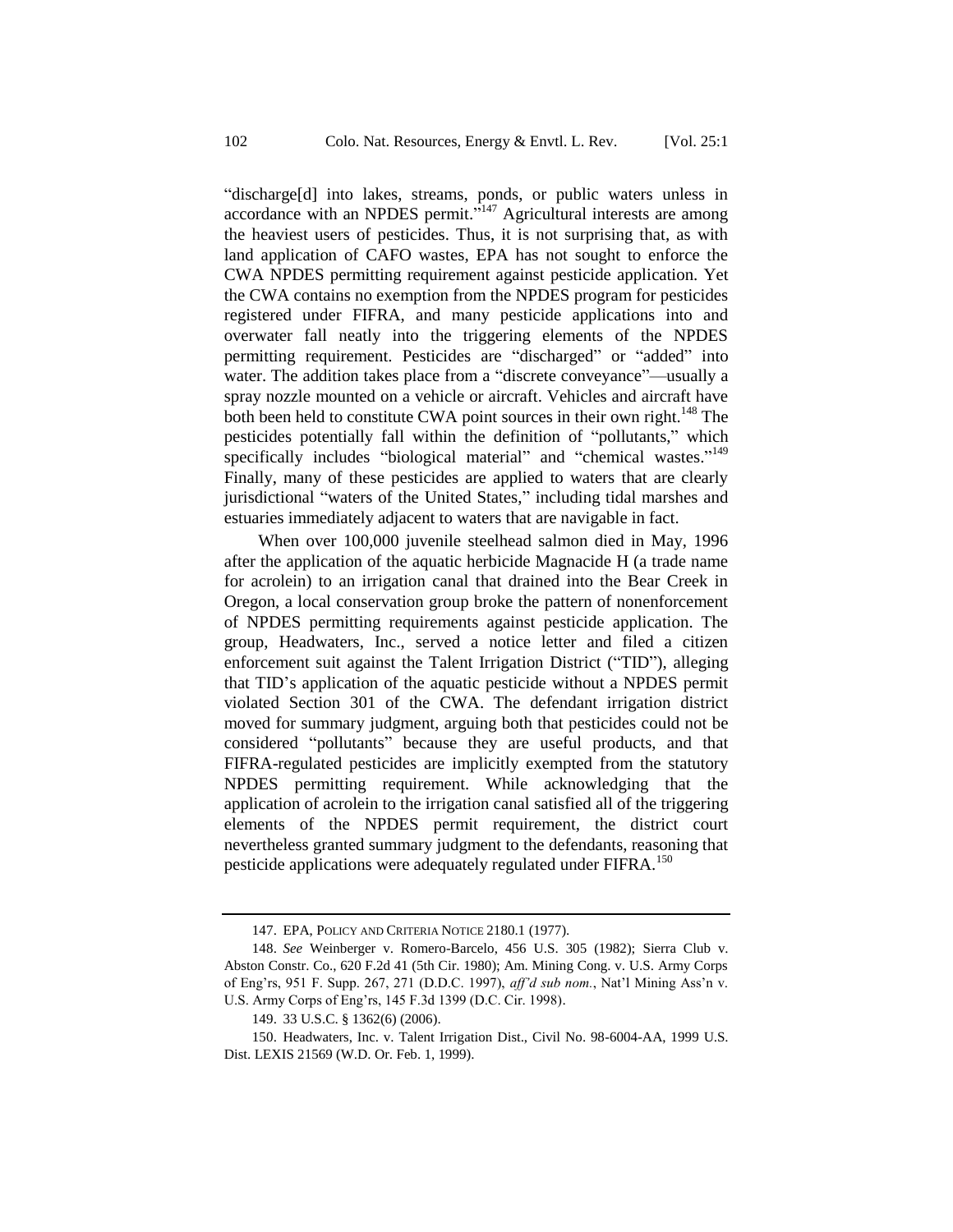Headwaters, Inc. appealed to the Ninth Circuit, and EPA filed an amicus brief in its support of the appeal. The Ninth Circuit reversed the district court, holding that FIFRA and the CWA could easily be read to give both statutes effect, with FIFRA addressing the general impacts of pesticide use and the CWA NPDES permitting program addressing local impacts. According to the court, "The NPDES permit requirement under the CWA thus provides the local monitoring that FIFRA does not."<sup>151</sup> The Ninth Circuit also rejected the irrigation district's argument that pesticides, as useful products, could not be considered a "pollutant." The court expressed skepticism that a toxic chemical like a pesticide would fall outside the definition of "pollutant," but held that "the residual acrolein left in the water after its application qualifies as a chemical waste product and thus as a 'pollutant' under the CWA."<sup>152</sup>

*Headwaters* was followed in the Ninth Circuit by *League of Wilderness Defenders v. Forsgren*, <sup>153</sup> where the court sustained a challenge to aerial spraying of insecticides to control the Douglas Fir Tussock Moth over United States Forest Service ("USFS") Lands, including streams and other surface waters. In the *Forsgren* case, the USFS relied on several informal letters issued by EPA indicating that the aerial pesticide spraying did not require NPDES permitting. The Ninth Circuit, relying on the *Headwaters* case, rejected these EPA letters as unpersuasive, and held that the aerial spraying from aircraft constituted a discharge from a point source. The court held that:

In the present case, the insecticides at issue meet the definition of "pollutant" under the Clean Water Act, and Forest Service aircraft spray these insecticides directly into rivers, which are waters covered by the Clean Water Act. Further, an airplane fitted with tanks and mechanical spraying apparatus is a "discrete conveyance." Therefore all the elements of the definition of point source pollution are met.<sup>154</sup>

Once the Ninth Circuit established that pesticide application was subject to NPDES permitting, citizen groups in other parts of the country sought to enforce the requirement. In *No-Spray Coalition v. City of New York*, a citizen group sued a municipality to challenge its program of spraying mosquito larvicides and adulticides into and over marshes and open water areas as part of municipal efforts to control mosquito-borne West Nile virus.<sup>155</sup> The district court in *No-Spray*, like the district court

<sup>151.</sup> Headwaters, Inc. v. Talent Irrigation Dist., 243 F.3d 526, 531 (9th Cir. 2001).

<sup>152.</sup> *Id.* at 533 (citing Hudson River Fishermen's Ass'n v. City of New York, 751 F.Supp. 1088, 1101–02 (S.D.N.Y. 1990), *aff'd*, 940 F.2d 649 (2d Cir. 1991)).

<sup>153.</sup> League of Wilderness Defenders v. Forsgren, 309 F.3d 1181 (9th Cir. 2008).

<sup>154.</sup> *Id.* at 1185.

<sup>155.</sup> No-Spray Coal., Inc. v. City of New York, 351 F.3d 602 (2d Cir. 2003).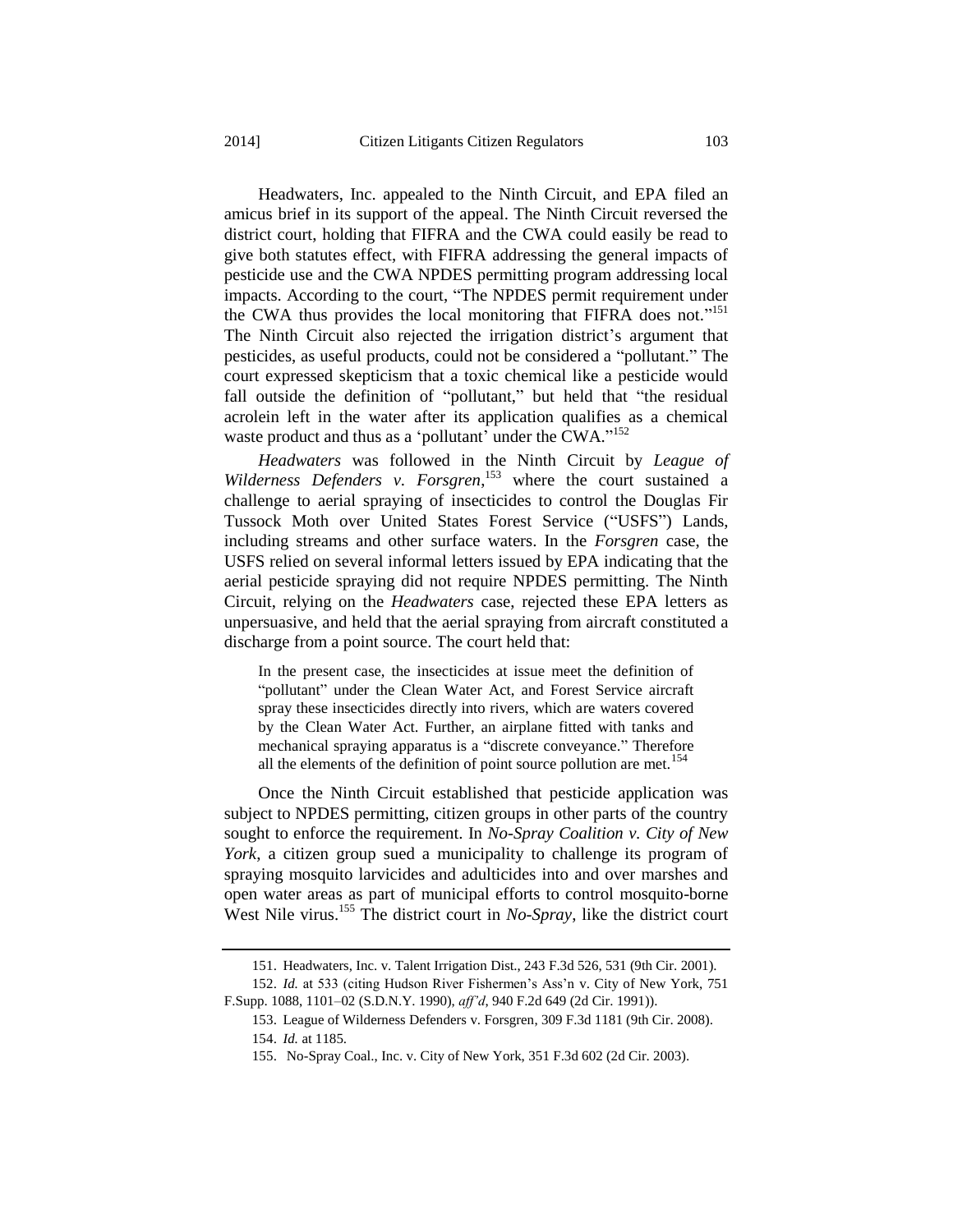in *Headwaters*, dismissed the plaintiffs' complaint based on a perceived conflict with FIFRA; rather than focus on any substantive conflict between the statutes, the court simply held that the CWA citizen suit should not be available to enforce against CWA violations that were also technical violations of FIFRA. The court reasoned that the lack of a citizen suit provision in FIFRA precluded invocation of the CWA citizen suit for pesticide-related violations.<sup>156</sup>

The Second Circuit, like the Ninth Circuit, reversed the district court's dismissal.<sup>157</sup> The court held that the lack of a citizen remedy under FIFRA does not affect the availability of a citizen enforcement remedy under the CWA, finding no reason "to eliminate from the CWA a remedy which it expressly provides, merely because another related statute does not similarly provide such a remedy."<sup>158</sup> The court refused to address the City's alternative argument that regulation of pesticides under FIFRA precluded their regulation under the NPDES permitting program. Instead, it remanded to the district court for further proceedings to determine whether the City's spraying program had committed a substantive violation of the CWA. On remand,<sup>159</sup> the district court denied the pending cross motions for summary judgment, essentially siding with the plaintiffs on the contested legal issues of whether pesticides sprayed into the air directly over surface waters constituted "additions" to water, whether pesticides could be considered to be "pollutants," and whether the spray vehicles and aircraft could be considered "point sources."

The combined effect of the legal holdings in the citizen enforcement initiatives in *Headwaters*, *Forsgren*, and *No-Spray* was, once again, to bring environmentally deleterious activities that had previously been exempted *sub rosa* through a policy of administrative nonenforcement within the regulatory ambit of the NPDES permitting program. However, unlike the administrative response in the case of gun clubs and landspreading of CAFO wastes, EPA refused to incorporate the citizen enforcement regulatory initiative for FIFRA into its agency regulatory program. Instead EPA sought, first through an interpretive statement,<sup>160</sup> and then through notice-and-comment rule making, to reverse the citizen enforcement/judicial expansion of the NPDES permitting program to cover pesticide application to waters. In November 2005, EPA adopted a

<sup>156.</sup> *Id.*

<sup>157.</sup> *Id.*

<sup>158.</sup> *Id.* at 605.

<sup>159.</sup> No-Spray Coal., Inc. v. City of New York, No. 00 Civ. 5395, 2005 U.S. Dist. LEXIS 11097 (S.D.N.Y. June 8, 2005).

<sup>160.</sup> Notice and Request for Comment, 68 Fed. Reg. 48,385, 48,387–88 (Envtl. Prot. Agency Aug. 13, 2003).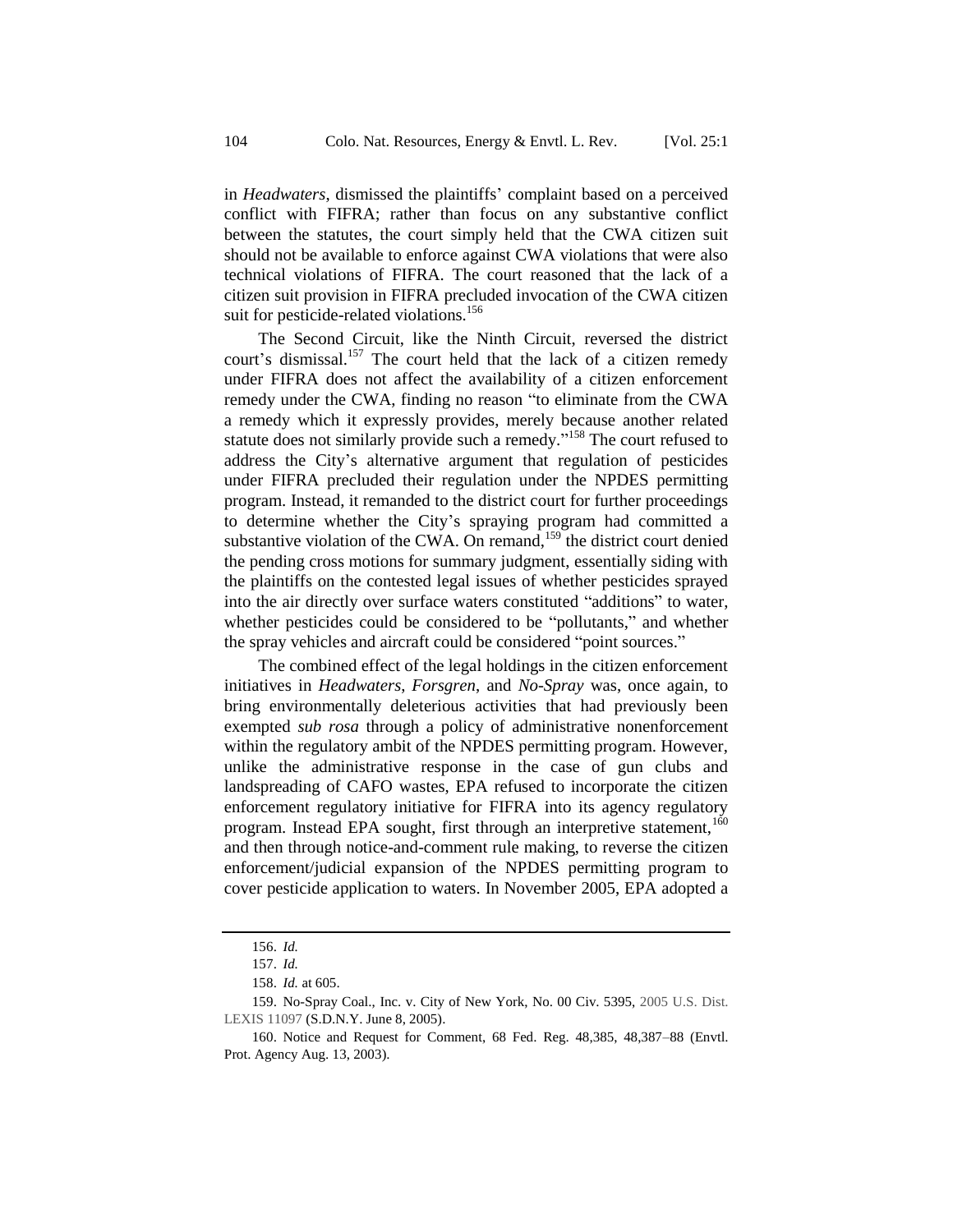final rule that amended 40 C.F.R. § 122.23 to provide an exemption from the NPDES permitting program for pesticide application:

(h) The application of pesticides consistent with all relevant requirements under FIFRA (i.e., those relevant to protecting water quality), in the following two circumstances:

(1) The application of pesticides directly to waters of the United States in order to control pests. Examples of such applications include applications to control mosquito larvae, aquatic weeds, or other pests that are present in waters of the United States.

(2) The application of pesticides to control pests that are present over waters of the United States, including near such waters, where a portion of the pesticides will unavoidably be deposited to waters of the United States in order to target the pests effectively; for example, when insecticides are aerially applied to a forest canopy where waters of the United States may be present below the canopy or when pesticides are applied over or near water for control of adult mosquitoes or other pests.<sup>161</sup>

However, the EPA Pesticide Rule was not the last word on the issue of NPDES coverage of pesticide application. Both environmental interests and agricultural interests challenged the final Pesticide Rule in *National Cotton Council v. EPA*. <sup>162</sup> Environmental groups challenged the rule on the grounds that the Pesticide Rule illegally sought to exempt activities plainly covered by the statutory language of the CWA. Industry petitioners challenged the rule on the grounds that the rule did not go far enough, as it failed to exempt pesticide applications that violate pertinent FIFRA requirements as well as those that complied with FIFRA requirements.

As in the citizen enforcement cases, the challenge to the EPA Pesticide Rule turned on the interpretation of the CWA terms "pollutant" and "point source." Because EPA formulated its rule through notice-andcomment rule making, the Sixth Circuit reviewed the challenge through the deferential lens of *Chevron*, examining first the question of whether EPA's interpretation contravened Congress's specific intent. EPA argued in defense of its rule that chemical pesticides are not pollutants as they are not "chemical wastes" included in CWA § 502(12), since, in EPA's view, these pesticides were being used, not disposed of. EPA argued that since chemical pesticides fell outside the definition of waste,

<sup>161.</sup> Application of Pesticides to Waters of the United States in Compliance with FIFRA, 71 Fed. Reg. 68,483, 68,485 (Nov. 27, 2006) (codified at 40 CFR § 122.3(h)(1)– (2) (2012)).

<sup>162.</sup> Nat'l Cotton Council of Am. v. EPA, 553 F.3d 927 (6th Cir. 2009).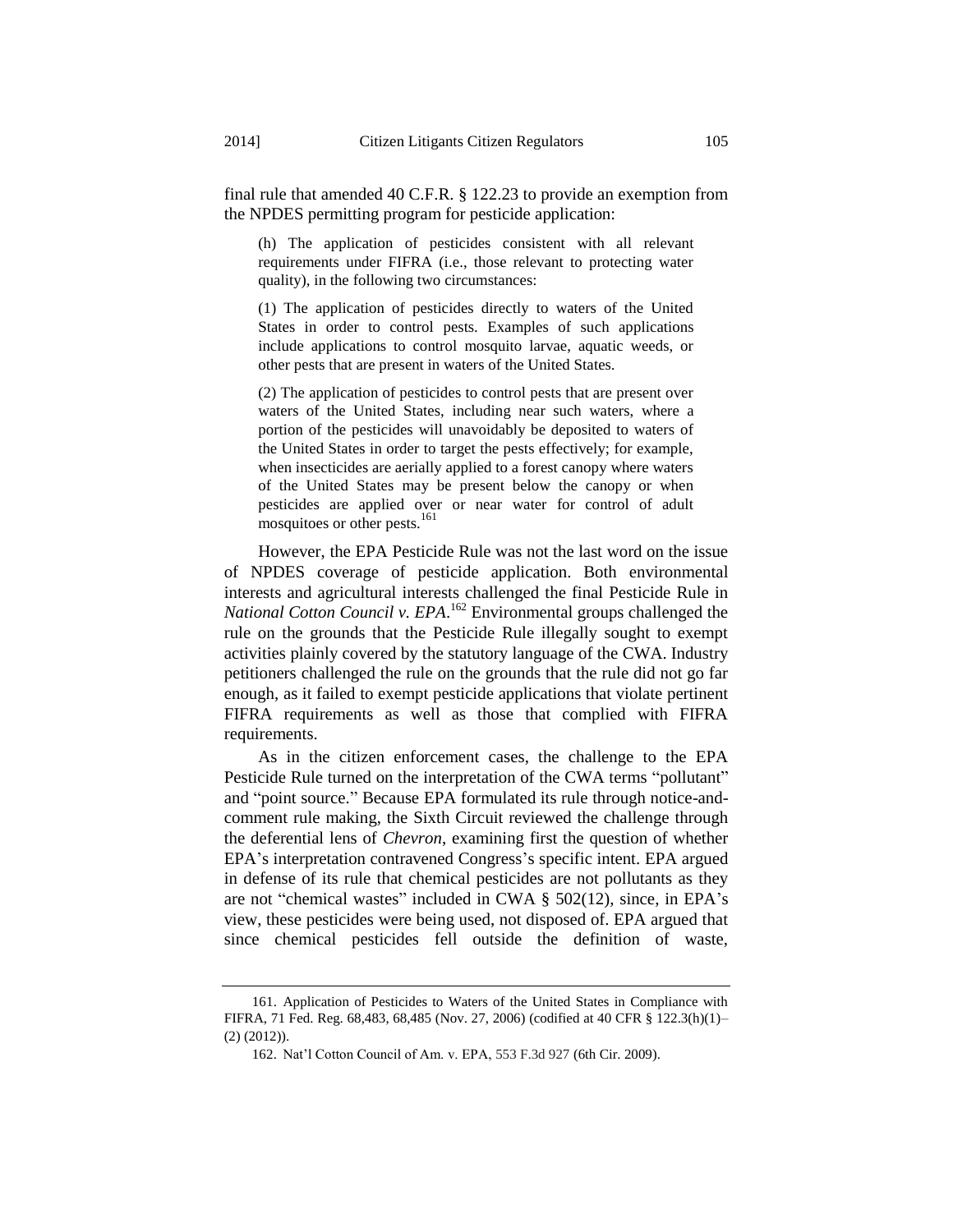nonchemical biological pesticides should likewise be excluded from the definition. The agency reasoned that it would be absurd to exempt chemical pesticides that are generally more hazardous from permitting while including more benign biological pesticides. Finally, EPA argued that although pesticide residues (including excess pesticides) might fall within the definition of chemical wastes, these residues were not discharged from a "point source" since they were not wastes at that time in the process. According to EPA, since the transformation from useful product to chemical waste takes place away from the point source, pesticide residues should be considered nonpoint source pollution, outside the scope of the NPDES permitting scheme.<sup>163</sup>

The Sixth Circuit vacated the Pesticide Rule, finding no ambiguity in the definitions of "pollutant" or "addition from a point source" that would leave room for EPA interpretation. Under an ordinary understanding of the term "chemical wastes," both excess pesticides and pesticide residues are waste materials, so the only pesticide applications that could be exempted were those aquatic pesticide applications that left no excess pesticides and no residues in the water. <sup>164</sup> The court similarly rejected EPA's reasoning that excess pesticides and residues were not discharged "from" a point source, holding that there was no temporal element in the definition of a discharge so long as the point source was a but-for cause of the pesticide wastes in the water.<sup>165</sup> Although the court relied on a plain meaning approach, the court noted the inconsistency between EPA's position and the goals of the Act: "EPA's interpretation ignores the directive given to it by Congress in the CWA, which is to protect water quality."<sup>166</sup> Interestingly, although the preamble to the EPA Pesticide Rule cites the successful citizen enforcement suits as part of the impetus for the rule, the Sixth Circuit does not cite these cases in explaining its "plain meaning" approach to the scope of the NPDES program. Ultimately, despite the availability of *Chevron* deference for an EPA rule making, the CWA interpretation established in the citizen enforcement initiatives—that pesticide application requires a NPDES permit—prevailed over the agency position.

The Supreme Court denied review of *Cotton Council*. <sup>167</sup> On October 31, 2011, following a stay of the mandate in the Cotton Council case, EPA issued a nationwide general permit under the NPDES program for

<sup>163.</sup> *Id.* at 934–35, 939.

<sup>164.</sup> *Id.* at 936.

<sup>165.</sup> *Id.* at 940.

<sup>166.</sup> *Id.* at 939.

<sup>167.</sup> Am. Farm Bureau Fed'n v. Baykeeper, 130 S. Ct. 1505 (2010).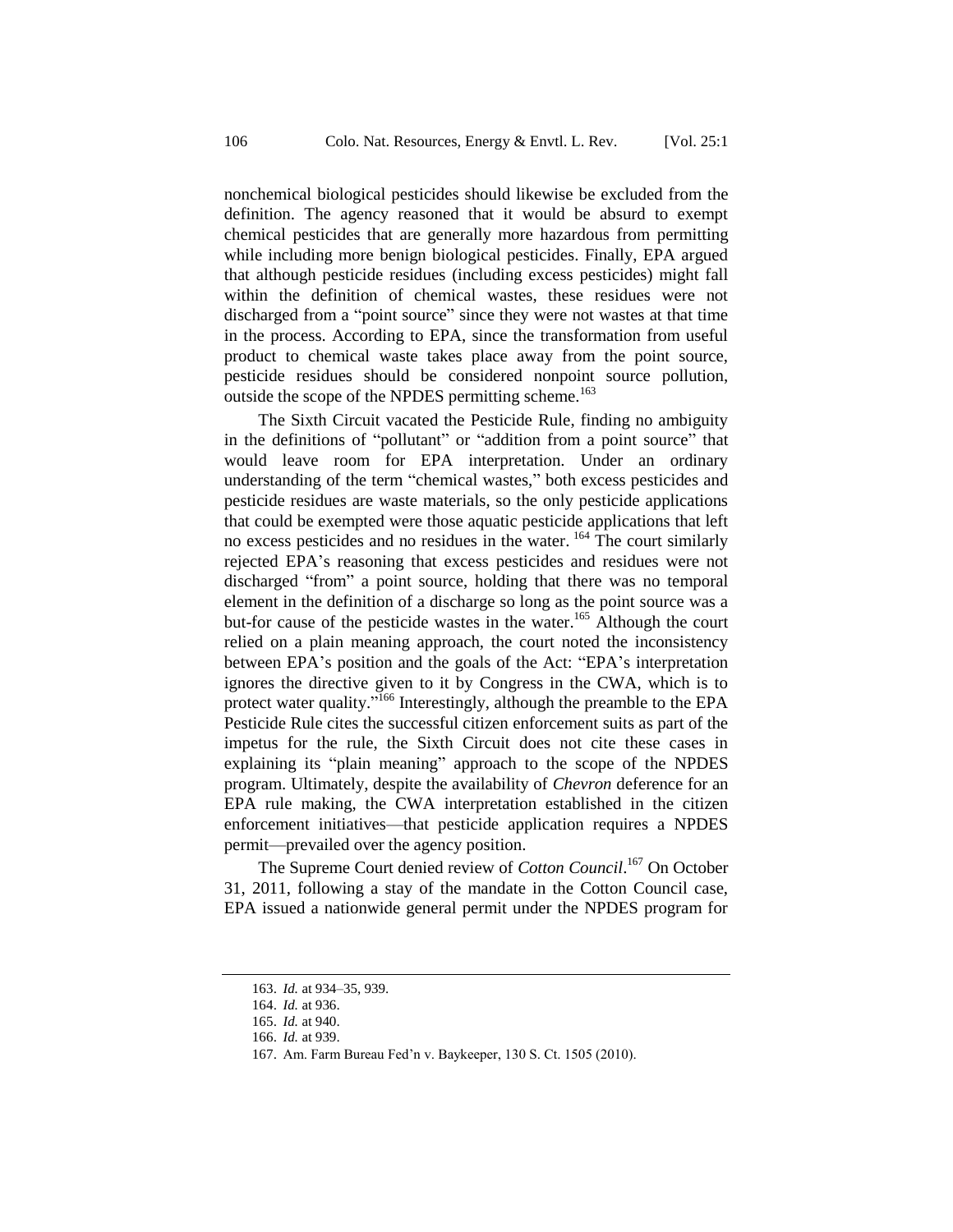the application of pesticides over and near water bodies.<sup>168</sup> As in the case of gun clubs and CAFO manure landspreading, an activity within the letter and intent of the NPDES program was brought into the regulatory program by the initiation of citizen enforcement cases against a backdrop of agency nonenforcement.<sup>169</sup> However, the regulatory political dynamic for pesticide regulation under the NPDES program is not yet complete: a bill passed the House of Representatives in the 112th Congress that would have exempted pesticide application from NPDES regulation.<sup>170</sup>

#### *D. Interbasin Water Transfers*

Various enterprises move water within and between watersheds. Huge quantities of water are moved for the purpose of irrigated agriculture, drinking water supplies, flood control, hydroelectric power generation, and even snowmaking in ski areas. Artificial water diversions pose unique challenges both environmentally and legally. Transfer of water contaminated with pollutants from runoff in agricultural, suburban, and urban areas introduces these contaminants to the receiving water body. High levels of nutrients in agricultural and suburban runoff promote algae blooms and eutrophication in receiving waters. Water

<sup>168.</sup> EPA, PESTICIDE GENERAL PERMIT (PGP) FOR DISCHARGES FROM THE APPLICATION OF PESTICIDES (2011), *available at* http://www.epa.gov/npdes/pubs/ final\_pgp.pdf.

<sup>169.</sup> As this Article is being written, another, similar dynamic of citizen enforcement leading to an agency regulatory rollback is playing out before both EPA and the Supreme Court. In *Northwest Environmental Defense Center v. Brown*, 640 F.3d 1063 (9th Cir. 2011), *cert. granted sub nom.* Decker v. Nw Envtl. Def. Ctr., 133 S. Ct. 22 (2012), citizen plaintiffs argued successfully to the Ninth Circuit Court of Appeals that channeled stormwater runoff from logging roads required NPDES permits, and were not exempted by the regulatory exemption for silvicultural activities in 40 C.F.R. § 122.27 (2012). The Supreme Court granted certiorari, and shortly after argument before the Supreme Court, EPA issued a final regulation purporting to clarify the exemption from NPDES permitting requirements for stormwater discharges from logging roads. Revisions to Stormwater Regulations to Clarify That an NPDES Permit Is Not Required for Stormwater Discharges from Logging Roads, 77 Fed. Reg. 72,970 (December 7, 2012) (to be codified at 40 C.F.R. § 122). The Supreme Court has permitted supplemental briefing on the effect of the regulations on its decision concerning the applicability of NPDES permitting requirements to logging road stormwater runoff. The Supreme Court ultimately upheld EPA's interpretation of the preexisting regulation to exclude logging road runoff from regulation in *Decker v. Northwest Environmental Defense Center*, 133 S.Ct. 1326 (2013).

<sup>170.</sup> H.R. 872, 112th Cong. § 2 (2011) (proposing to restrict "the Administrator or a State" from requiring a NPDES permit for any "discharge from a point source into navigable waters of a pesticide authorized for sale, distribution, or use"). This bill has been reintroduced in the 113th Congress as H.R. 935. H.R. 935, 113th Cong. (2013).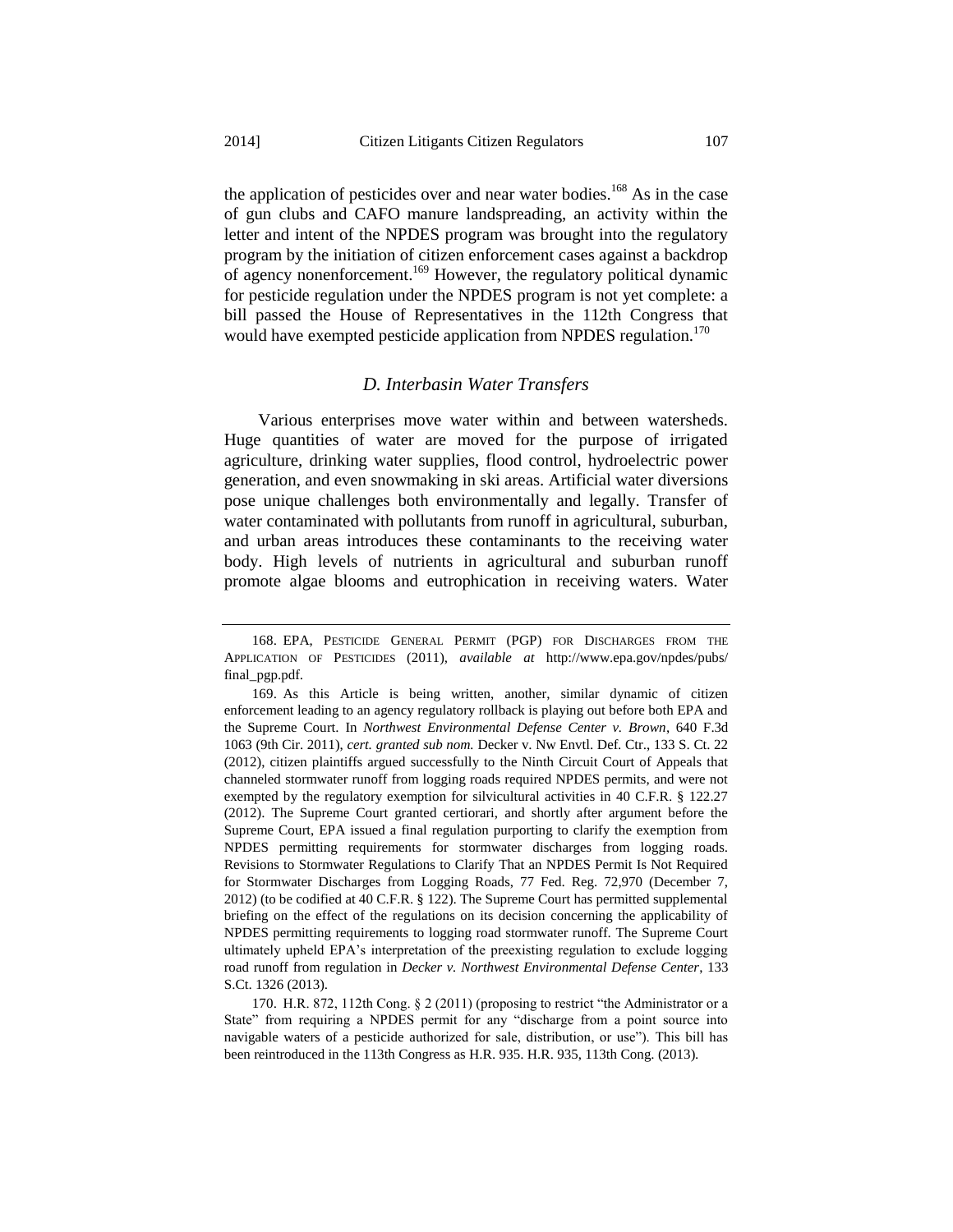supply transfers may introduce contaminants and heat from degraded watersheds to pristine watersheds. These may include contaminants that are naturally occurring in the donor watershed but impair the natural quality of receiving water bodies. Industrial effluents in the donor water body can contaminate otherwise pristine receiving waters. Water transfer impoundments may add heat to the transferred waters, and hydroelectric facilities can kill and grind up fish and other aquatic life. Transferred water may differ in color, turbidity, solids content, or clarity from the receiving water, causing visual and aesthetic impacts. Designated uses and water quality criteria in receiving water bodies may differ from those in the donor water body, so water that meets water quality standards where it is withdrawn may violate water quality standards where it is discharged.<sup>171</sup> Finally, water transfers can introduce invasive species to the receiving water body.

The status of water transfers under the NPDES permitting requirements of the CWA poses another problem of statutory interpretation in which a widely practiced activity falls within the literal statutory ambit of regulated point source discharges. There is no question that the contaminants transferred by water transfers are "pollutants" after all, the definition of "pollutant" specifically includes "biological materials" and "heat," as well as "rock" and "sand" (the components of turbidity-inducing suspended solids). The CWA specifically identifies "suspended solids" as a "conventional pollutant" regulated according to Best Conventional Pollution Control Technology under the CWA.<sup>172</sup> Similarly, the typical infrastructure of water transfers easily fits the definition of a "point source," which specifically includes a "channel," "ditch," or "tunnel." Receiving waters are typically permanent surface water bodies that are navigable in fact, or tributary to waters that are navigable in fact, thus falling within the definition of "waters of the United States." So any controversy concerning the application of the NPDES permitting requirement to water transfers turns on the interpretation of the "addition" element of the CWA permitting scheme.

<sup>171.</sup> Section 303 of the Clean Water Act requires states to designate uses for each distinct segment of every navigable waterway within its borders. Clean Water Act of 1972 § 303(c)–(d), 33 U.S.C. § 1313 (c)–(d) (2012). Designated uses may range from simple suitability for fish propagation, to use for fishing and primary contact recreation (swimming), to use as a public potable water supply. *Id.* § 1313 (c)(2)(A). States must then promulgate numerical standards for various pollutants and pollutant properties that each body of water must meet in order to safely support its designated uses. *Id.* §  $1313(c)(2)(B)$ . Thus, a water body that is designated as a public water supply will be assigned far more stringent water quality standards than another body of water in the same state that is designated only for fish propagation.

<sup>172.</sup> 33 U.S.C. § 1314(a)(4) (2000).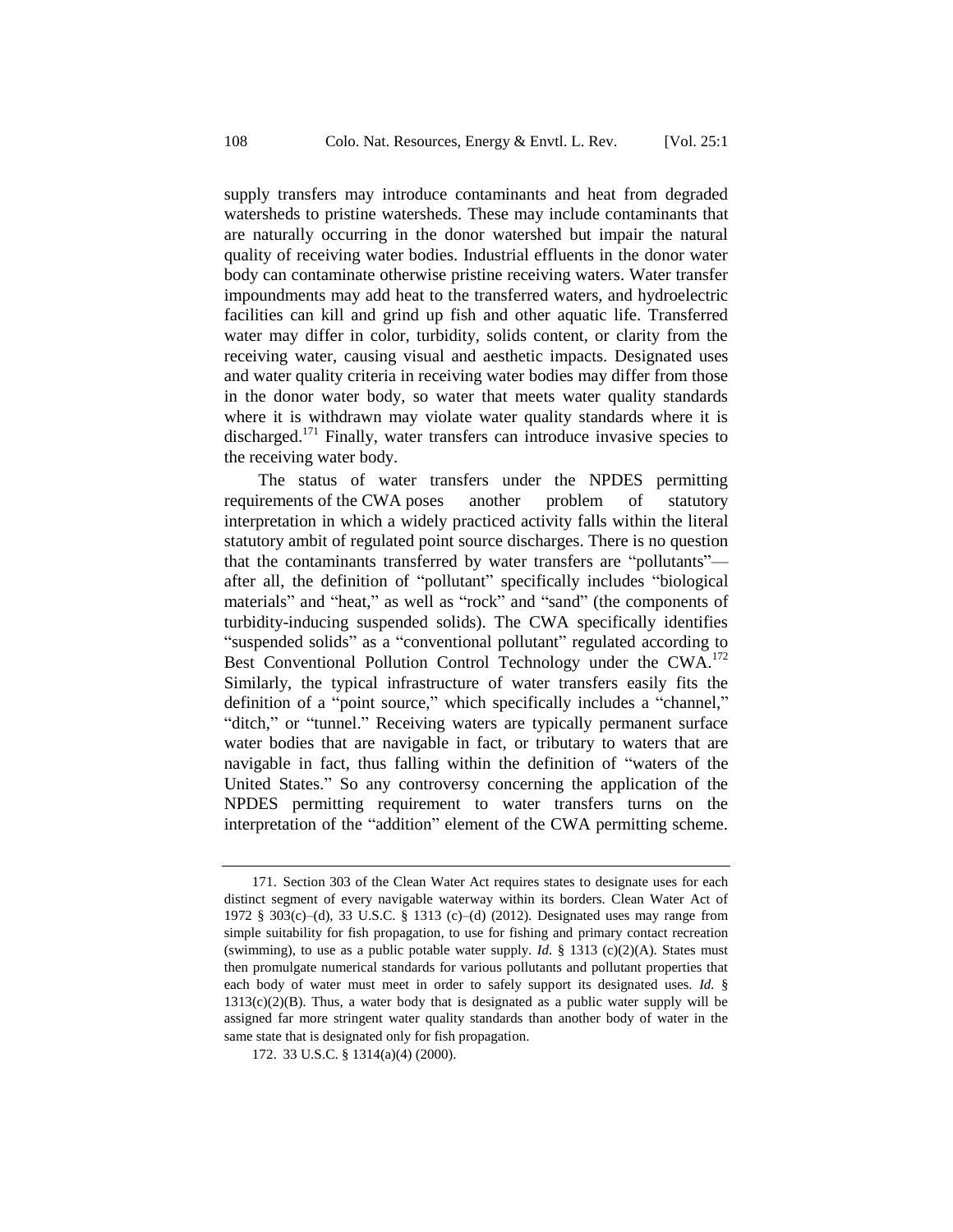Water transfers seem to fall literally within the common sense and dictionary definitions of the term "addition"—they clearly "add" to the receiving waters pollutants that were not already there.

The legislative purpose sections of the CWA provide support for the inclusion of water transfers within the scope of NPDES permitting. On the one hand, the legislative purposes of the act specifically declare a national goal "to restore and maintain the chemical, physical, and biological integrity of the Nation's waters."<sup>173</sup> The conference report explained the idea of water body "integrity" as a "concept that refers to a condition in which the natural structure and function of ecosystems is maintained . . . defined as that condition in existence before the activities of man invoked perturbations which prevented the system from returning to its original state of equilibrium."<sup> $174$ </sup> This ecological integrity goal is clearly inconsistent with unregulated transfers of contaminated water from one water body to another. On the other hand, another section of the legislative purposes (added in 1977) declares that "it is the policy of Congress that the authority of each State to allocate quantities of water within its jurisdiction shall not be superseded, abrogated, or otherwise impaired by this chapter."<sup>175</sup> Senator Wallop, the sponsor of this amendment, made clear, however, that it was not intended to take precedence over "legitimate and necessary water quality considerations." <sup>176</sup> Thus, the legislative purposes seem to support the notion that water transfers should be considered in the NPDES permitting program so long as permitting is related to water quality issues and not water quantity regulation.

Structurally, the CWA also supports inclusion of water transfers and even intrabasin discharges, at least under some circumstances. Section 303 of the CWA, establishes a regime of water quality standards consisting of use designations and criteria for individual water body segments, and Sections  $402(a)$  and  $301(b)(1)(C)$  of the CWA contemplate the implementation and achievement of these segmentbased water quality standards through the NPDES permitting regime.<sup>177</sup>

<sup>173.</sup> 33 U.S.C. § 1251(a) (2012).

<sup>174.</sup> H.R. REP. NO. 92-911 (1972), *reprinted in* 1972 LEGISLATIVE HISTORY, *supra* note [23.](#page-7-0)

<sup>175.</sup> 33 U.S.C. § 1251(g) (1987).

<sup>176.</sup> Nat'l Wildlife Fed'n v. Gorsuch, 693 F.2d 156, 179 n.67 (D.C. Cir. 1982); 123 CONG. REC. 39,212 (1977) (statement of Sen. Wallop).

<sup>177.</sup> Clean Water Act § 402(a) sets forth the basics of the NPDES permitting program, through which EPA or delegated state agencies may issue permits that allow facilities to discharge effluent with levels of pollutants at or below specified amounts and concentrations without violating the Act's blanket prohibition on the discharge of pollutants from point sources into navigable waterways. 33 U.S.C. § 1342 (2012).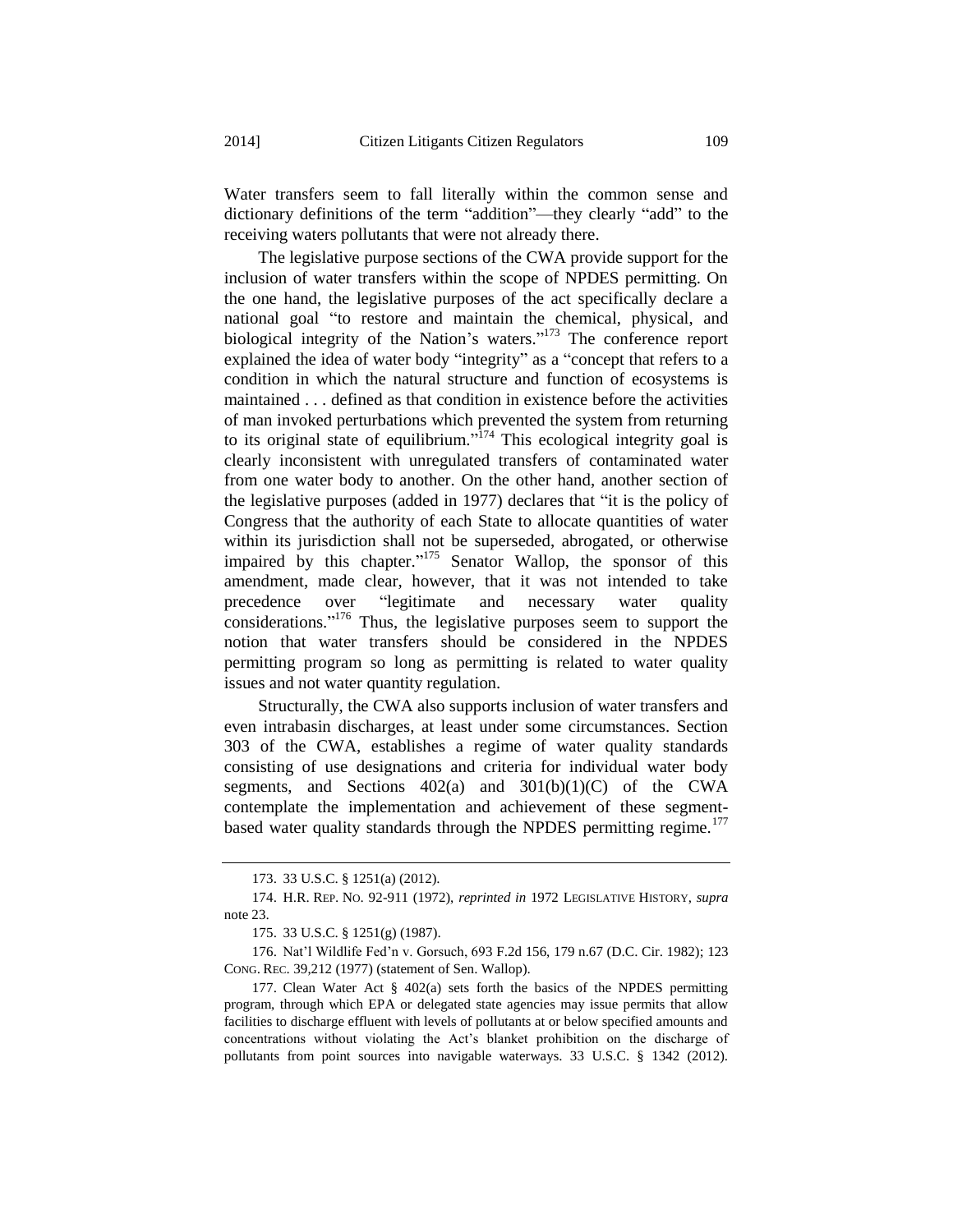In addition, by including the Section 404 dredge-and-fill materials permitting requirement within the same triggering elements of the basic Section 301 prohibition of the CWA, Congress clearly contemplated that, at least in some cases, redeposit of materials already present in the very same "waters of the United States" would trigger the permitting requirement.<sup>178</sup>

As with gun clubs, CAFO landspreading, and pesticides, citizen suits played a major role in the evolution of the application of NPDES permitting to water impoundments and transfers. Early on in the implementation of the CWA, in 1973, EPA issued a guidance document that discussed control of dam-induced water pollution as a nonpoint source pollution problem.<sup>179</sup> Based on this guidance, EPA did not require dams to acquire NPDES permits, even though they might fall within the literal application of the terms "point source" and "addition of any pollutant." In 1979, the National Wildlife Federation ("NWF"), joined by other environmental groups and the State of Missouri, sued EPA to challenge this policy and force EPA to require permits in *National*  Wildlife Federation v. Gorsuch.<sup>180</sup> EPA defended its policy of failing to require NPDES permits of dams on the grounds that pollutants "pass[] through the dam from one body of navigable water (the reservoir) into another (the downstream river),"<sup>181</sup> and thus the "addition" element of the NPDES trigger was lacking. The D.C. Circuit ultimately rejected NWF's challenge, relying heavily on the nascent agency deference

179. EPA, THE CONTROL OF POLLUTION FROM HYDROGRAPHIC MODIFICATIONS 68– 72 (1973).

180. *Gorsuch*, 693 F.2d 156. Unlike the other citizen initiatives discussed in this Article, the NWF suit was brought against EPA to force EPA to regulate dams, not as an enforcement action against putative violators of the NPDES permitting requirement.

181. *Id.* at 165.

Section  $301(b)(1)(C)$  of the Act requires the application of more stringent effluent limitations in NPDES permits as necessary to ensure that the water quality standards of receiving bodies are met for all pollutants and pollutant properties. *Id.* § 1311.

<sup>178.</sup> Clean Water Act Section 301 (when read in tandem with the Section 502 definitions section) prohibits the discharge of pollutants from point sources to waters of the United States "except as in compliance with" various other sections, including both the Section 402 (NPDES) permits and Section 404 (dredge and fill) permits. *Compare* 33 U.S.C. § 1311, *with id.* § 1342. Thus, the same elements trigger the permitting requirement, which may be satisfied by either a Section 402 permit or a 404 permit depending on the circumstances. Courts have upheld the application of permitting requirements to the redeposit of dredged material into the same water from which it was removed. *See* United States v. M.C.C. of Fla., Inc., 863 F.2d 802 (11th Cir. 1989); Avoyelles Sportsmen's League, Inc. v. Marsh, 715 F.2d 897 (5th Cir. 1983); Am. Mining Cong. v. U.S. Army Corps of Eng'rs, 951 F. Supp. 267 (D.D.C 1997). *But see* United States v. Wilson, 133 F.3d 251 (4th Cir. 1997) (sidecasting not considered an "addition" of a pollutant).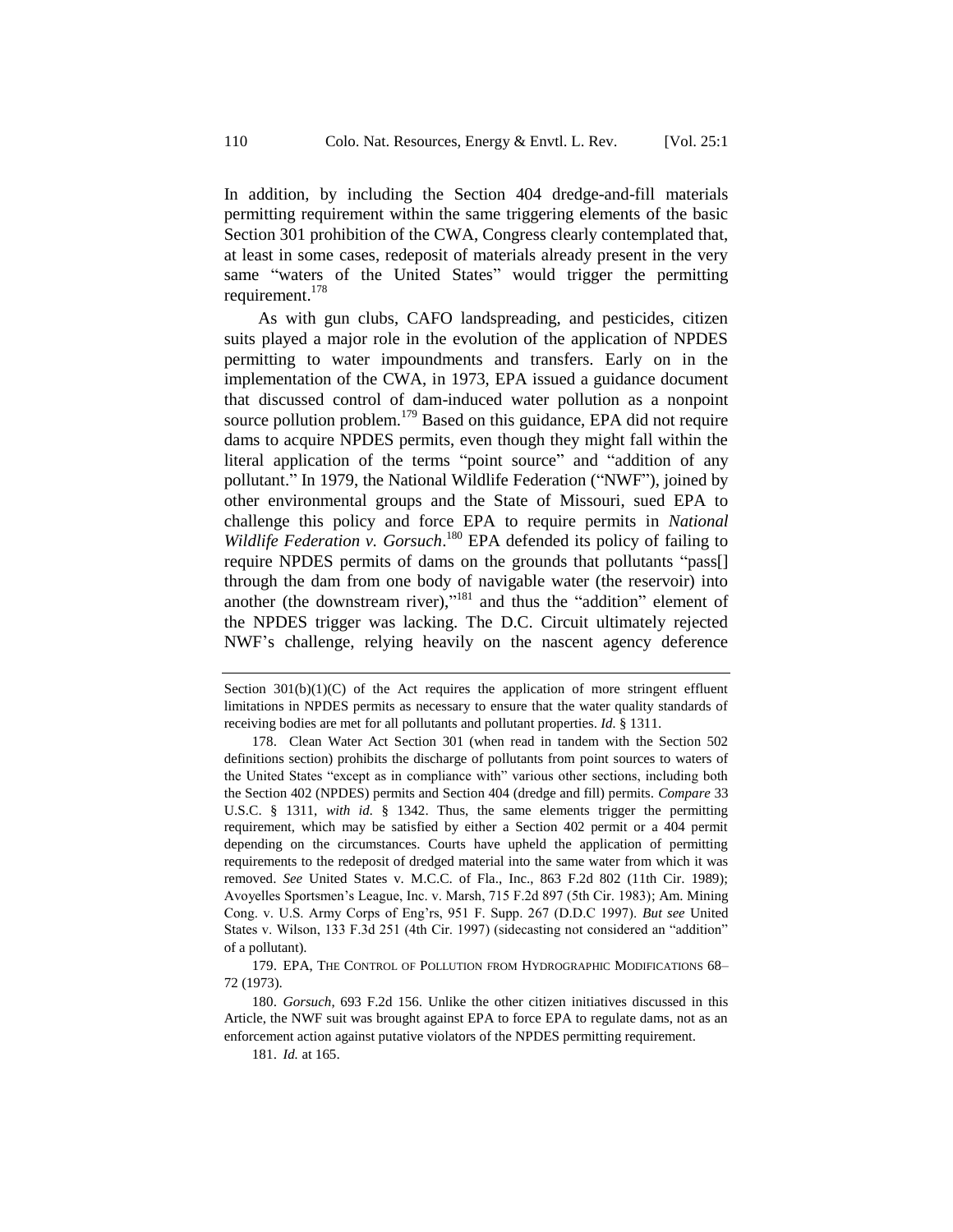regulations.<sup>182</sup> Deference to EPA's statutory interpretation embodied in its guidance was critical to the D.C. Circuit's rejection of the citizen claims for NPDES regulation. The court anticipated the approach later adopted by the Supreme Court in *Chevron* in its statement of the role of the reviewing court:

If we conclude that EPA's interpretation is inconsistent with the language of the Clean Water Act, as interpreted in light of the legislative history, or if it "frustrates the policy that Congress sought to implement," no amount of deference can save it. . . . But if the agency's construction neither contradicts the language of the statute nor frustrates congressional policy, our inquiry is a limited one. The agency's construction must be upheld if, in light of the appropriate degree of deference, it is "sufficiently reasonable," even if it is not "the only reasonable one or even the reading the court would have reached" on its own."<sup>183</sup>

As noted, the *Gorsuch* case was not a case of direct citizen enforcement against an unpermitted discharger under the new citizen enforcement provisions; rather, citizens sought the more traditional route of seeking judicial review of an agency interpretation—a citizen remedy that had previously been available under the Administrative Procedure Act. This choice of the traditional remedy proved fatal to the legal position advanced by the citizen groups in *Gorsuch*—as deference to the agency interpretation proved to be an insurmountable obstacle to implementation of the NWF interpretation of the Act to include dams in the NPDES program. Ironically, the level of deference given by the D.C. Circuit to EPA's dam policy would not apply under current Supreme Court precedent, as the Court held in *Mead* that agency guidance documents such as those involved in *Gorsuch* do not merit full *Chevron*style deference.<sup>184</sup>

Once established in *Gorsuch*, judicial acceptance of EPA's position on dams persisted even where NWF later sought to bring a citizen enforcement action in a similar case involving a pumped storage hydroelectric power facility. Pumped storage hydroelectric facilities store excess energy generated during periods of low-demand by using the electricity to pump water uphill into an impoundment, then releasing this water through generators to generate electricity during periods of higher

<sup>182.</sup> *Id.* at 170–71.

<sup>183.</sup> *Id.* at 171 (citations omitted).

<sup>184.</sup> United States v. Mead, Corp., 533 U.S. 218 (2001).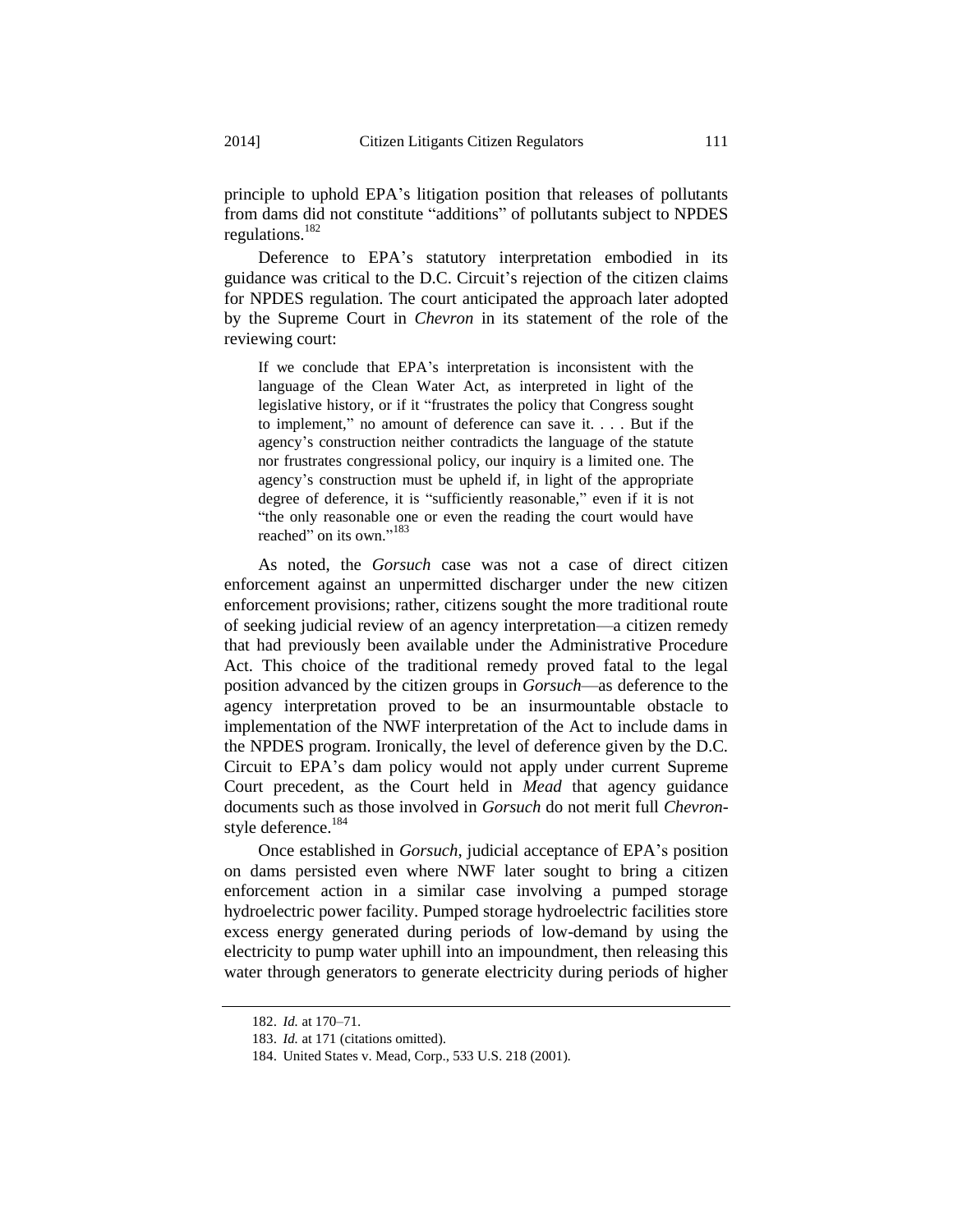demand. In *National Wildlife Federation v. Consumers Power*,<sup>185</sup> NWF sued an electric utility, alleging that its pumped storage facility discharged pollutants, in the form of the ground up remains of fish killed by the electric generating turbines, from a point source into the waters of Lake Michigan. The Sixth Circuit ultimately rejected NWF's claims. The court agreed that the discharge was from a "point source" and that fish remains (and even fish) were clearly within the definition of "pollutants" covered by the NPDES program which specifically includes "biological materials." Nevertheless, the court rejected NWF's contention that the utility "added" these pollutants to waters. Relying heavily on *Gorsuch* and the newly minted *Chevron* deference, the court deferred to EPA's interpretation and held that no "addition" of pollutants had occurred, as the pollutants had never been removed from "waters of the United States."<sup>186</sup>

*Gorsuch* and *Consumers Power* seemed to settle the question of the application of NPDES permitting to dams and impoundments, at least where the same contaminants passing through the dam end up downstream in the same water body. What about water transfers between watersheds, or from downstream to upstream where the contaminants would never naturally migrate? Such a circumstance formed the basis of a citizen suit in *DuBois v. United States Department of Agriculture*. <sup>187</sup> In *DuBois*, a citizen and an environmental group challenged the United States Forest Service's approval for the expansion of the Loon Mountain ski area located within USFS lands in New Hampshire. As part of the expansion, Loon Mountain proposed to increase pumping of water from the East Branch of the Pemigawassett River uphill to Loon Pond, a pristine mountain pond that the ski area used as a snowmaking reservoir. The citizen litigation was a hybrid case, seeking judicial review of the USFS approval as a violation of NEPA and accusing USFS of violating the CWA by discharging the polluted Pemigawassett water into Loon Pond without a NPDES permit.<sup>188</sup> The ski resort intervened as a party

<sup>185.</sup> NWF v. Consumers Power Co., 862 F.2d 580 (6th Cir. 1988).

<sup>186.</sup> *Id.*

<sup>187.</sup> Dubois v. USDA, 102 F.3d 1273 (1st Cir. 1996).

<sup>188.</sup> There is some ambiguity in the reported decisions about whether the citizen plaintiffs relied on the Clean Water Act citizen enforcement provision, CWA  $\S$  505(a)(1). The opinions do not identify Section 505 as the basis of the cause of action, but the Court does apply the citizen suit notice requirement of Section  $505(b)(1)(A)$ , implying that the NPDES claims against the United States Forest Service and the intervenor defendant could be considered a citizen enforcement suit. The First Circuit suggested that the illegality of the proposed discharge under the CWA would be an independent ground to set aside the expansion approval even in the absence of jurisdiction under the CWA citizen enforcement suit provision. *DuBois*, 102 F.3d at 1301.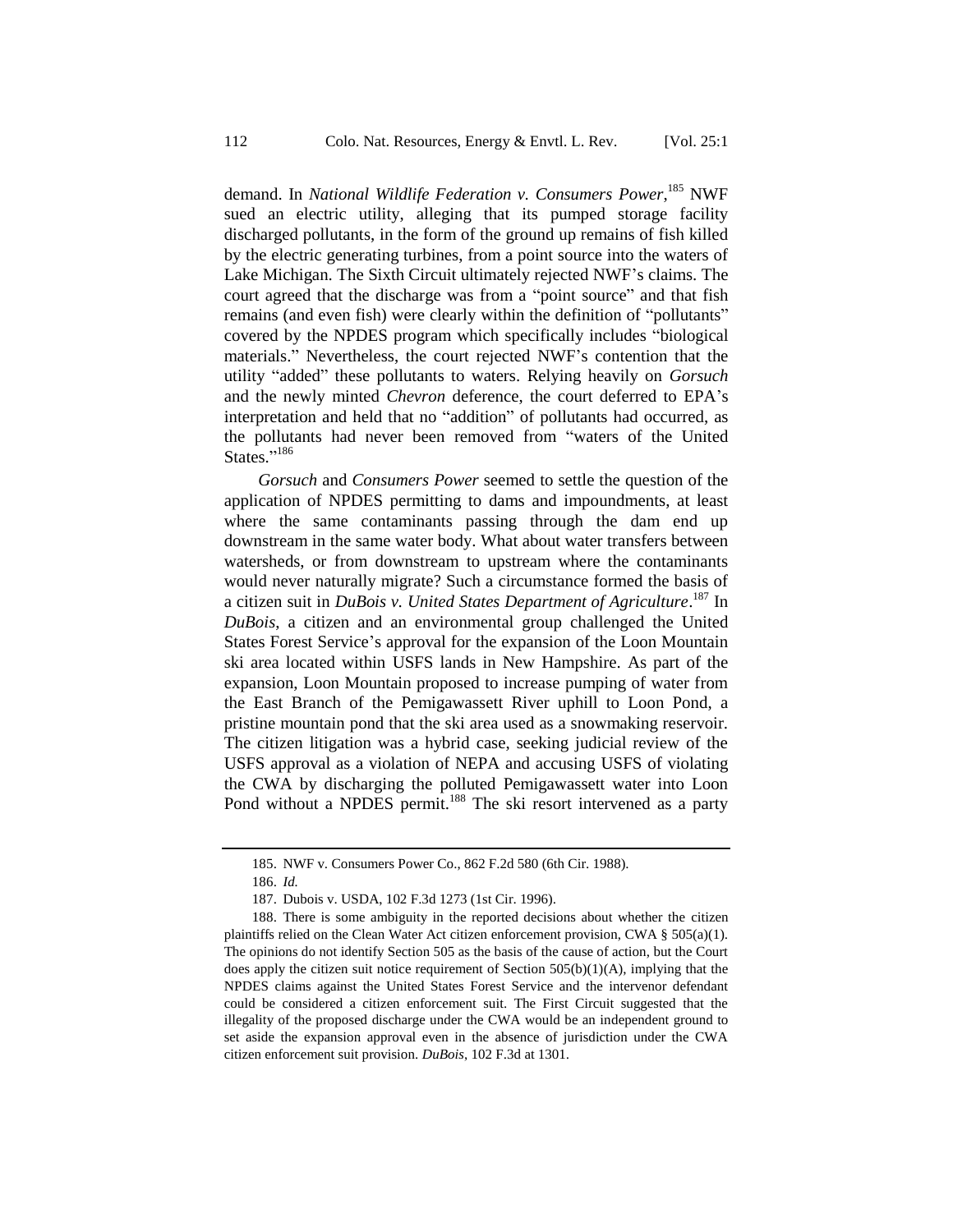defendant. In defending the case, USFS expanded on EPA's position in *Gorsuch*, arguing that the "waters of the United States" regulated by the CWA constituted a "singular entity," such that pollutants that were already in any portion of the "waters of the United States" (such as Pemigewasset River) could not logically be "added" to another portion of the "waters of the United States" (such as Loon Pond). Although the district court dismissed the NPDES claim, the First Circuit Court of Appeals reinstated it, distinguishing *Gorsuch* and *Consumers Power* on the grounds that those cases involved single water bodies, not transfers between water bodies in a direction that water (and pollutants) would never naturally flow. The First Circuit accordingly held "that the Pemigewasset River and Loon Pond are two distinct 'waters of the United States,' and that the proposed transfer of water from one to the other constitutes an 'addition.' "<sup>189</sup>

The First Circuit's "distinct waters" distinction was a crack in EPA's dam, so to speak, against applying NPDES permitting to water transfers and impoundments. Two citizen suits challenging unpermitted water transfers followed, and leapfrogged their way through the judicial and administrative statutory interpretation process in a way that illustrates the complex interaction between citizen, judicial, and administrative interpretations of the statute. In the first case, brought in 1998, *Miccosukee Indian Tribe v. South Florida Water Management District*, the Miccosukee tribe of Indians brought a citizen enforcement suit against a flood control district that pumped stormwater runoff contaminated with phosphorus and other nutrients from flood control canals into Lake Okeechobee, causing algae blooms and eutrophication problems in Lake Okeechobee as well as violating water quality standards for phosphorus.<sup>190</sup> The fisheries and water resources of Lake Okeechobee that the citizen plaintiffs sought to protect are of vital importance to the Tribe. In the second case, commenced in 2000, *Catskill Mountains Chapter of Trout Unlimited v. City of New York*, several trout fishing-oriented environmental organizations brought a citizen enforcement action against the City of New York based on the City's transfer of highly turbid water from a reservoir in one Catskill Mountain watershed through a tunnel that passed under a mountain and discharged into the Esopus Creek, a clear, fabled and beloved trout stream on the other side.<sup>191</sup> This water transfer muddied the Esopus Creek, interfered with trout breeding, and made fly fishing the Esopus all but impossible

<sup>189.</sup> *Id.* at 1299.

<sup>190.</sup> Miccosukee Tribe of Indians of Fla. v. S. Fla. Water Mgmt. Dist., 721 So.2d 389 (Fla. Dist. Ct. App. 1998).

<sup>191.</sup> Catskill Mountains Chapter of Trout Unlimited, Inc. v. City of New York, 273 F.3d 481, 484–85 (2d Cir. 2001).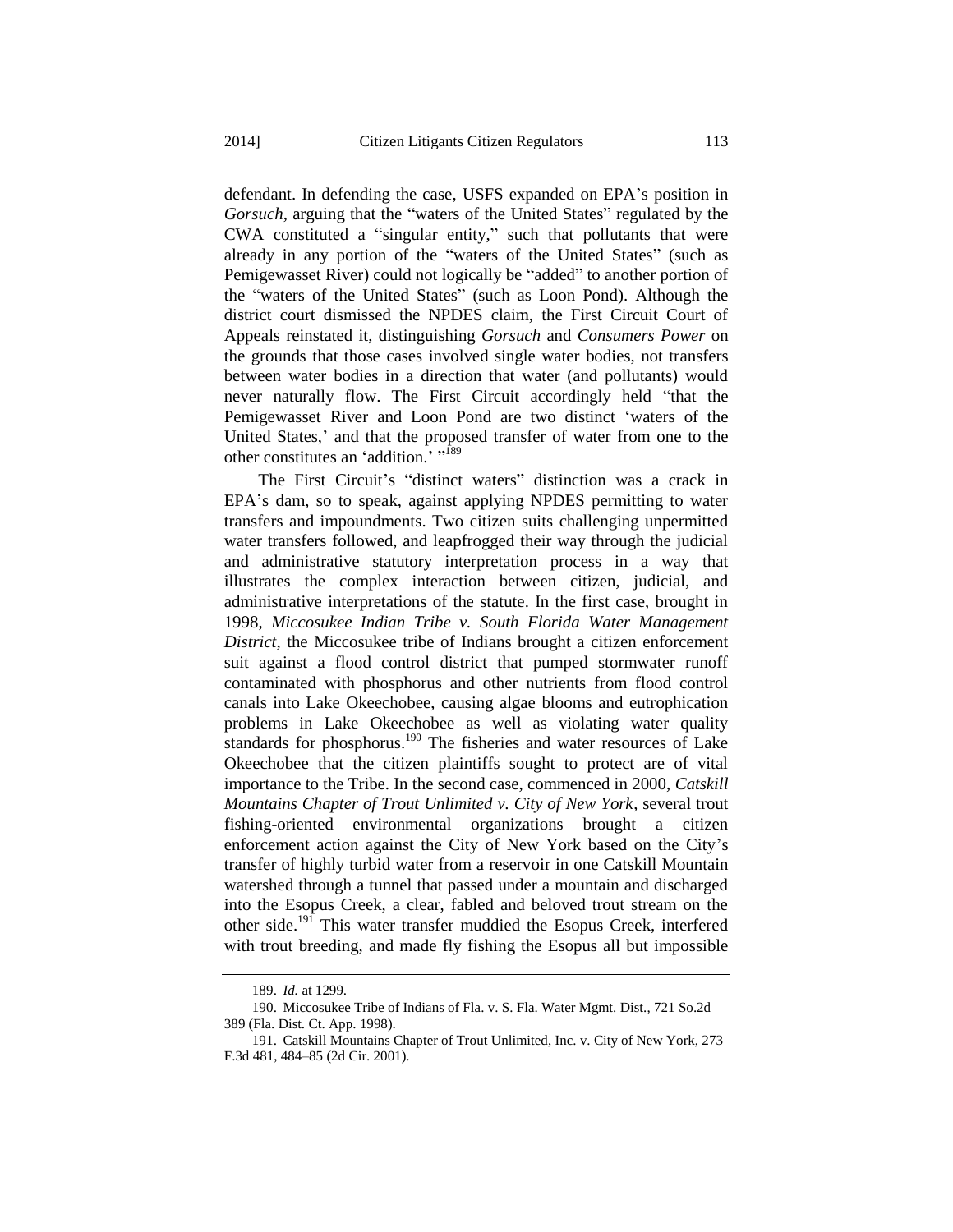due to limited visibility. The water transfer also caused violations of water quality standards in the Esopus Creek for turbidity and for temperature.

In the *Miccosukee* case, the district court granted plaintiff's motion for summary judgment, relying on *DuBois* to reject the "singular entity" theory and find that the transfer of polluted water from the flood control canal to Lake Okeechobee was indeed a pollutant "discharge" that triggered the NPDES permitting requirement. In the *Catskill Mountains* case, the district court granted the defendant's motion to dismiss, relying on *Gorsuch* and *Consumers Power* to hold that pollutants already in water could not be subject to permitting simply because the water was being transferred. The Catskill Mountains district court specifically relied on deference to EPA's guidance reflected in the *Gorsuch* and *Consumers Power* decisions.<sup>192</sup>

Both cases were appealed. In the *Catskill Mountains* appeal, the Second Circuit reversed the district court's dismissal of the complaint.<sup>193</sup> It noted that the district court had inappropriately applied *Chevron*-style deference to EPA's decades-old interpretive documents exempting dams from the NPDES program—a level of deference that was no longer appropriate in light of the Supreme Court's decision in *Mead*. It distinguished *Consumers Power* and *Gorsuch*, holding that those cases involved the movement of water within a single water body; while the Esopus Creek was a distinct water body from the Schoharie Reservoir. The Second Circuit used a "soup ladle" metaphor to explain the distinction:

The *Gorsuch* and *Consumers Power* decisions comport with the plain meaning of "addition," assuming that the water from which the discharges came is the same as that to which they go. If one takes a ladle of soup from a pot, lifts it above the pot, and pours it back into the pot, one has not "added" soup or anything else to the pot (beyond, perhaps, a de minimis quantity of airborne dust that fell into the ladle). In requiring a permit for such a "discharge," the EPA might as easily require a permit for Niagara Falls. The present case, however, strains past the breaking point the assumption of "sameness" made by the *Gorsuch* and *Consumers Power* courts. Here, water is artificially diverted from its natural course and travels several miles from the Reservoir through Shandaken Tunnel to Esopus Creek, a body of water utterly unrelated in any relevant sense to the Schoharie Reservoir and its watershed. No one can reasonably argue that the water in the Reservoir and the Esopus are in any sense the "same," such that "addition" of one to the other is a logical impossibility.

<sup>192.</sup> *Id.* at 489–90.

<sup>193.</sup> *Catskill Mountains Chapter*, 273 F.3d 481.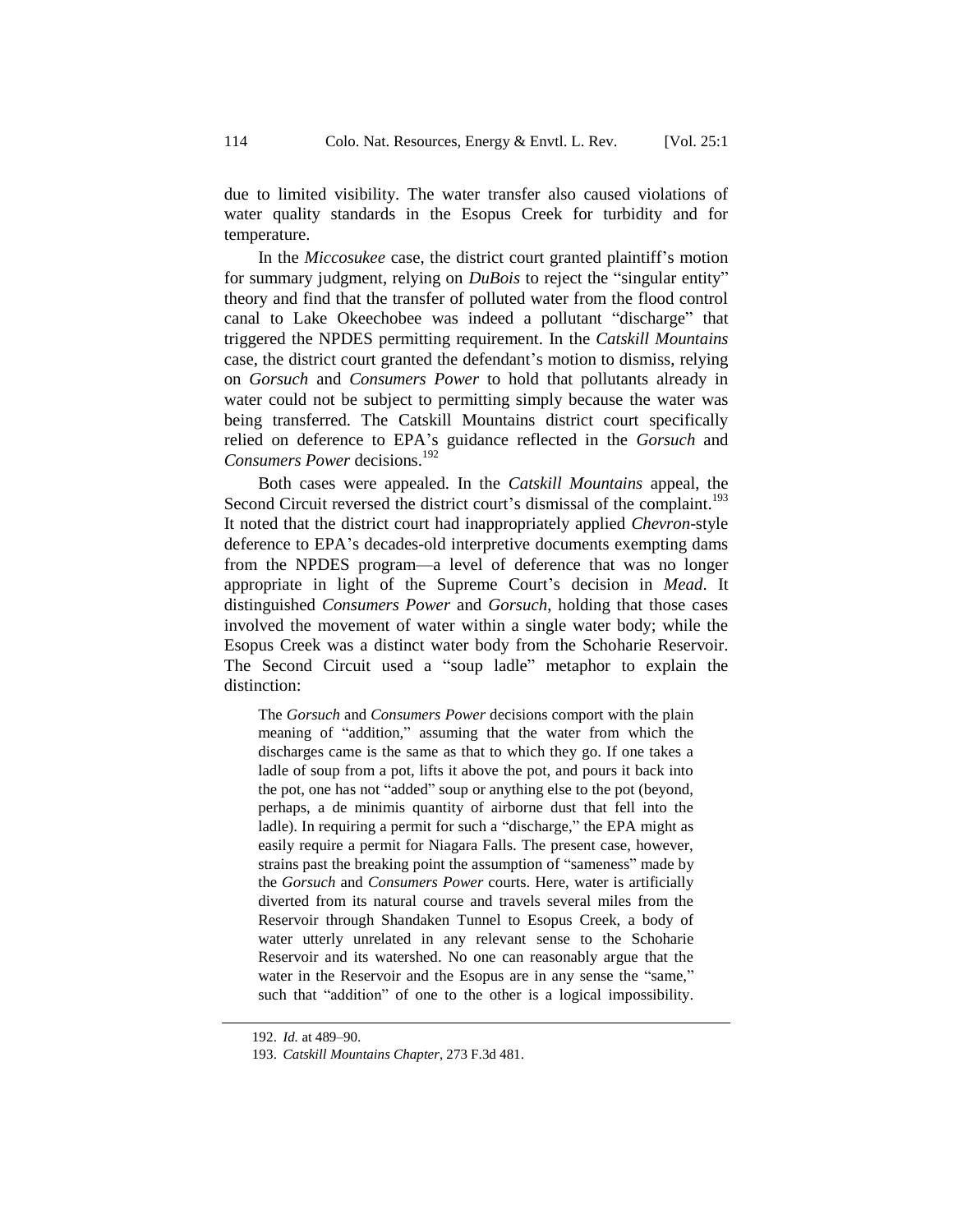When the water and the suspended sediment therein passes from the Tunnel into the Creek, an "addition" of a "pollutant" from a "point source" has been made to a "navigable water," and the terms of the statute are satisfied.<sup>194</sup>

The Eleventh Circuit likewise upheld the citizen plaintiffs' interpretation of the CWA permitting requirements in the *Miccosukee* appeal.<sup>195</sup> Like the Second Circuit, the Eleventh Circuit found that pollutants were logically being "added" to Lake Okeechobee when they were introduced from another water body from which they would not naturally flow. Like the Second Circuit, the Eleventh Circuit rejected deference to EPA's dam interpretation, finding it inapplicable to water transfers in any event. The court concluded:

When a point source changes the natural flow of a body of water which contains pollutants and causes that water to flow into another distinct body of navigable water into which it would not have otherwise flowed, that point source is the cause-in-fact of the discharge of pollutants. And, because the pollutants would not have entered the second body of water but for the change in flow caused by the point source, an addition of pollutants from a point source occurs. 196

The court noted the consistency of this resolution with both the Second Circuit decision in *Catskill Mountains*, and the First Circuit decision in *DuBois*.

The Supreme Court granted certiorari in the *Miccosukee* case, on the question whether a point source need be the origin of the pollutants discharged in order to invoke the permitting requirements of the NPDES program. The solicitor general, on behalf EPA, submitted a brief arguing the so-called "unitary waters" theory, a restatement of the "singular entity" theory rejected by the *DuBois*, *Catskill Mountains*, and *Miccosukee* courts. The Supreme Court<sup>197</sup> declined to resolve the water transfers issue, limiting its holding to deciding that the flood management district could be subject to NPDES permitting even though the pollutants in question originated with various nonpoint sources for which the district was not responsible. The Court nevertheless vacated the decision of the Eleventh Circuit, holding that summary judgment for plaintiffs was inappropriate, and remanded the case for a trial on the question whether Lake Okeechobee was sufficiently distinct from the

<sup>194.</sup> *Id.* at 492.

<sup>195.</sup> Miccosukee Tribe of Indians v. S. Fla. Water Mgmt. Dist*.*, 280 F.3d 1364 (11th Cir. 2002), *vacated and remanded by*, 541 U.S. 95 (2004).

<sup>196.</sup> *Id.* at 1368–69.

<sup>197.</sup> S. Fla. Water Mgmt. Dist. v. Miccosukee Tribe of Indians, 541 U.S. 95 (2004).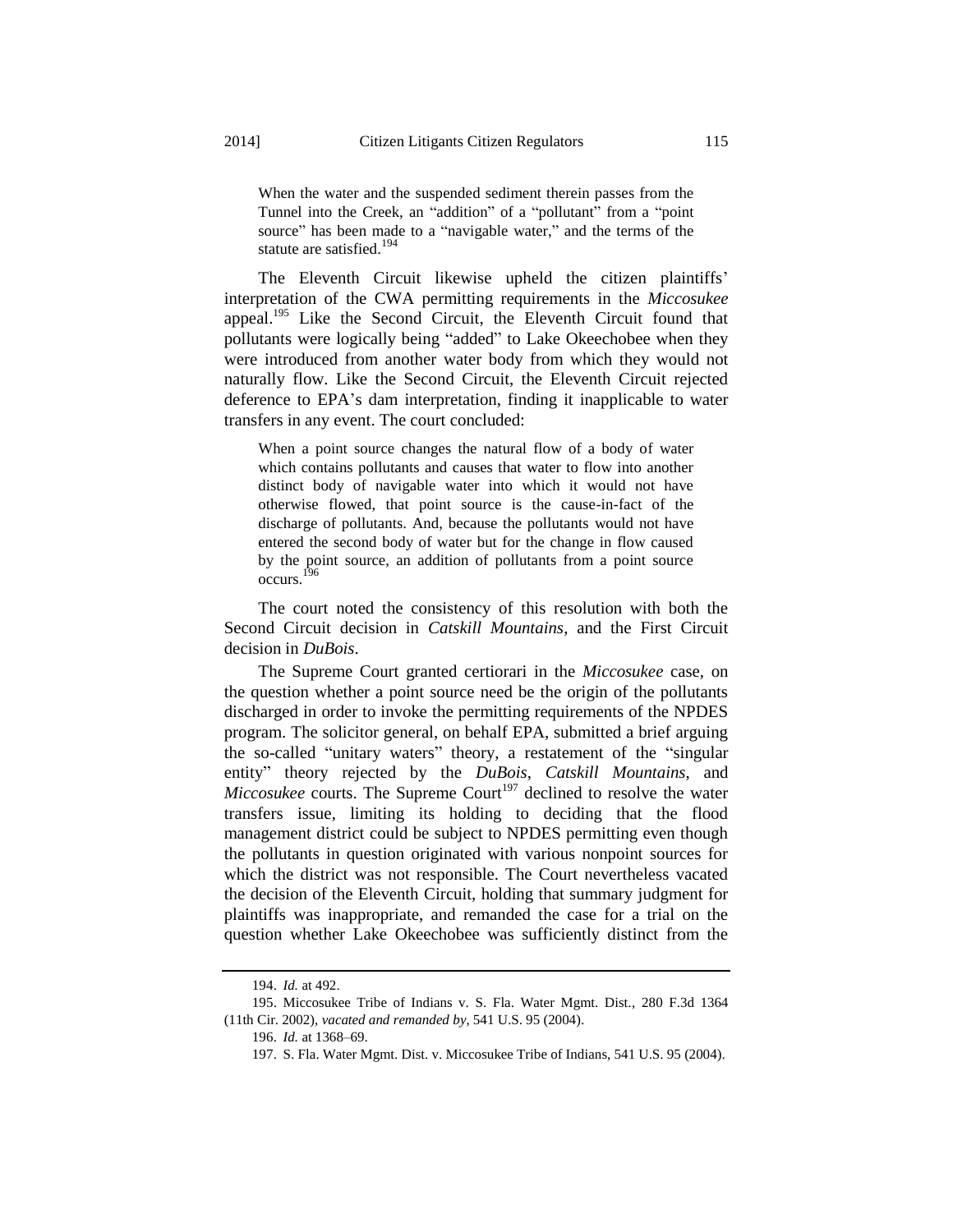storm water canal to constitute an "addition" of pollutants under the CWA, specifically citing the Second Circuit's "soup ladle" analogy.

The Court specifically declined to reject the "unitary waters" theory, and suggested that the Eleventh Circuit was free to consider the argument on remand. However, the fact that the Court remanded for a trial on the question whether the waters were meaningfully distinct as well as its dicta in discussing the unitary waters theory, seems to suggest the Supreme Court's acceptance of the "different water bodies" distinction adopted by the First, Second, and Eleventh Circuits. In discussing the unitary waters theory and the United States' reliance on Section 304(f) of the CWA, the Court noted:

We note, however that  $\S$  1314(f)(2)(F) does not explicitly exempt nonpoint pollution sources from the NPDES program if they also fall within the "point source" definition. And several NPDES provisions might be read to suggest a view contrary to the unitary waters approach. For example, under the Act, a State may set individualized ambient water quality standards by taking into consideration "the designated uses of the navigable waters involved." 33 U.S.C. §  $1313(c)(2)(A)$ . Those water quality standards, in turn, directly affect local NPDES permits; if standard permit conditions fail to achieve the water quality goals for a given water body, the State must determine the total pollutant load that the water body can sustain and then allocate that load among the permit-holders who discharge to the water body. § 1313(d). This approach suggests that the Act protects individual water bodies as well as the "waters of the United States" as a whole.<sup>198</sup>

The Supreme Court thus left undisturbed the holdings of the First, Second, and Eleventh Circuits requiring NPDES permits for water transfers. In response, EPA pressed its alliance with the water interests and sought to enshrine the very unitary waters approach the Supreme Court had declined to endorse in *Miccosukee*. First, in August, 2005, EPA issued an interpretive memorandum opining that Congress did not anticipate that water transfers were to be subject to NPDES permitting "based on the statute as a whole," and based on EPA's longstanding practice of not requiring permits for such transfers. EPA's interpretive memorandum concluded, in essence, that the First, Second, and Eleventh Circuits had mistakenly interpreted the CWA.<sup>199</sup> Based on this interpretive memorandum, defendants in the *Catskill Mountains* case argued to the Second Circuit in a post-trial appeal that that appellate

<sup>198.</sup> *Id.* at 106–07.

<sup>199.</sup> Catskill Mountains Chapter of Trout Unlimited, Inc. v. City of New York, 451 F.3d 77, 82 (2d Cir. 2006).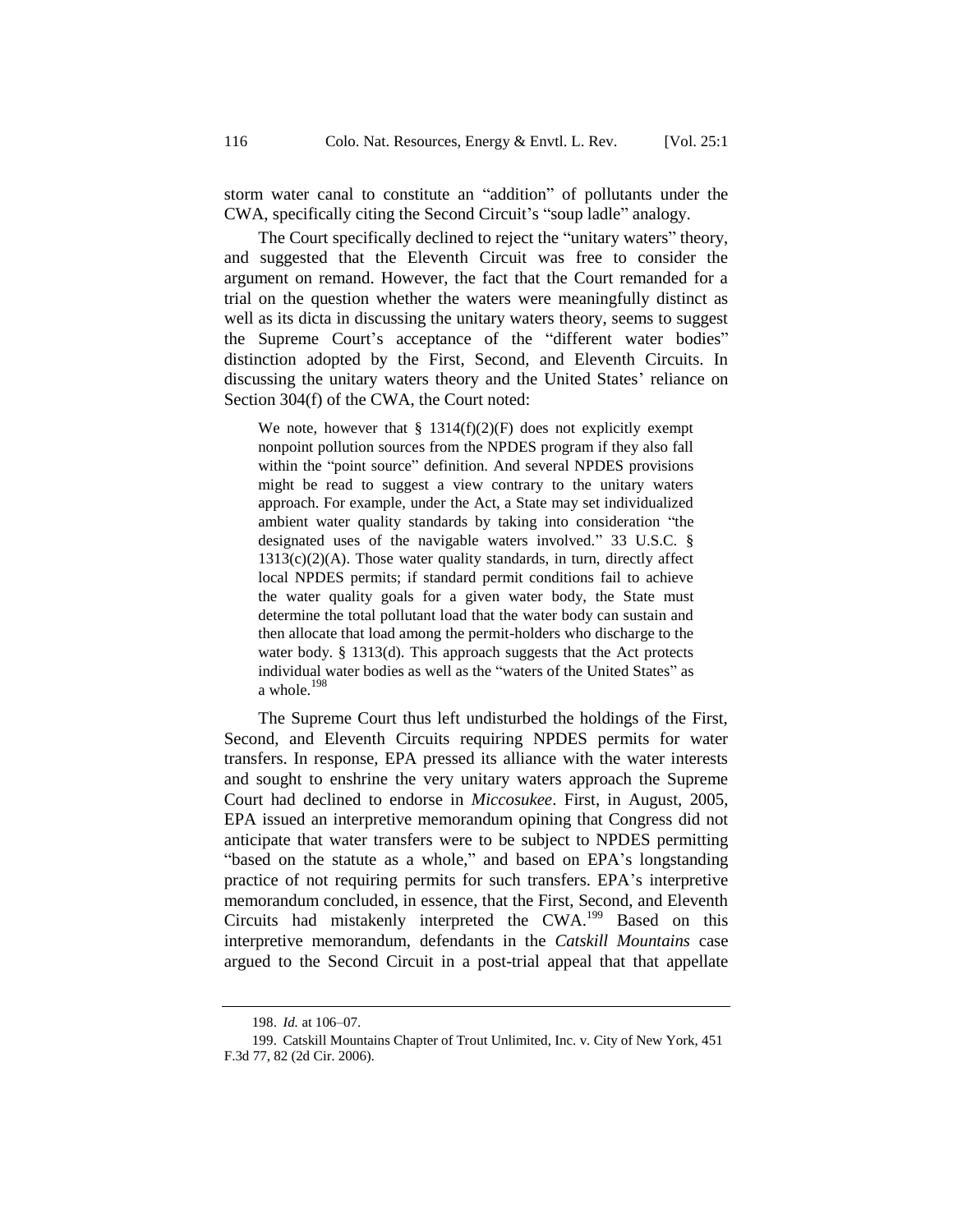court should reject its earlier interpretation of the CWA to require such permits. The Second Circuit rejected this gambit, noting that EPA's interpretive memorandum contradicted the plain meaning of the CWA, was not entitled to deference as it was not subject to notice and comment rule making, and did not constitute the sort of change in the law that would permit one panel of the Second Circuit to ignore the stare decisis effect of a prior ruling by the Second Circuit.<sup>200</sup>

Just days before the Second Circuit rejected application of EPA's interpretive guidance, EPA issued a notice of proposed rule making that would enshrine its water transfers interpretation into a regulatory exemption in the NPDES permitting regulations.<sup>201</sup> The Second Circuit declined to reconsider its decision on the basis of a proposed rule making,<sup>202</sup> and the Supreme Court denied certiorari on the question.<sup>203</sup>

On June 13, 2008, EPA issued the final Water Transfers Rule, adopting an explicit exemption from the NPDES permitting program for water transfers.<sup>204</sup> Like the Pesticide Rule, the Water Transfers Rule added a provision to 40 C.F.R. § 122.3 that exempted these discharges from the NPDES permitting program:

§ 122.3 Exclusions.

The following discharges do not require NPDES permits: . . .

(i) Discharges from a water transfer. Water transfer means an activity that conveys or connects waters of the United States without subjecting the transferred water to intervening industrial, municipal, or commercial use. This exclusion does not apply to pollutants introduced by the water transfer activity itself to the water being transferred.<sup>205</sup>

As with EPA's pesticide rule, the Water Transfers Rule sought to reverse a series of Court of Appeals decisions in citizen suits that had interpreted the NPDES permit program expansively in favor of environmental protection. The preamble to the final rule explicitly relied on the holding in *Brand X*, that an agency interpretation contrary to prior judicial interpretation was nonetheless entitled to *Chevron*-style

<sup>200.</sup> *Id.* at 83 n.5.

<sup>201.</sup> NPDES Water Transfers Proposed Rule, 71 Fed. Reg. 32,887 (June 7, 2006).

<sup>202.</sup> *Catskill Mountains Chapter*, 451 F.3d at 80–87.

<sup>203.</sup> City of New York v. Catskill Mountains Chapter of Trout Unlimited, Inc., *cert. denied*, 549 U.S. 1252 (2007).

<sup>204.</sup> NPDES Water Transfers Rule, 73 Fed. Reg. 33,697, 33,700 (June 13, 2008). 205. 40 C.F.R. § 122.3 (2013).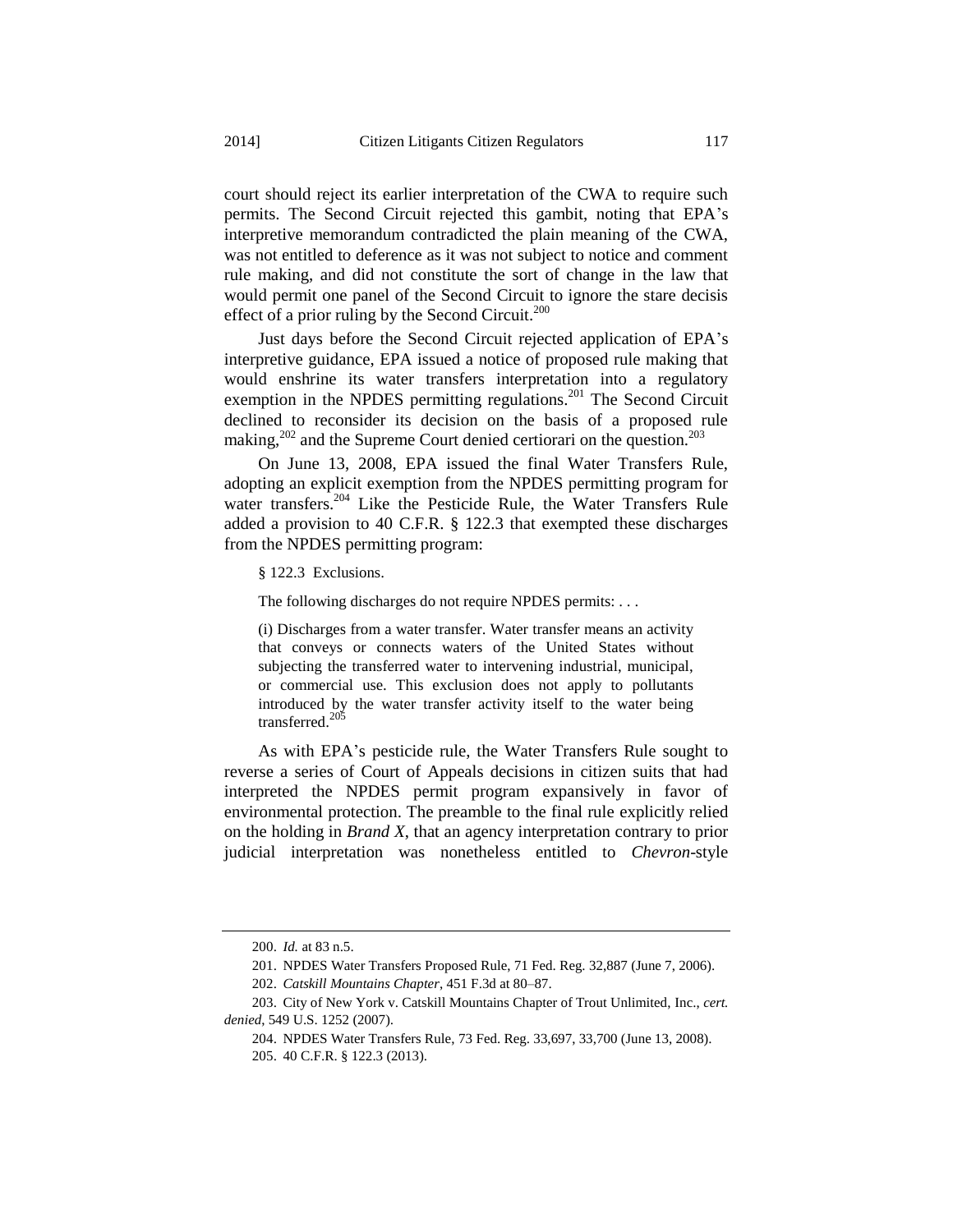deference.<sup>206</sup> The court rejected the Second Circuit's reasoning that pollutants are added whenever they come from a source outside the particular receiving water body, "[r]ather, EPA believes that an addition of a pollutant under the [CWA] occurs when pollutants are introduced from outside the waters being transferred."<sup>207</sup> EPA also claimed to interpret the term "addition" restrictively based on its reading of the overall statutory structure of the CWA, particularly its balance between federally mandated control of point sources of pollutants and state control over issues of water allocation and quantity.

The Water Transfers Rule was immediately tested in another South Florida Water Management District storm water pumping case, *Friends of the Everglades v. South Florida Water Management District*. <sup>208</sup> The district court in Friends of the Everglades held, after a trial, that the pump stations were transferring pollutants to a distinct water body, and required the Water Management District to obtain a permit. The final Water Transfers Rule was issued during the pendency of the appeal from this ruling, and the case became a test of the validity of the Water Transfers Rule. The Eleventh Circuit upheld the Water Transfers Rule,<sup>209</sup> finding ambiguity in the CWA term "any addition of any pollutant" despite its earlier holding that the term embraced water transfers. The court countered the Second Circuit's soup ladle analogy with a bucket analogy:

Consider the issue this way: Two buckets sit side by side, one with four marbles in it and the other with none. There is a rule prohibiting "any addition of any marbles to buckets by any person." A person comes along, picks up two marbles from the first bucket, and drops them into the second bucket. Has the marble-mover "add[ed] any marbles to buckets"? On one hand, as the Friends of the Everglades might argue, there are now two marbles in a bucket where there were none before, so an addition of marbles has occurred. On the other hand, as the Water District might argue and as the EPA would decide, there were four marbles in buckets before, and there are still four marbles in buckets, so no addition of marbles has occurred. Whatever

<sup>206.</sup> NPDES Water Transfers Rule, 73 Fed. Reg. at 33,700 ("Courts are required to accept an agency's reasonable interpretation of a statute, even if this interpretation differs from what the court believes is the 'best' statutory interpretation" (citing Nat'l Cable & Telecomms. Ass'n v. Brand X, 545 U.S. 967, 980 (2005)).

<sup>207.</sup> *Id.* at 33,701.

<sup>208.</sup> Friends of the Everglades, Inc. v. S. Fla. Water Mgmt. Dist*.*, 02-80309 CIV, 2006 WL 3635465 (S.D. Fla. Dec. 11, 2006), *rev'd in part*, *appeal dismissed in part sub nom.* Friends of the Everglades v. S. Fla. Water Mgmt. Dist., 570 F.3d 1210 (11th Cir. 2009).

<sup>209.</sup> *Friends of the Everglades*, 570 F.3d at 1228.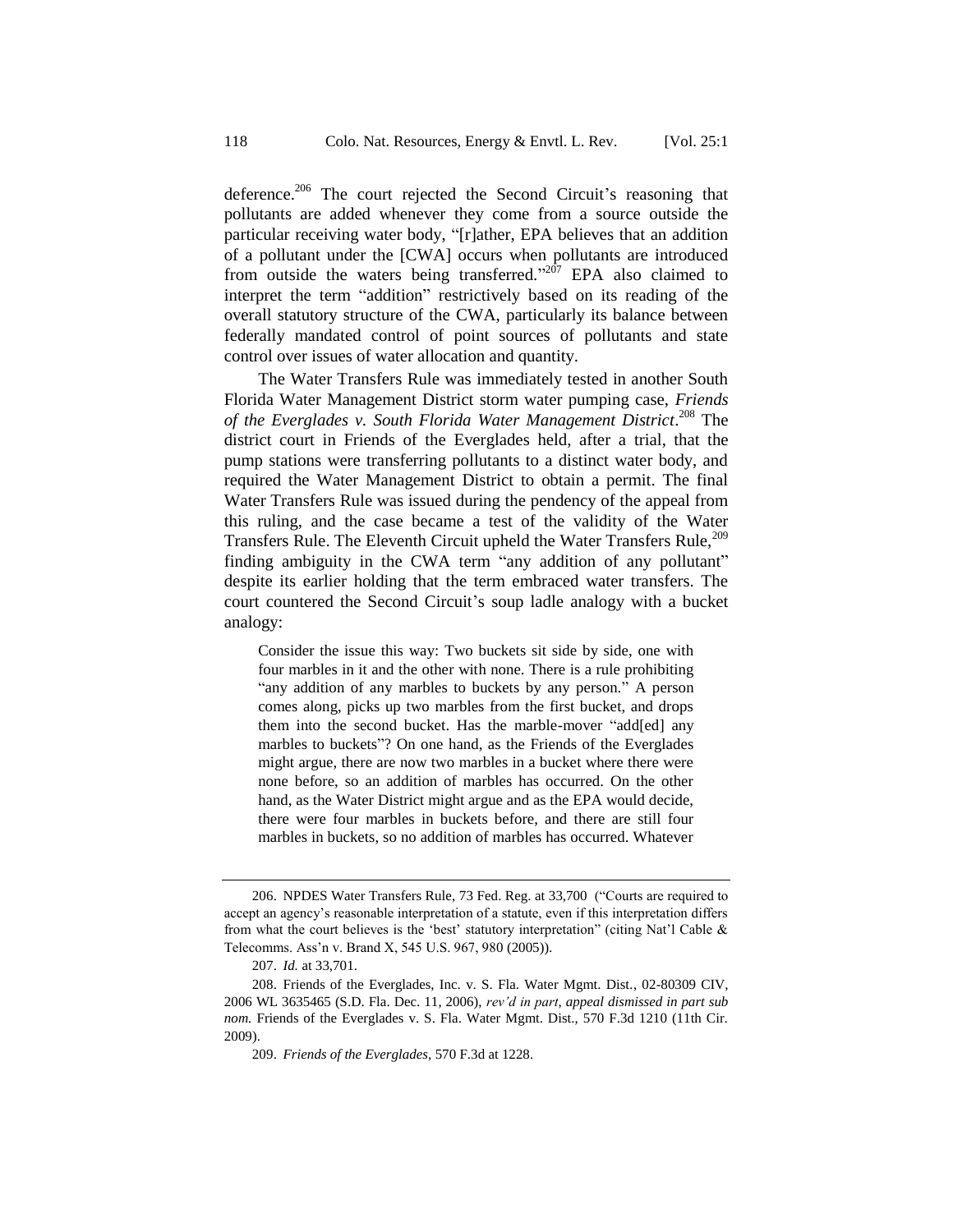position we might take if we had to pick one side or the other of the issue, we cannot say that either side is unreasonable. $210$ 

Finding ambiguity and finding EPA's interpretation to be "permissible," the court proceeded to uphold the Water Transfers Rule under *Chevron* step two.<sup>211</sup>

Although the Supreme Court denied certiorari in the *Friends of the Everglades* case, the final verse of the water transfers saga has not quite been written. Several petitions challenging the Water Transfer Rule were filed, some in district courts and some in Circuit Courts. The Circuit Court challenges were all consolidated and transferred to the Eleventh Circuit by lottery pursuant to 28 U.S.C. § 2210. Because the Water Transfers Rule does not fall within any of the categories for which direct Circuit Court review is provided by the CWA Section  $509(b)(1)$ , the petitioners moved to dismiss the Eleventh Circuit challenges for lack of jurisdiction, in favor of proceeding in the district court cases. On October 26, 2012, the Eleventh Circuit dismissed the pending rule challenge petitions on the grounds that it lacked jurisdiction to hear them under Section 509 of the CWA.<sup>212</sup> Rule challenge plaintiffs are thus free to pursue their challenge to the Water Transfers Rule in district court pursuant to Administrative Procedure Act Section 706, and their challenge is pending in the Southern District of New York.<sup>213</sup>

Citizen suits thus drove the development of the law governing the application of NPDES permitting requirements to water transfers. As in the case of gun clubs, CAFO manure landspreading, and pesticide application, citizen enforcement in a field of pollutant discharges abandoned by EPA met with initial success in the courts, thereby expanding the remedial scope of the CWA. Unlike EPA's reaction in the case of gun clubs and landspreading, EPA chose to resist the citizen plaintiffs' success in expanding the CWA's environmental protection like it did in reaction to citizen success on regulation of pesticide discharges.

<sup>210.</sup> *Id*.

<sup>211.</sup> The validity of the Eleventh Circuit's review of the Water Transfers Rule in a citizen suit (as opposed to a rule challenge petition) may itself be subject to question. The Supreme Court has granted certiorari on the question whether the validity of a rule may be challenged in the context of a citizen suit in *Decker v. Northwest Environmental Defense Center*, 133 S. Ct. 1326 (2012).

<sup>212.</sup> *See* Friends of the Everglades v. EPA, 699 F.3d 1280 (11th Cir. 2012).

<sup>213.</sup> Catskill Mountains Chapter, Trout Unlimited, Inc. v. EPA, 630 F. Supp. 2d 295 (S.D.N.Y. 2009).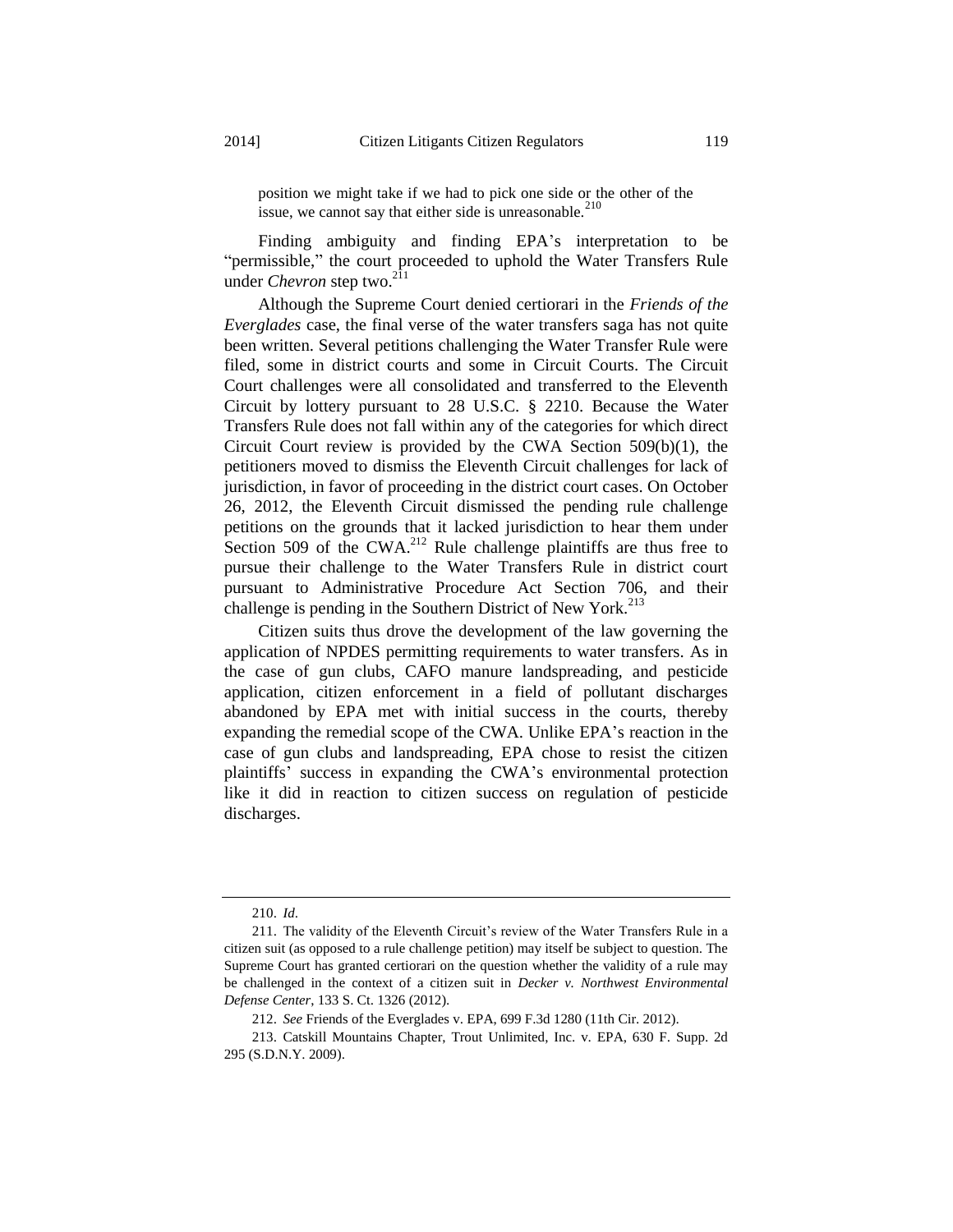## V. ASSESSMENT OF CITIZEN SUIT IMPACT ON THE CLEAN WATER ACT REGULATORY PROGRAM

These four case studies illustrate the profound impact that citizen enforcement provisions have had on the CWA regulatory program. In three of the four cases, at least, the availability of the citizen enforcement suit has brought environmentally harmful activities into the scope of the NPDES regulatory program, with its strict technology- and water qualitybased limits on water pollution. In two of the four cases (gun clubs and CAFO manure landspreading), a reluctant EPA accommodated the citizen regulatory initiatives into its own regulatory program. In the other two cases, EPA unsuccessfully resisted the regulatory expansion sought by the citizens regarding pesticides, while its resistance to citizen expansion of the NPDES permitting regarding interbasin water transfers is still undergoing judicial review. What conclusions can be drawn from this forty-year experience with citizen-regulators taking enforcement matters into their own hands? For one, the availability of the citizen enforcement suit has, by disrupting the bilateral regulatory model, resulted in fuller implementation of the CWA's goals to restore and protect the integrity of the nation's waters. Also, the citizen enforcement tool has given citizens a role in setting the regulatory agenda, by forcing EPA to take regulatory action on matters it would otherwise have ignored (or addressed without engaging in rule making.). Finally, even where the citizen regulatory initiatives are ultimately unsuccessful, they have forced EPA and congressional actors to expend political capital where these political actors have supported regulations or statutory amendments seeking to roll back citizens' hard-won victories in court.

## *A. Disruption of the Bilateral Model Leading to Expanded Water Protection*

In each of these four cases studies, citizens sought enforcement of CWA permitting requirements against activities that were within the literal prohibition of the CWA Section 301, but which were effectively exempted from regulation by a pattern of EPA and state nonenforcement. EPA's nonenforcement practices against gun clubs, CAFOs, pesticide applications, and water transfers can be seen as a direct result of agency capture by regulated entities under a bilateral regulatory model in which the regulatory program is a result of political bargaining between the regulatory agency and the regulated entities. It is no accident that these four instances of agency underenforcement involve actors with strong lobbies and favored political status.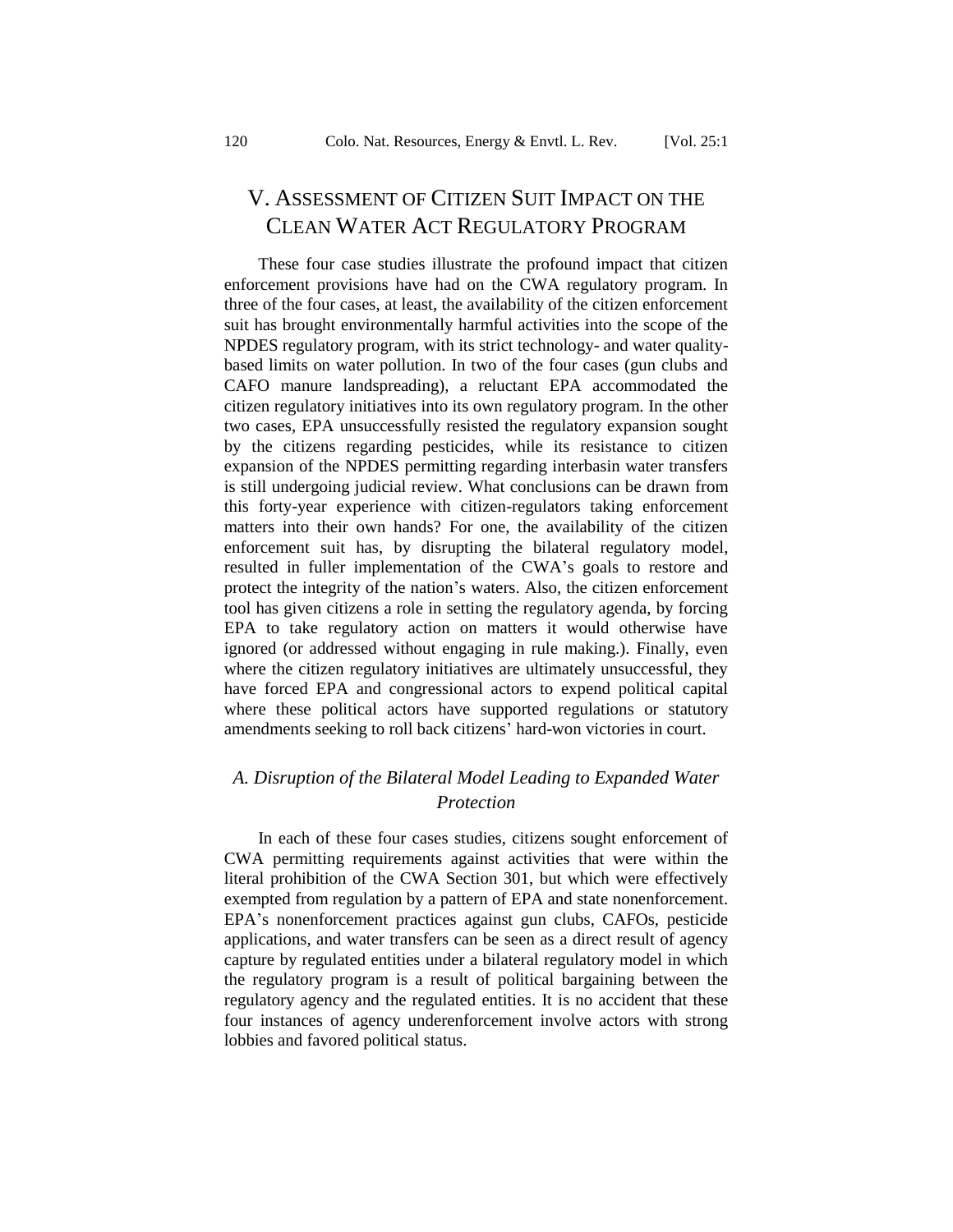The availability of a citizen enforcement remedy that is outside the bi-lateral regulatory model and immune to political influence thus brought these four activities, which are clearly within the ambit and statutory purpose of CWA regulation, within the regulatory program. Inclusion of these activities in the NPDES program can only help furthering the statutory goal of restoring and protecting the chemical, ecological, and biological integrity of the nation's waters. The citizen enforcement suit has performed exactly as intended in this way fostering more-complete achievement of congressional goals and insuring, in the immortal words of Judge Wright, that "important legislative purposes, heralded in the halls of Congress, are not lost or misdirected in the vast hallways of the federal bureaucracy."<sup>214</sup>

#### *B. Driving the Agenda*

If the successful litigations in each of these citizen initiatives were the last word on the subject of regulating gun clubs, CAFOs, pesticide applications, and water transfers, then the citizen suit could be declared an unalloyed success for the achievement of the 1972 Congress's lofty clean water goals. But in fact, each of these cases served as a springboard for further regulatory and/or congressional action either to implement (in the case of gun clubs and CAFOs) or to thwart the citizen victories (in the case of pesticides and water transfers).

The regulatory and potential congressional responses to these citizen initiatives may cast some doubt on the ultimate success of citizen enforcement action in achieving clean water goals. After all, in the cases of pesticide application and water transfers, the citizen suit successes may yet be undone by some combination of rule making and congressional response. EPA has limited resources, and the result of the citizen pesticides enforcement initiatives was to prompt EPA to expend its regulatory resources first to engage in a rule making to adopt its pesticides exemption, and then to expend resources to issue a general permit for pesticide application after the Pesticides Rule was struck down by the Sixth Circuit. Resources EPA spent responding to citizen initiatives might otherwise have been spent on better implementation of other parts of the CWA regulatory program.

Despite this diversion of regulatory resources, the citizen enforcement initiatives in these cases at least had the benefit of forcing EPA to engage in a public, adversarial rule-making process that it would have foregone under the pure bilateral regulatory model. In this way,

<sup>214.</sup> Calvert Cliffs' Coordinating Comm., Inc. v. U. S. Atomic Energy Comm'n, 449 F.2d 1109, 1111 (D.C. Cir. 1971)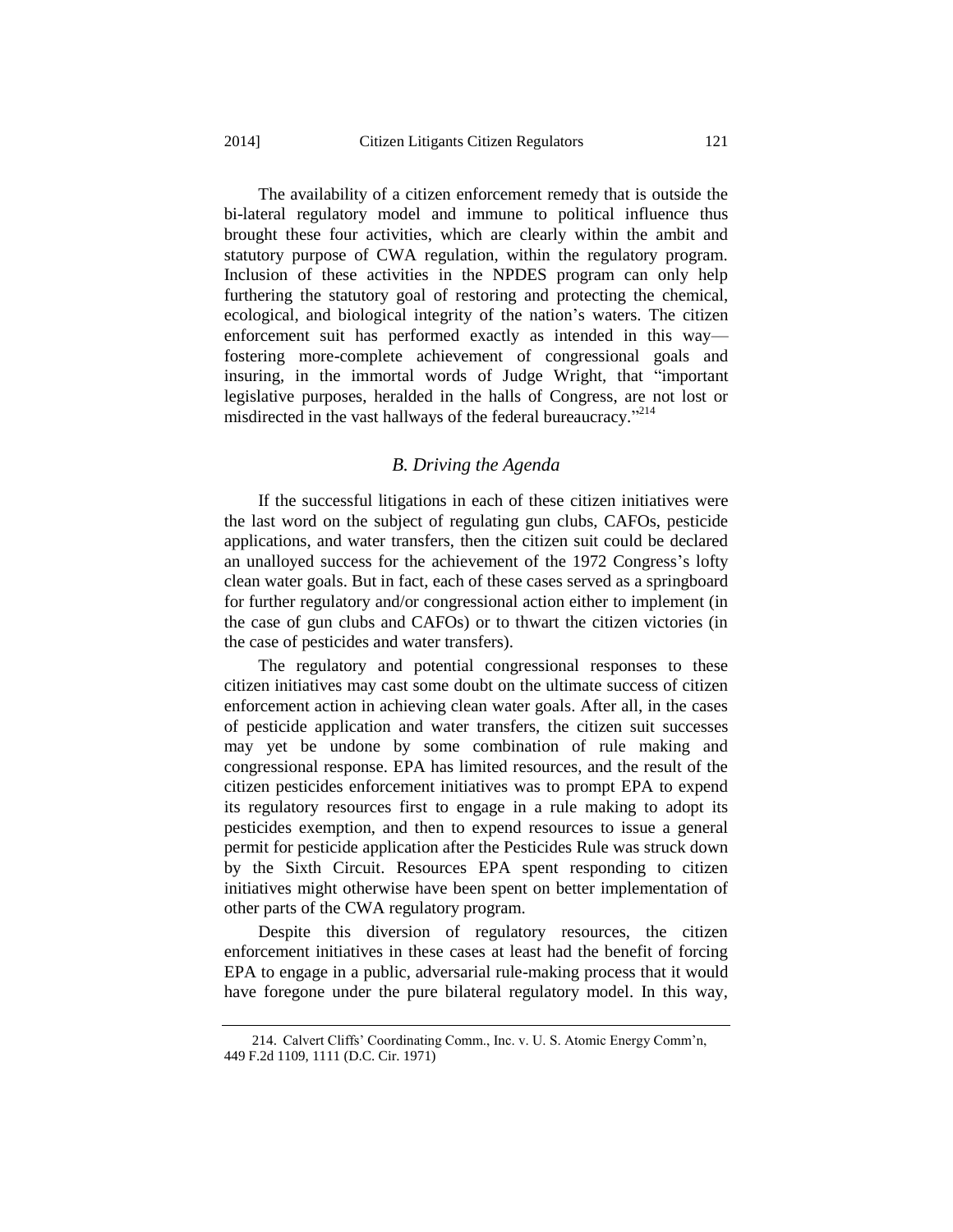citizen suits were a much more effective way to force EPA regulatory action on the subjects of CAFO land spreading, pesticide applications, and water transfers than petitions for rule making, addressed to agency discretion, ever would have been in the absence of the citizen enforcement remedy. In the case of CAFO land spreading, pesticide applications, and water transfers, the citizen enforcement initiatives prompted rule making on issues EPA might have preferred to ignore. Three of the four of these citizen enforcement initiatives were at least successful in prompting agency rule making, a much better record of success than equivalent citizen petitions for agency rule making. $215$ 

<sup>215.</sup> No cases could be located in which a citizen suit successfully forced EPA to promulgate or amend regulations in the absence of a binding statutory deadline. However, NGO citizen suits against nongovernmental organizations have spurred more modest agency actions in a limited number of cases. For example, in 2008, EPA granted part of a petition from the Bluewater Network requesting a comprehensive assessment of the water quality impacts of various wastes from cruise ships. *See* Letter from Benjamin H. Grumbles, Assistant Administrator, EPA, to Russell Long, Program Advisor, and Teri Shore, Clean Vessels Campaign Director, Bluewater Network (Jan. 31, 2008), *available at* http://water.epa.gov/polwaste/vwd/upload/2008\_03\_03\_oceans\_ cruise\_ships\_Bluewater\_Network\_Petition\_Response\_20\_31\_08.pdf. This led to the publication by EPA of a Cruise Ship Discharge Assessment Report in the Federal Register, but no associated regulatory action has yet been taken in direct response to the Bluewater Network's petition. *See* Draft Cruise Ship Discharge Assessment Report, 72 Fed. Reg. 72,353 (Dec. 20, 2007). Additionally, in 2009, EPA responded favorably to a petition from the Center on Biological Diversity ("CBD") requesting that EPA "publish revised water quality criteria and information taking into account new scientific information about ocean acidification" and "publish information pursuant to [S]ection 304(a)(2) providing guidance on ocean acidification to provide much needed information to the states and serve as the basis for a comprehensive and uniform approach to ocean acidification." EPA's response does not specifically grant or deny the petition, but states that a Notice of Data Availability and a guidance document would be released in response to the petition, and that public comments were being requested concerning the potential promulgation of ocean acidification criteria. This response seems to have been negotiated between EPA and CBD, as the last paragraph reads: "We understand, based on our discussions with CBD, that these actions will address the concerns outlined in the two submissions identified above and that no further response is necessary. EPA would like CBD to commit to refrain from a lawsuit now and then agree to withdraw its petition and Notice of Intent effective on the release date of the NODA in the Federal Register." *See* Letter from Benjamin H. Grumbles, Assistant Administrator, EPA, to Miyoko Sakashita, Attorney, CBD (Jan. 16, 2009), *available at*  http://www.biologicaldiversity.org/campaigns/ocean\_acidification/pdfs/EPA\_Response\_t o\_CBD\_Ocean\_Acidification\_Petition.pdf.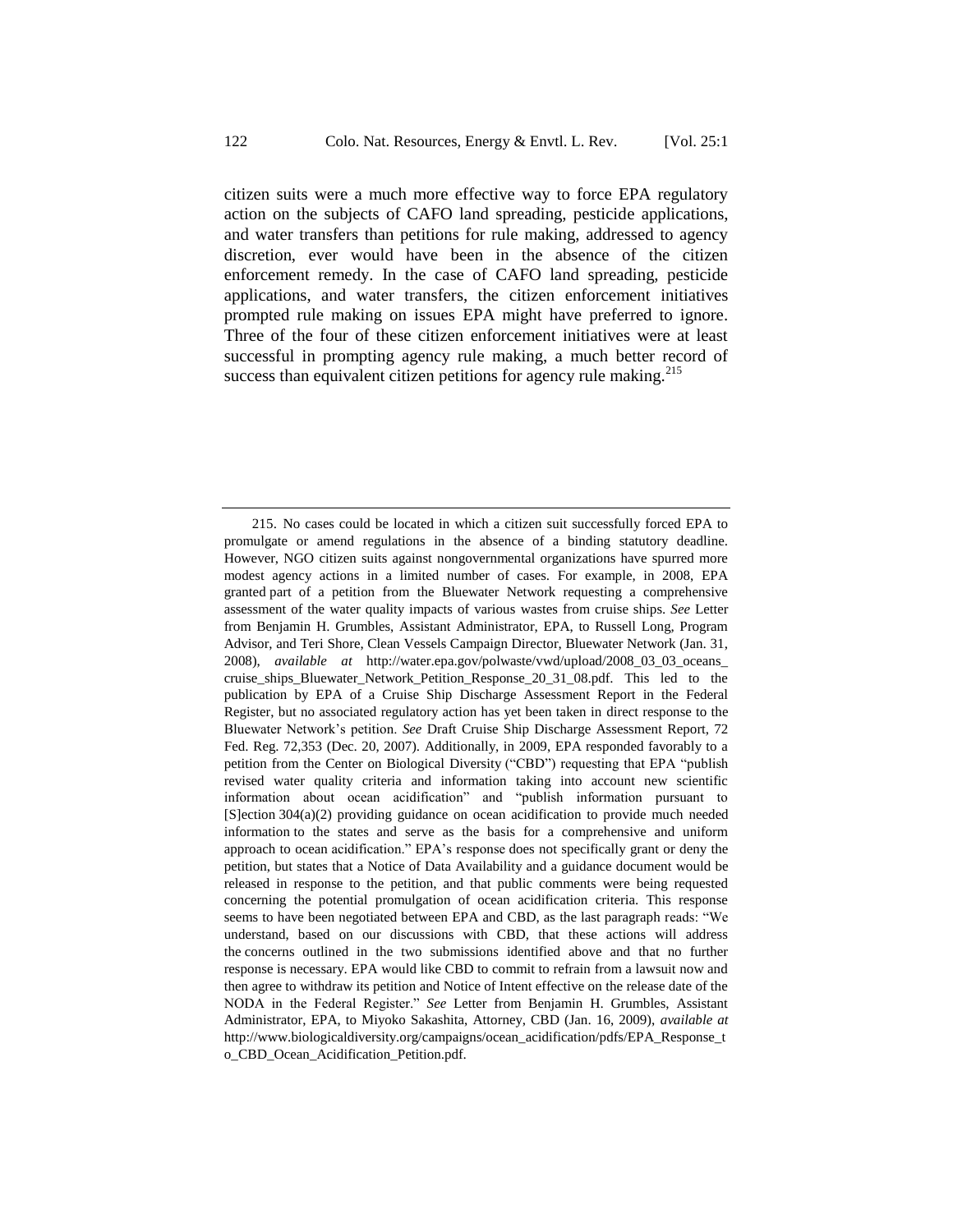#### *C. Effect on Judicial Review*

As the pesticide and water transfers examples illustrate, EPA's regulatory efforts to roll back citizen enforcement victories have to date had mixed success. The Pesticide Rule was struck down by the Sixth Circuit, while the Water Transfers Rule has been endorsed by the Eleventh Circuit (even though the actual petition for review of the rule remains pending in district court within the Second Circuit). In both cases reviewing EPA responses to citizen enforcement successes, the courts, following *Brand X*, purported to apply the same deferential standard of review under *Chevron*, despite the existence of prior judicial decisions contrary to EPA interpretation. It is thus impossible to draw any firm conclusions about the effect that citizen enforcement initiatives have on ultimate judicial deference to a subsequent agency interpretation. Nevertheless, the existence of prior judicial decisions holding the activities in question to be within the scope of the NPDES program cannot help but form a backdrop favorable to the citizens' interpretation. At a minimum, the existence of successful citizen prosecutions negates the possibility of the court relying on a tradition of nonregulation of an activity as grounds for concluding the activity was never within the scope of the NPDES program.<sup>216</sup> Prior judicial interpretations also form a persuasive counterpoint to EPA for a court seeking to determine whether Congress had a specific intent to cover a particular activity in the NPDES permitting program.<sup>217</sup>

#### *D. Agency and Congressional Political Capital*

As these case histories demonstrate, the implementation of a complex statutory regulatory program like the CWA is not a simple matter of Congress enacting a law and EPA enforcing it. Rather, statutory implementation is a complex, pluralistic process involving a continuing interaction between Congress, citizens, regulated entities, the agency, and the courts. One might ask whether the citizen enforcement suits did much to advance the CWA regulatory agenda, when two of the four citizen litigation victories were the subject of EPA regulatory negation and possible congressional negation as well.

<sup>216.</sup> Compare with Am. Mining Cong. v. U.S. Army Corps of Eng'rs, 951 F.Supp. 267 (D.D.C. 1997), where the court relied on congressional acquiescence in a pattern of nonenforcement by EPA and Corps of Engineers to conclude that Clean Water Act permitting requirements did not apply to incidental fallback from dredging activities in wetlands.

<sup>217.</sup> *See* Nat'l Cotton Council of Am. v. EPA, 533 F.3d 927 (6th Cir. 2009).